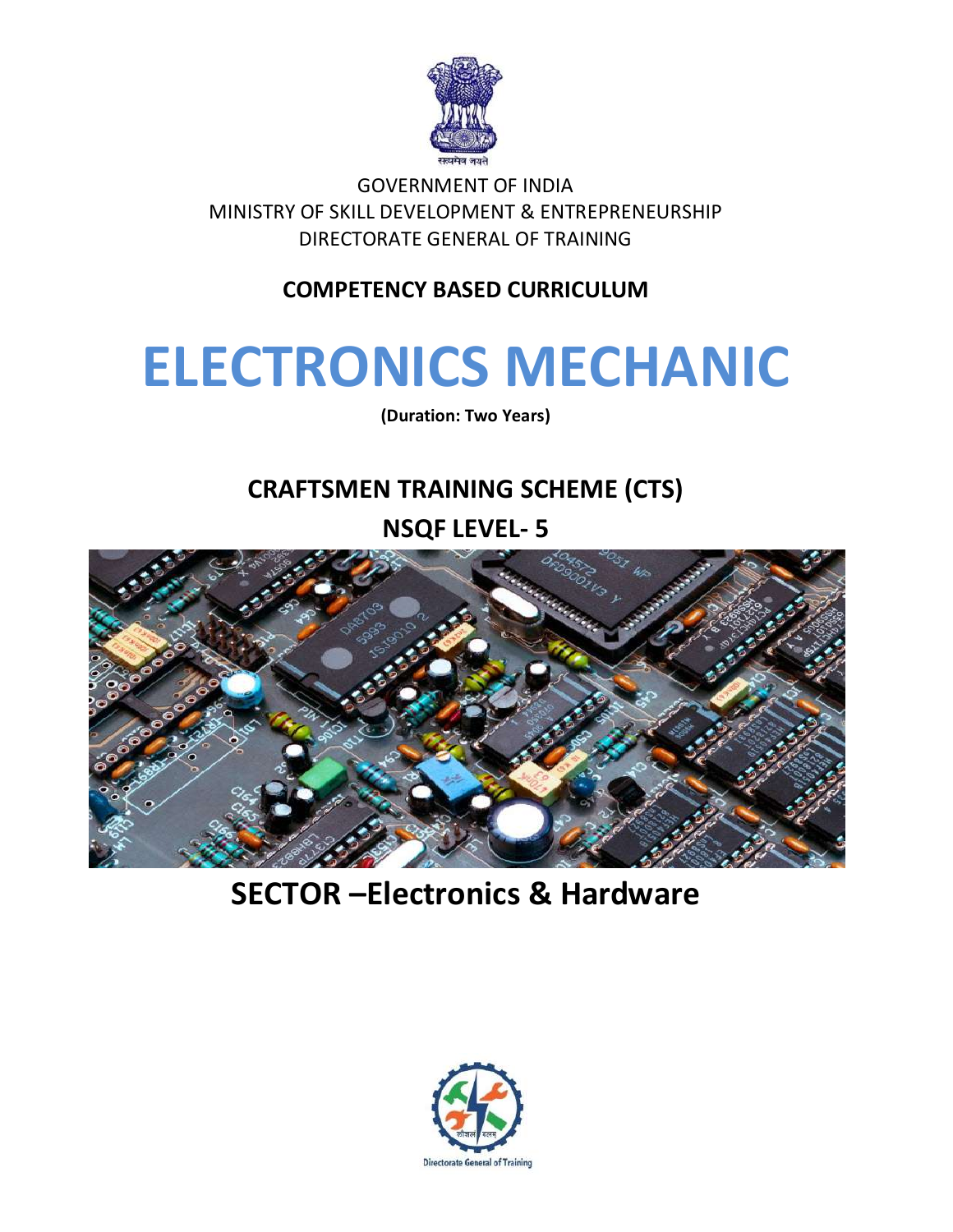# **ELECTRONICS MECHANIC**

(Engineering Trade)

(Revised in 2019)

Version: 1.2

# **CRAFTSMEN TRAINING SCHEME (CTS)**

**NSQF LEVEL-5** 

Developed By

Ministry of Skill Development and Entrepreneurship

Directorate General of Training **CENTRAL STAFF TRAINING AND RESEARCH INSTITUTE** EN-81, Sector-V, Salt Lake City, Kolkata - 700 091 www.cstaricalcutta.gov.in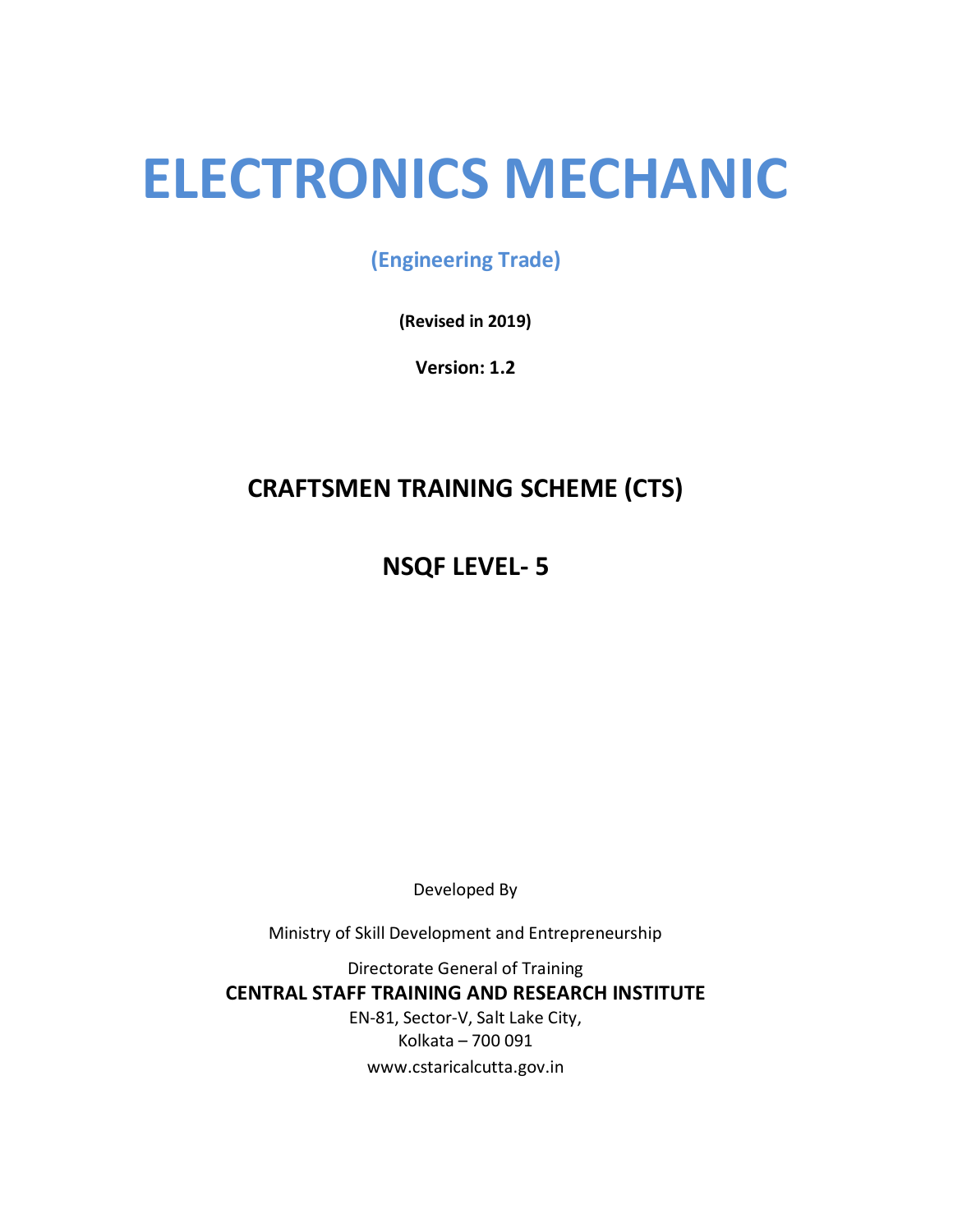| S No. | <b>Topics</b>                                | Page No.       |
|-------|----------------------------------------------|----------------|
| 1.    | <b>Course Information</b>                    | $\mathbf{1}$   |
| 2.    | <b>Training System</b>                       | $\overline{2}$ |
| 3.    | Job Role                                     | 6              |
| 4.    | <b>General Information</b>                   | 9              |
| 5.    | Learning Outcome                             | 12             |
| 6.    | <b>Assessment Criteria</b>                   | 14             |
| 7.    | <b>Trade Syllabus</b>                        | 22             |
|       | Annexure I (List of Trade Tools & Equipment) | 53             |
|       | Annexure II (List of Trade experts)          | 61             |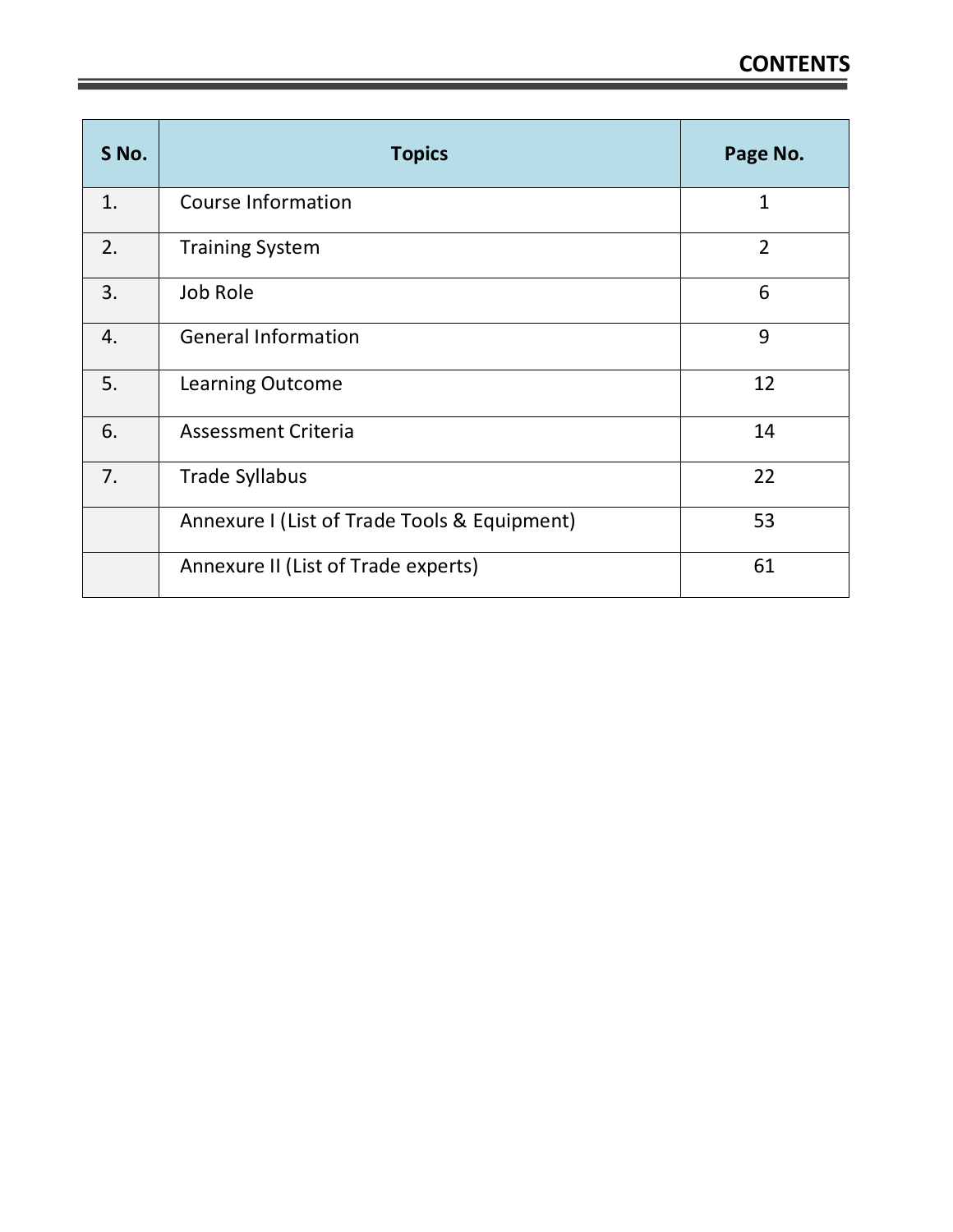

During the two-year duration of Electronics Mechanic trade a candidate is trained on professional skill, professional knowledge, Engineering Drawing, Workshop Calculation & Science and Employability skill related to job role. In addition to this a candidate is entrusted to undertake project work and extracurricular activities to build up confidence. The Broad components covered professional skill, subjects are as below:-

FIRST YEAR: In this year the trainee learns about safety and environment, use of fire extinguishers, artificial respiratory resuscitation to begin with. He gets the idea of trade tools  $\&$  its standardization, Familiarize with basics of electricity, test the cable and measure the electrical parameter. Skilling practice on different types & combination of cells for operation and maintenance of batteries being done. Identify and test passive and active electronic components. Construct and test unregulated and regulated power supplies. Practice soldering and de-soldering of various types of electrical and electronic components on through hole PCBs. Assemble a computer system, install OS, Practice with MS office. Use the internet, browse, create mail IDs, download desired data from internet using search engines. The candidate will be able to construct and test amplifier, oscillator and wave shaping circuits. Testing of power electronic components. Construct and test power control circuits. Identify and test opto electronic devices. Able to achieve the skill on SMD Soldering and De-soldering of discrete SMD components. Verifying the truth tables of various digital ICs by referring Data book. Practice circuit simulation software to simulate and test various circuits. Identify various types of LEDs, LED displays and interface them to a digital counter and test. Construct and test various circuits using linear ICs  $741$  &  $555$ .

**SECOND YEAR:** In this year the trainee will be able to operate DSO and perform various functions. Gaining the skill by practicing SMD Soldering and De-soldering of various types of IC Packages. Able to identify the defects and do rework of PCB. Construct and test simple electrical control circuits and various electrical protective devices. Identify, prepare, terminate and test various types of electronic cables used in various electronic systems. Identify various functional blocks and I/O Ports of a 8051 microcontroller system, Familiarize with the instruction set of 8051 micro controller. Interface a model application with the Microcontroller kit and run the application. Construct and test various modulation/demodulation circuits. The trainee will identify and test various types of sensors used in electronic industries and construct and test circuits using various sensors system. They can construct and test analog and digital IC based application circuits as a part of project work. The trainee will work with DPM Modules to measure various electrical parameter, also interface the LCD modules to display a word. They will also skilled with various modulation techniques to acquaint with fibre optic communication techniques by using trainer kit. Identify various functional blocks/major components/ICs in the given stabilizer, rectify the faults. Identify various Input and output sockets/connectors of the given SMPS and UPS. Install and troubleshoot the given solar panel system. Dismantle and assemble various types of cell / smart phones and trouble shoot the cell/smart phone. Dismantle and assemble the given LED light stack. Design a LED light for the given ratings. Assemble decorative lighting system (serial lights) using LED strips. Dismantle, assemble, trouble shoot and rectify LED and LCD TV sets.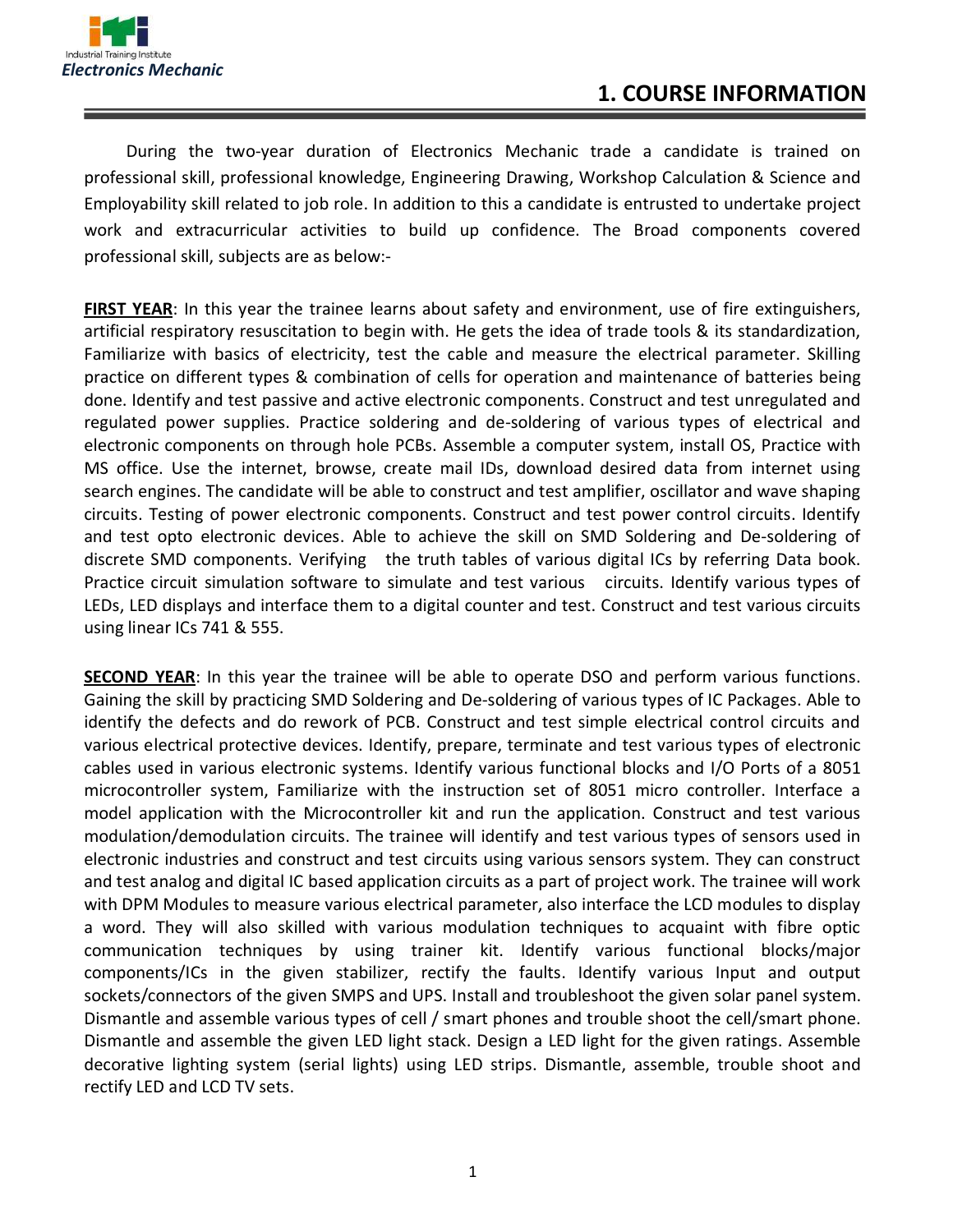

# **2.1 GENERAL**

Directorate General of Training (DGT) under Ministry of Skill Development & Entrepreneurship offers range of vocational training courses catering to the need of different sectors of economy/ Labour market. The vocational training programmes are delivered under aegis of Directorate General of Training (DGT). Craftsman Training Scheme (CTS) with variants and Apprenticeship Training Scheme  $(ATS)$  are two pioneer programmes of DGT for propagating vocational training.

Electronics Mechanic trade under CTS is one of the most popular courses delivered nationwide through network of ITIs. The course is of two years duration. It mainly consists of Domain area and Core area. The Domain area (Trade Theory & Practical) impart professional skills and knowledge, while Core area (Workshop Calculation and science, Engineering Drawing and Employability Skills) impart requisite core skill & knowledge and life skills. After passing out the training program, the trainee is awarded National Trade Certificate (NTC) by DGT which is recognized worldwide.

## Candidates need broadly to demonstrate that they are able to:

- Read & interpret technical parameters/documentation, plan and organize work processes, identify necessary materials and tools;
- Perform task with due consideration to safety rules, accident prevention regulations and environmental protection stipulations;
- Apply professional knowledge, core skills & employability skills while performing the job and repair & maintenance work.
- Check the job with circuit diagrams/components as per drawing for functioning, diagnose and rectify faults in the electronics components/module.
- Document the technical parameters in tabulation sheet related to the task undertaken.

## **2.2 PROGRESSION PATHWAYS:**

- Can join industry as Technician and will progress further as Senior Technician, Supervisor and can rise up to the level of Manager.
- Can become Entrepreneur in the related field.
- Can appear in 10+2 examination through National Institute of Open Schooling (NIOS) for acquiring higher secondary certificate and can go further for General/ Technical education.
- Can take admission in diploma course in notified branches of Engineering by lateral entry.
- Can join Apprenticeship programme in different types of industries leading to National Apprenticeship certificate (NAC).
- Can join Crafts Instructor Training Scheme (CITS) in the trade for becoming instructor in ITIs.
- Can join Advanced Diploma (Vocational) courses under DGT as applicable.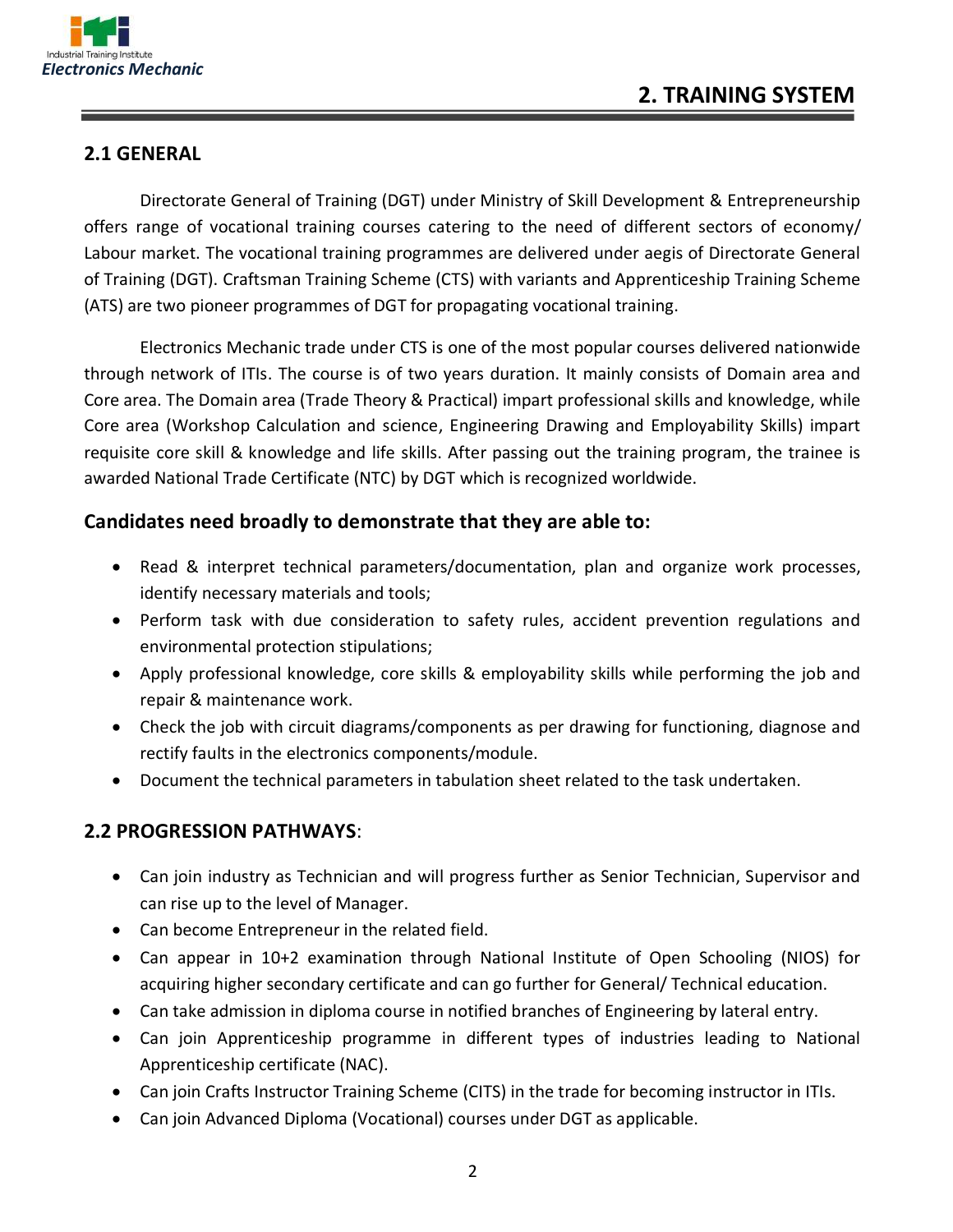

# **2.3 COURSE STRUCTURE:**

Table below depicts the distribution of training hours across various course elements during a period of two years: -

| S No.          | <b>Course Element</b>                     | <b>Notional Training Hours</b> |                      |  |
|----------------|-------------------------------------------|--------------------------------|----------------------|--|
|                |                                           | $1st$ Year                     | 2 <sup>nd</sup> Year |  |
| 1              | Professional Skill (Trade Practical)      | 1000                           | 1000                 |  |
| $\overline{2}$ | Professional Knowledge (Trade Theory)     | 280                            | 360                  |  |
| 3              | <b>Workshop Calculation &amp; Science</b> | 80                             | 80                   |  |
| 4              | <b>Engineering Drawing</b>                | 80                             | 80                   |  |
| 5              | <b>Employability Skills</b>               |                                | 80                   |  |
|                | Total                                     | 1600                           | 1600                 |  |

#### **2.4 ASSESSMENT & CERTIFICATION:**

The trainee will be tested for his skill, knowledge and attitude during the period of course through formative assessment and at the end of the training programme through summative assessment as notified by the DGT from time to time.

a) The **Continuous Assessment** (Internal) during the period of training will be done by Formative assessment method by testing for assessment criteria listed against learning outcomes. The training institute have to maintain individual *trainee portfolio* as detailed in assessment guideline. The marks of internal assessment will be as per the formative assessment template provided on www.bharatskills.gov.in.

b) The final assessment will be in the form of summative assessment. The All India trade Test for awarding NTC will be conducted by **Controller of examinations**, DGT as per the guidelines. The pattern and marking structure is being notified by DGT from time to time. **The learning outcome and** assessment criteria will be basis for setting question papers for final assessment. The examiner **during final examination will also check** individual trainee's profile as detailed in assessment guideline before giving marks for practical examination.

## **2.4.1 PASS REGULATION**

For the purposes of determining the overall result, weightage of 100% is applied for six months and one year duration courses and 50% weightage is applied to each examination for two years courses. The minimum pass percent for Trade Practical and Formative assessment is 60% & for all other subjects is 33%. There will be no Grace marks.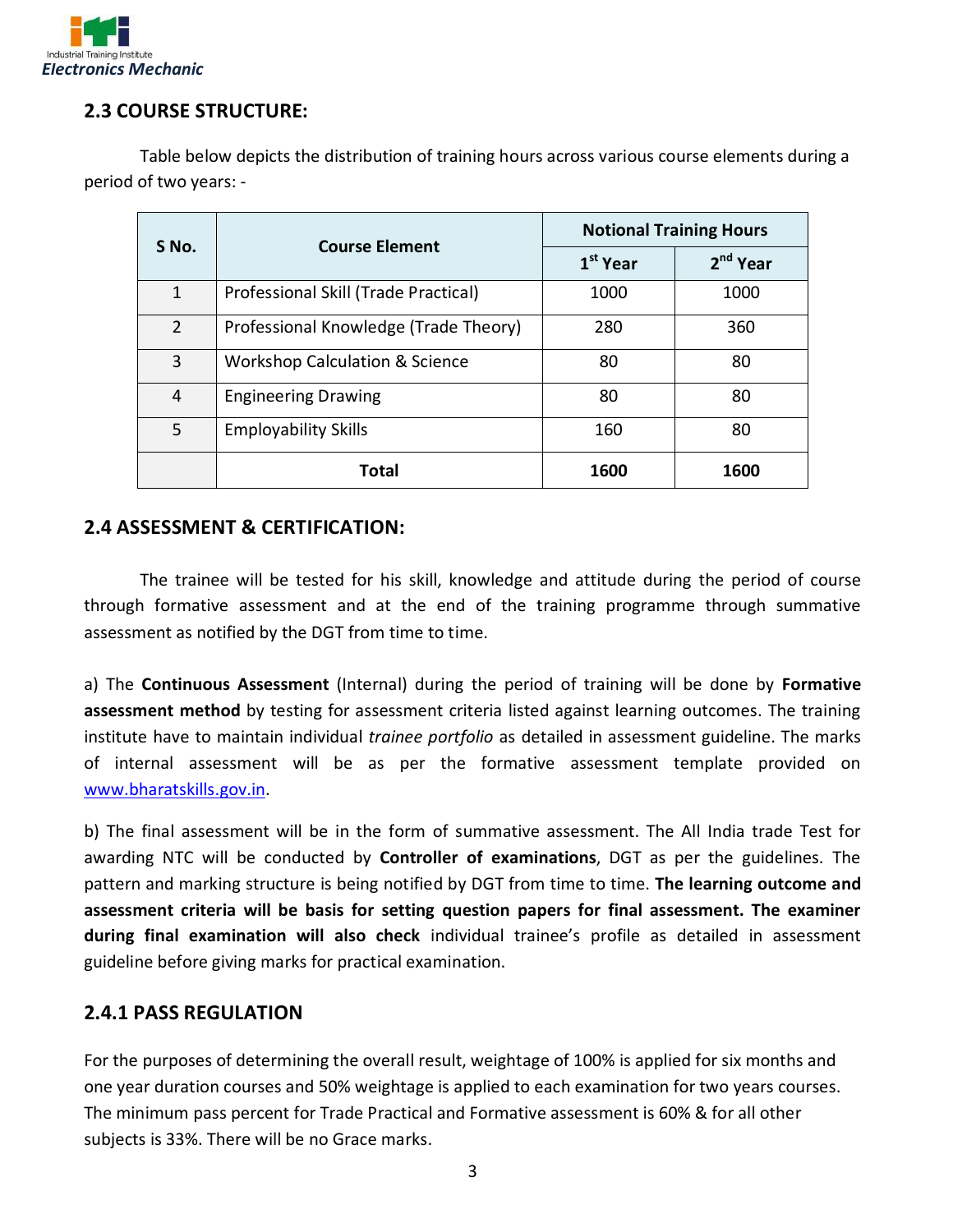

# **2.4.2 ASSESSMENT GUIDELINE:**

Appropriate arrangements should be made to ensure that there will be no artificial barriers to assessment. The nature of special needs should be taken into account while undertaking assessment. Due consideration to be given while assessing for team work, avoidance/reduction of scrap/wastage and disposal of scarp/wastage as per procedure, behavioral attitude, sensitive to environment and regularity in training. The sensitivity towards OSHE and self-learning attitude to be considered while assessing competency.

Assessment will be evidence based comprising the following:

- Job carried out in labs/workshop
- Record book/ daily diary
- Answer sheet of assessment
- Viva-voce
- Progress chart
- $\bullet$  Attendance and punctuality
- Assignment
- Project work

Evidences and records of internal (Formative) assessments are to be preserved until forthcoming examination for audit and verification by examination body. The following marking pattern to be adopted while assessing:

| <b>Performance Level</b>                                                                                                                                                                                                                     | <b>Evidence</b>                                                                                                                                                                                                                                                                                                                                      |
|----------------------------------------------------------------------------------------------------------------------------------------------------------------------------------------------------------------------------------------------|------------------------------------------------------------------------------------------------------------------------------------------------------------------------------------------------------------------------------------------------------------------------------------------------------------------------------------------------------|
| (a) Weightage in the range of 60 -75% to be allotted during assessment                                                                                                                                                                       |                                                                                                                                                                                                                                                                                                                                                      |
| For performance in this grade, the candidate<br>with occasional guidance and showing due<br>regard for safety procedures and practices,<br>has produced work which demonstrates<br>attainment of an acceptable standard of<br>craftsmanship. | Demonstration of good skill in the use of<br>hand tools, machine tools and workshop<br>equipment<br>60-70%<br>achieved<br>while<br>accuracy<br>undertaking different work with those<br>demanded by the component/job.<br>• A fairly good level of neatness and<br>consistency in the finish<br>Occasional support in completing the<br>project/job. |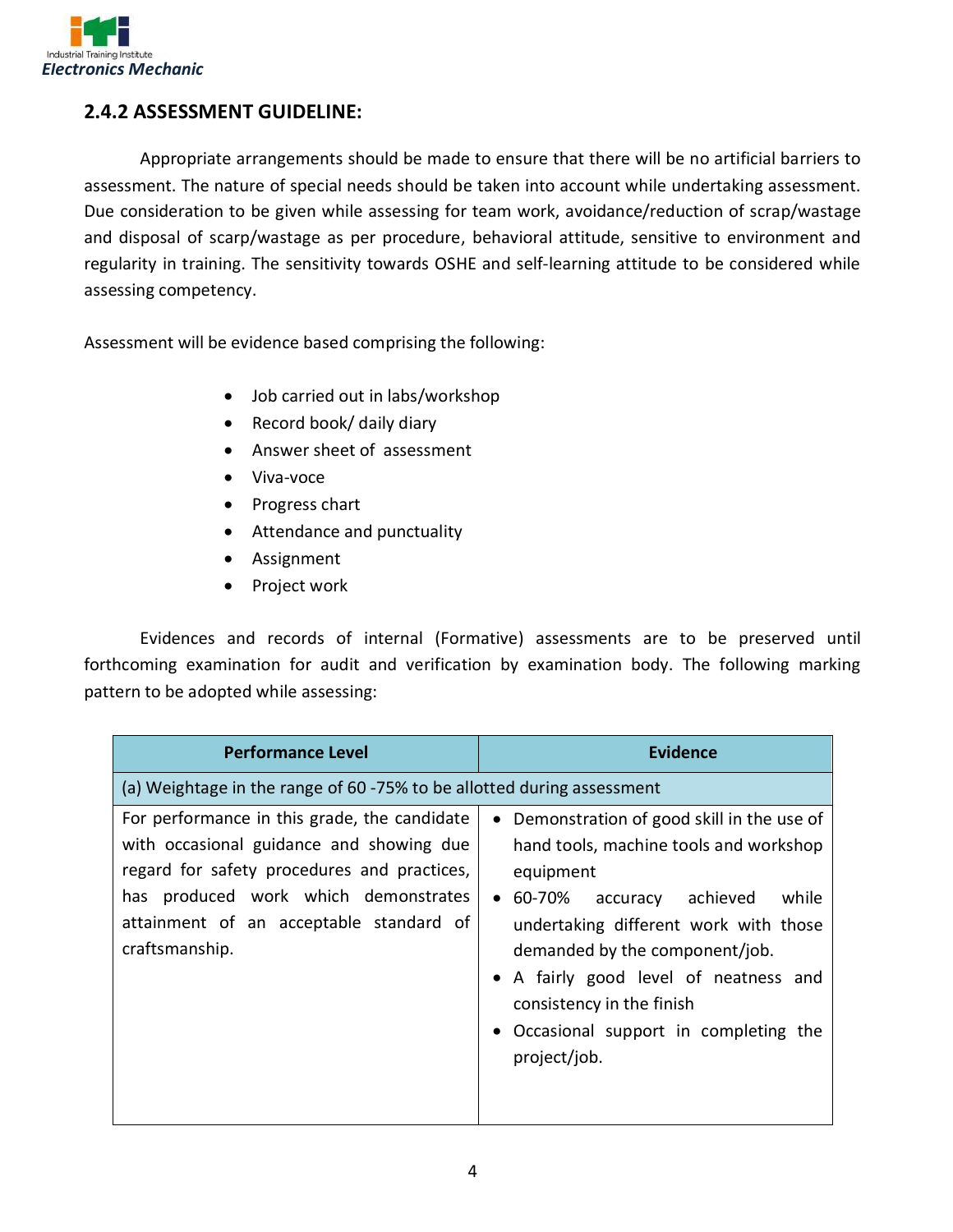

| (b)Weightage in the range of above 75% - 90% to be allotted during assessment                                                                                                                                                                                       |                                                                                                                                                                                                                                                                                                                                                                   |
|---------------------------------------------------------------------------------------------------------------------------------------------------------------------------------------------------------------------------------------------------------------------|-------------------------------------------------------------------------------------------------------------------------------------------------------------------------------------------------------------------------------------------------------------------------------------------------------------------------------------------------------------------|
| For this grade, the candidate, with little<br>guidance and showing due regard for safety<br>procedures and practices, has produced work<br>demonstrates<br>which<br>attainment<br>0f<br>a<br>reasonable standard of craftsmanship.                                  | Good skill levels in the use of hand tools,<br>$\bullet$<br>machine tools and workshop equipment<br>70-80%<br>achieved<br>accuracy<br>while<br>undertaking different work with those<br>demanded by the component/job.<br>level<br>good<br>of<br>neatness<br>A<br>and<br>consistency in the finish<br>support<br>Little<br>in<br>completing<br>the<br>project/job |
| (c) Weightage in the range of above 90% to be allotted during assessment                                                                                                                                                                                            |                                                                                                                                                                                                                                                                                                                                                                   |
| For performance in this grade, the candidate,<br>with minimal or no support in organization<br>and execution and with due regard for safety<br>procedures and practices, has produced work<br>which demonstrates attainment of a high<br>standard of craftsmanship. | High skill levels in the use of hand tools,<br>machine tools and workshop equipment<br>Above 80% accuracy achieved while<br>undertaking different work with those<br>demanded by the component/job.<br>A high level of neatness and consistency<br>in the finish.<br>Minimal or no support in completing the<br>project.                                          |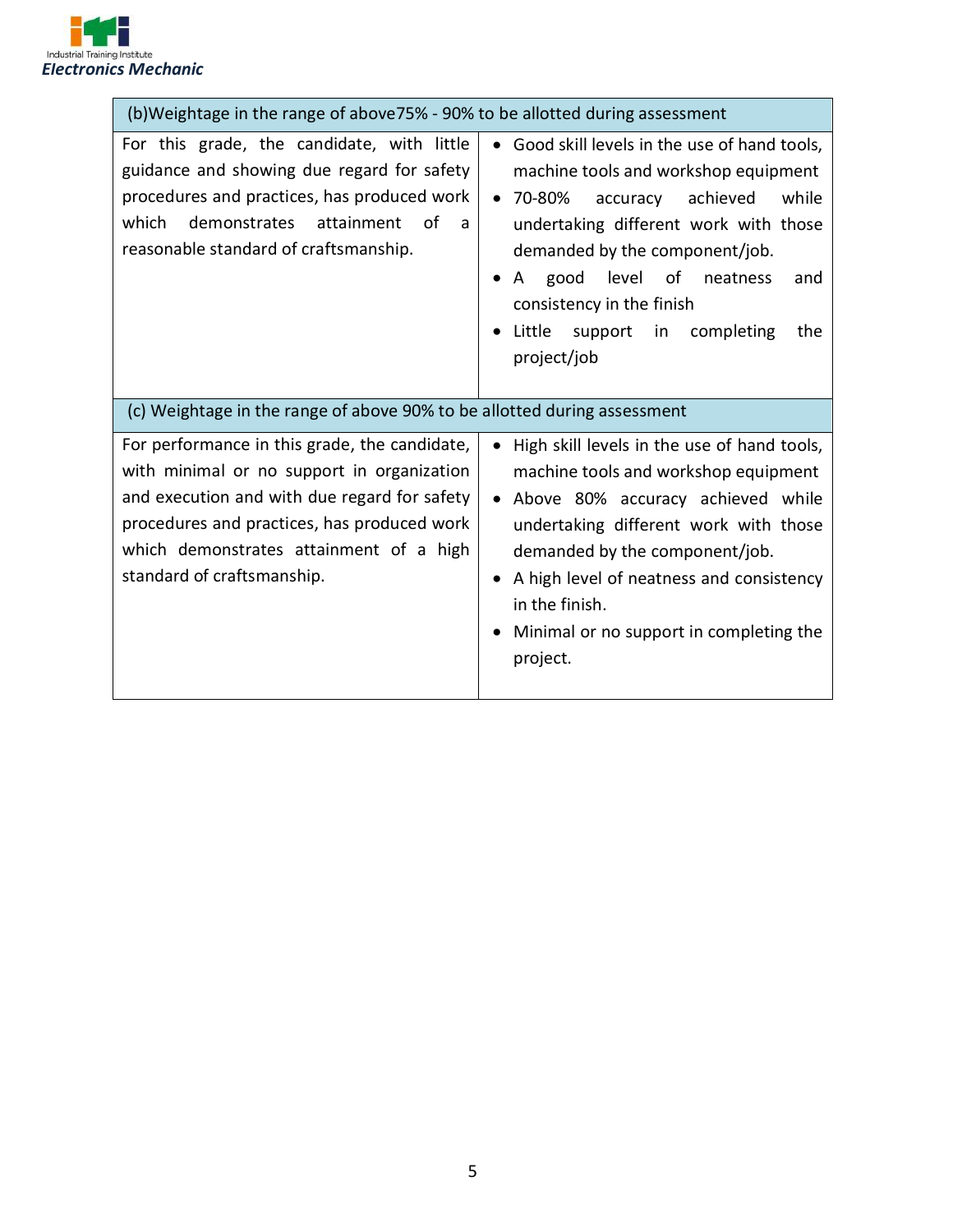

Electronics Fitter, General; fits, assembles and repairs various kinds of electronic equipment in factory or workshop or at place of use. Examines drawings and wiring diagrams; checks parts for accuracy of fit and minor adjustments; assembles parts or mounts them on chassis or panels with aid of hand tools; installs and connects wiring, soldering joints equipment, diagnoses faults with aid of electronic testing equipment; dismantles equipment if required and replaces faulty parts or wiring.

**Electronics Fitter, other;** include all other workers engaged in fitting, assembling, repairing and maintaining electronic equipment, machinery, appliances, etc., not elsewhere classified.

**Electronics Mechanic**; Electronic Equipment Mechanic repairs electronic equipment, such as computers, industrial controls, transmitters, and telemetering control systems following blueprints and manufacturer's specifications and using hand tools and test instruments. Tests faulty equipment and applies knowledge of functional operation of electronic units and systems to diagnose cause of malfunction. Tests electronic components and circuits to locate defects, using instruments, such as oscilloscopes, signal generators, ammeters and voltmeters. Replaces defective components and wiring and adjusts mechanical parts, using hand tools and soldering iron. Aligns, adjusts and calibrates testing instruments. Maintains records of repairs, calibrations and test.

**Radio Technician (Radio Manufacturing);** tests assembled radio sets with testing equipment to ensure that assembly soldering, frequency, performance, etc. are in accordance with prescribed standards. Places assembled radio set in position and visually examines it to ensure that position of components, connections, soldering, wiring, etc. are in order. Switches on and operates different knobs to check calibration, audibility and general performance of set by varying its tone and listening to various stations and frequencies. Tightens loose nuts and screws, locates faults, replaces defective components and conducts necessary changes. Approves correctly assembled sets for further processing and rejects defective ones for rectification. May tests sets at different stages of assembly. May service, repair and overhaul radio sets.

**Solar Panel Installation Technician;** is also known as 'Panel Installer', the Solar Panel Installation Technician is responsible for installing solar panels at the customers' premises. The individual at work checks the installation site, understands the layout requirement as per design, assesses precautionary measures to be taken, installs the solar panel as per customer's requirement and ensures effective functioning of the system post installation.

**Optical fibre technician;** is responsible for maintaining uptime and quality of the network segment (both optical media and equipment) assigned to him by undertaking periodic preventive maintenance activities and ensuring effective fault management in case of fault occurrence. He is also required to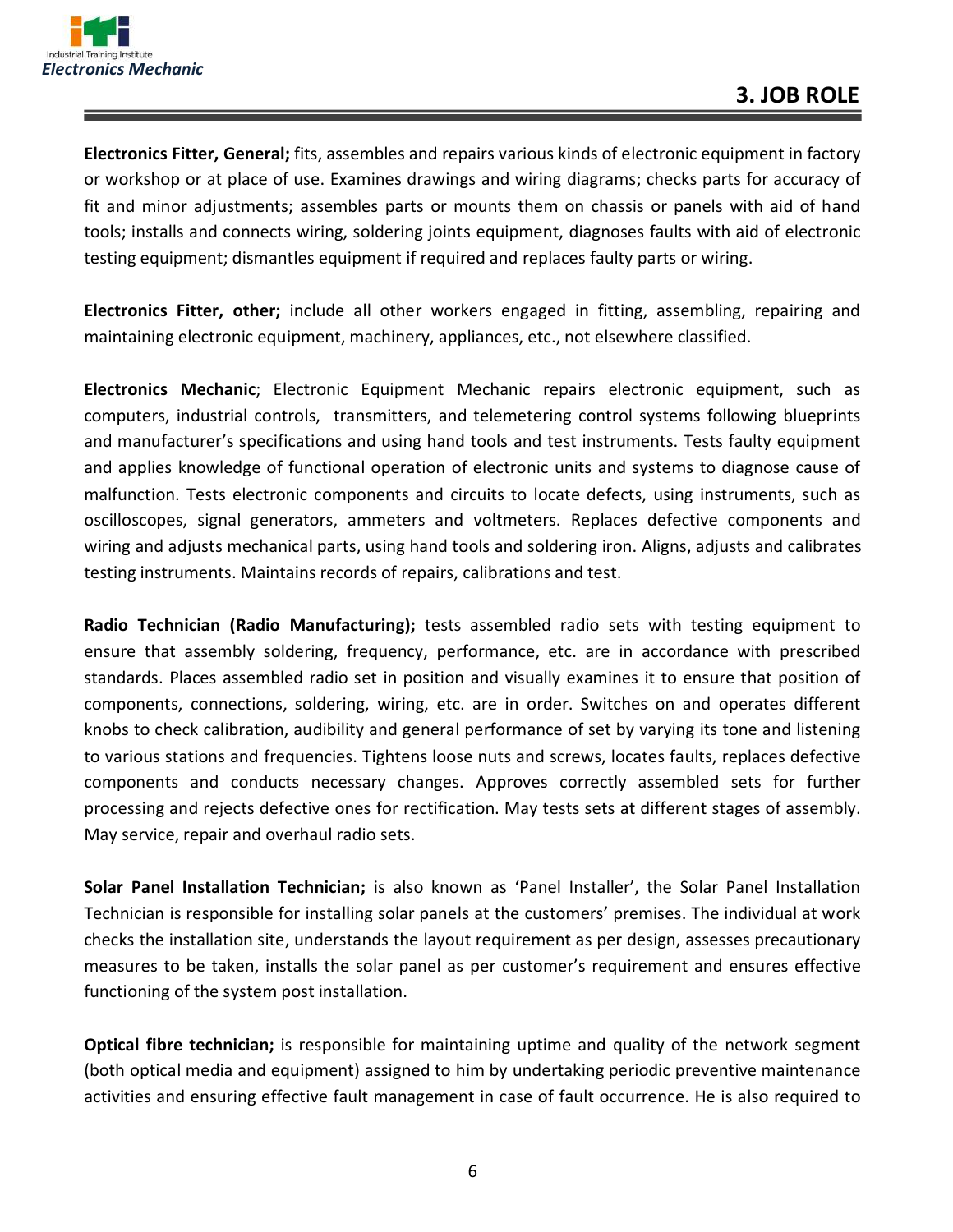

coordinate activities for installation and commissioning of Optical Fibre Cable (OF) as per the route plan.

Field Technician: UPS and Inverter; is also called, 'UPS repair Technician', this is an after sales service job for installing and providing support to customers of different types of UPS and inverters. The individual at work installs the newly purchased UPS or inverter. The individual also and interacts with customers to diagnose problems in them, assesses possible causes, rectifies faults or replaces faulty modules or recommends factory repairs for bigger faults as per the route plan. Installation, service, repair and overhaul radio sets service centre. May install television sets.

**Television Installation Man;** installs and adjusts television receivers and antennas, using hand tools. Selects antenna according to type of set and location of transmitting station. Bolts cross arms and dipole elements in position to assemble antenna. Secures antenna in place with bracket and guy wires, observing insurance codes and local ordinances to protect installation from lighting and other hazards. Drills and waterproofs holes in building to make passage for transmission line. Connects line between receiver and antenna and fastens it in place. Tunes receiver on all channels and adjusts screws to obtain desired density, linearity, focus and size of picture. Orients antenna and installs reflector to obtain strongest possible reception.

**Cable Television Installer;** installs cable television cables and equipment on customer's premises, using electrician' stools and test equipment: Measures television signal strength at utility pole, using electronic test equipment. Computes impedance of wire from pole to house to determine additional resistance needed for reducing signal to desired level. Installs terminal boxes and strings lead-in wires, using electrician's tools. Connects television set to cable system and evaluates incoming signal. Adjusts and repairs cable system to ensure optimum reception. May collect installation fees and explain cable service operation to subscriber. May clean and maintain tools, test equipment.

**Television Service and Repairman;** repairs and adjusts radios and television receivers, using hand tools and electronic testing instruments. Tunes receiver on all channels and observes audio and video characteristics to locate source of trouble. Adjusts controls to obtain desired density, linearity, focus and size of picture. Examines chassis for defects. Tests voltages and resistance of circuits to isolate defect following schematic diagram and using voltmeter, oscilloscope, signal generator and other electronic testing instruments. Tests and changes tubes, solders loose connections and repairs or replaces defective parts, using hand tools and soldering iron. Repair radios and other audio equipment.

**Television Repair Technician;** job role is applicable to both Television manufacturing facilities as well as electronics service centers. This role pertains to rectify faults identified during testing of TV on in manufacturing process and providing after sales assistance and ensuring appropriate functioning of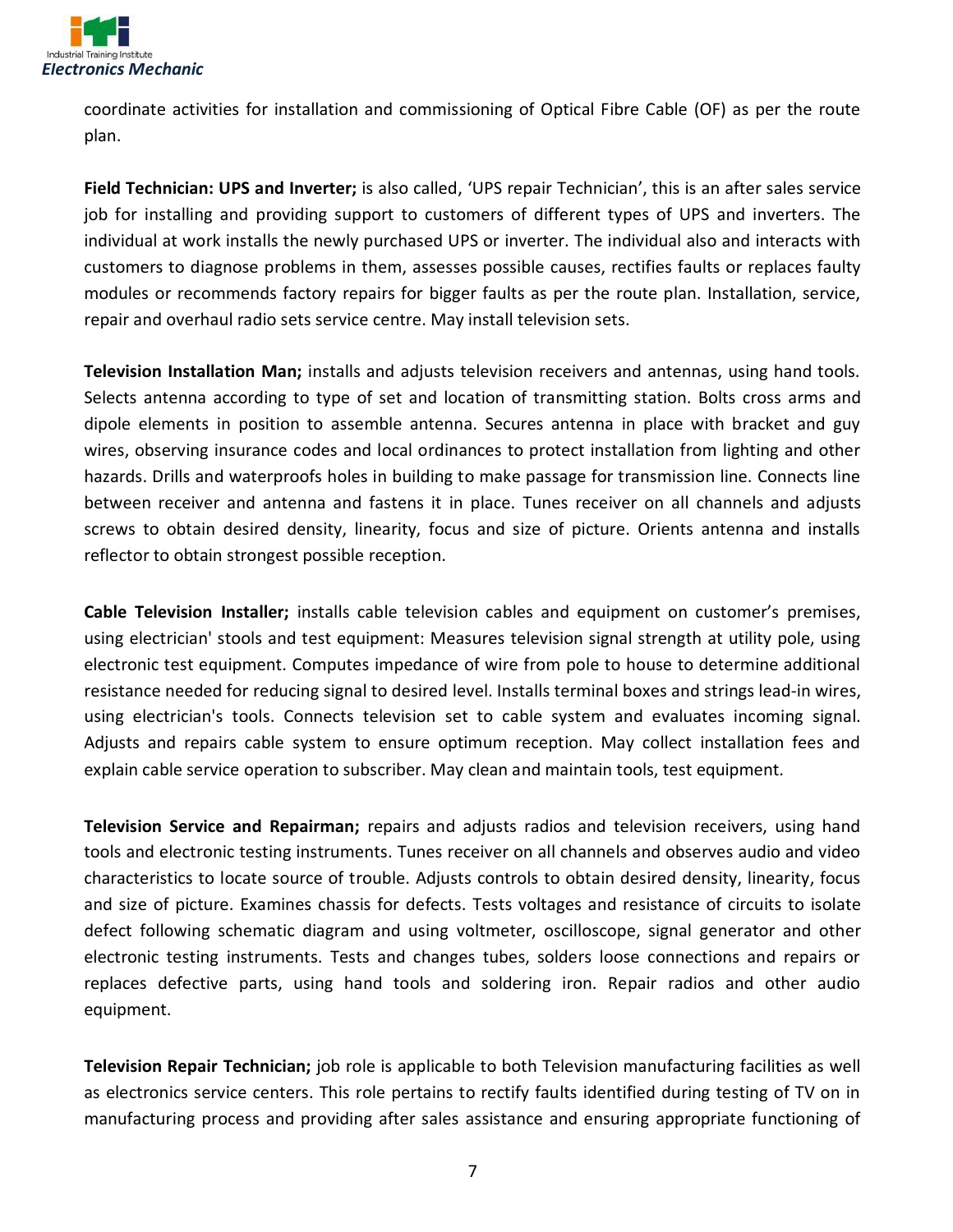

television sets. A TV repair technician identifies the section in the TV that is not functioning. If the problem identified is in the Printed Circuit Board (PCB), the technician identifies the specific fault in the PCB and corrects it. Replaces the dysfunctional PCB with a new one, if the damage identified requires fixing at the service centre.

Plan and organize assigned work and detect & resolve issues during execution. Demonstrate possible solutions and agree tasks within the team. Communicate with required clarity and understand technical English. Sensitive to environment, self-learning and productivity.

#### Reference NCO-2015:

- a) 7421.0100 Electronics Fitter, General
- b)  $7421.0300$  Electronics Mechanic
- $\mathsf{c}\mathsf{)}$  7422.1100 Television Installation Man
- d) 7422.1200 Cable Television Installer
- $\mathsf{e}$ ) 7422.1300 Television Service and Repairman
- $f$ ) 7422.1302 Television Repair Technician
- $g$ ) 7422.1400 Radio Technician (Radio Manufacturing)
- h)  $7421.1401$  Solar Panel Installation Technician
- $i)$  7422.0801 Optical fibre technician
- $\mu$ ) 7421.0801 Field Technician: UPS and Inverter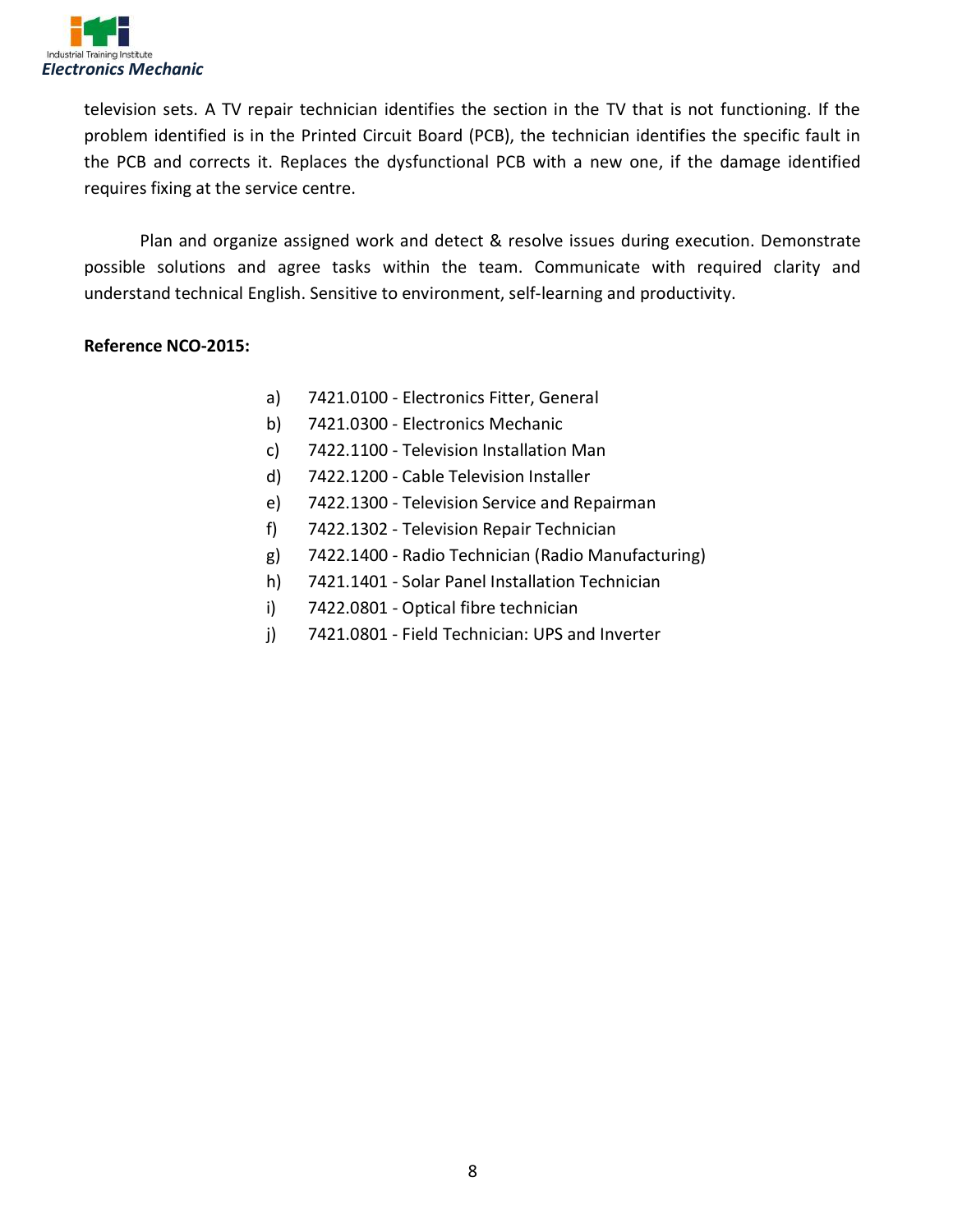

| <b>Name of the Trade</b>                        | <b>ELECTRONICS MECHANIC</b>                                                                                                   |
|-------------------------------------------------|-------------------------------------------------------------------------------------------------------------------------------|
| <b>Trade Code</b>                               | DGT/1005                                                                                                                      |
| <b>NCO - 2015</b>                               | 7421.0100, 7421.0300, 7422.1100, 7422.1200. 7422.1300, 7422.1302,                                                             |
|                                                 | 7422.1400, 7421.1401, 7422.0801, 7421.0801                                                                                    |
| <b>NSQF Level</b>                               | Level-5                                                                                                                       |
| <b>Duration of Craftsmen</b><br><b>Training</b> | Two Years (3200 Hours)                                                                                                        |
| <b>Entry Qualification</b>                      | Passed 10 <sup>th</sup> class examination with Science and Mathematics or its<br>equivalent.                                  |
| <b>Minimum Age</b>                              | 14 years as on first day of academic session.                                                                                 |
| <b>Eligibility for PwD</b>                      | LD, LC, DW, AA, LV, DEAF, AUTISM, SLD                                                                                         |
| Unit Strength (No. Of<br>Student)               | 24 (There is no separate provision of supernumerary seats)                                                                    |
| <b>Space Norms</b>                              | 56 Sq. m                                                                                                                      |
| <b>Power Norms</b>                              | 3.04 KW                                                                                                                       |
| <b>Instructors Qualification for</b>            |                                                                                                                               |
| 1. Electronics Mechanic                         | B.Voc/Degree in Electrical/ Electrical and Electronics Engineering from                                                       |
| <b>Trade</b>                                    | AICTE/UGC recognized Engineering College/ university with one-year                                                            |
|                                                 | experience in the relevant field.                                                                                             |
|                                                 | <b>OR</b>                                                                                                                     |
|                                                 | 03 years Diploma in Electrical/ Electrical and Electronics Engineering                                                        |
|                                                 | from AICTE / recognized board of technical education or relevant                                                              |
|                                                 | Advanced Diploma (Vocational) from DGT with two years' experience in<br>the relevant field                                    |
|                                                 | <b>OR</b>                                                                                                                     |
|                                                 | NTC/NAC passed in the Trade of "Electronics Mechanic" With three<br>years' experience in the relevant field.                  |
|                                                 | <b>Essential Qualification:</b><br>Relevant National Craft Instructor Certificate (NCIC) in any of the variants<br>under DGT. |
|                                                 | NOTE: Out of two Instructors required for the unit of $2(1+1)$ , one must                                                     |
|                                                 | have Degree/Diploma and other must have NTC/NAC qualifications.                                                               |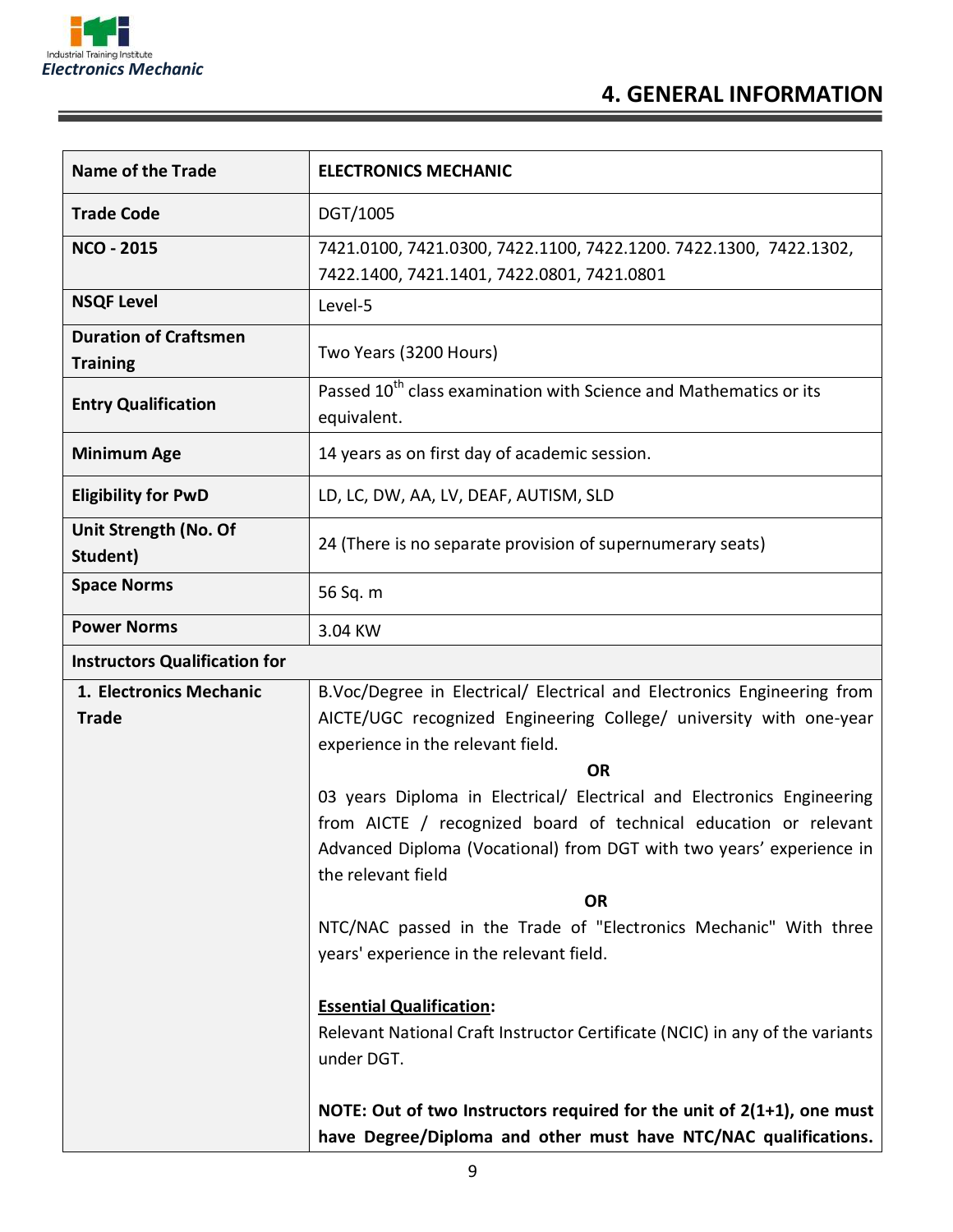

|                           | However both of them must possess NCIC in any of its variants.                                                                              |  |
|---------------------------|---------------------------------------------------------------------------------------------------------------------------------------------|--|
| 2. Workshop Calculation & | B.Voc/Degree in Engineering from AICTE/ UGC recognized Engineering                                                                          |  |
| <b>Science</b>            | College/ university with one-year experience in the relevant field.                                                                         |  |
|                           | <b>OR</b>                                                                                                                                   |  |
|                           | 03 years Diploma in Engineering from AICTE / recognized board of                                                                            |  |
|                           | technical education or relevant Advanced Diploma (Vocational) from                                                                          |  |
|                           | DGT with two years' experience in the relevant field.                                                                                       |  |
|                           | <b>OR</b>                                                                                                                                   |  |
|                           | NTC/ NAC in any one of the engineering trades with three years                                                                              |  |
|                           | experience.                                                                                                                                 |  |
|                           |                                                                                                                                             |  |
|                           | <b>Essential Qualification:</b>                                                                                                             |  |
|                           | National Craft Instructor Certificate (NCIC) in relevant trade                                                                              |  |
|                           | <b>OR</b>                                                                                                                                   |  |
|                           | NCIC in RoDA or any of its variants under DGT                                                                                               |  |
| 3. Engineering Drawing    | B.Voc/Degree in Engineering from AICTE/ UGC recognized Engineering                                                                          |  |
|                           | College/ university with one-year experience in the relevant field.                                                                         |  |
|                           | <b>OR</b>                                                                                                                                   |  |
|                           | 03 years Diploma in Engineering from AICTE/recognized board of                                                                              |  |
|                           | technical education or relevant Advanced Diploma (Vocational) from                                                                          |  |
|                           | DGT with two years' experience in the relevant field.                                                                                       |  |
|                           | <b>OR</b>                                                                                                                                   |  |
|                           | NTC/ NAC in any one of the Electrical groups (Gr-II) trades categorized                                                                     |  |
|                           | under Engg. Drawing'/ D'man Mechanical / D'man Civil' with three years'                                                                     |  |
|                           | experience.                                                                                                                                 |  |
|                           |                                                                                                                                             |  |
|                           | <b>Essential Qualification:</b>                                                                                                             |  |
|                           | National Craft Instructor Certificate (NCIC) in relevant trade.                                                                             |  |
|                           | <b>OR</b>                                                                                                                                   |  |
| 4. Employability Skill    | NCIC in RoDA / D'man (Mech / civil) or any of its variants under DGT.<br>MBA/ BBA / Any Graduate/ Diploma in any discipline with Two years' |  |
|                           | experience with short term ToT Course in Employability Skills from DGT                                                                      |  |
|                           | institutes.                                                                                                                                 |  |
|                           | (Must have studied English/ Communication Skills and Basic Computer at                                                                      |  |
|                           | $12^{th}$ / Diploma level and above)                                                                                                        |  |
|                           |                                                                                                                                             |  |
|                           | <b>OR</b>                                                                                                                                   |  |
|                           | Existing Social Studies Instructors in it is with short term ToT Course in                                                                  |  |
|                           | Employability Skills from DGT institutes.                                                                                                   |  |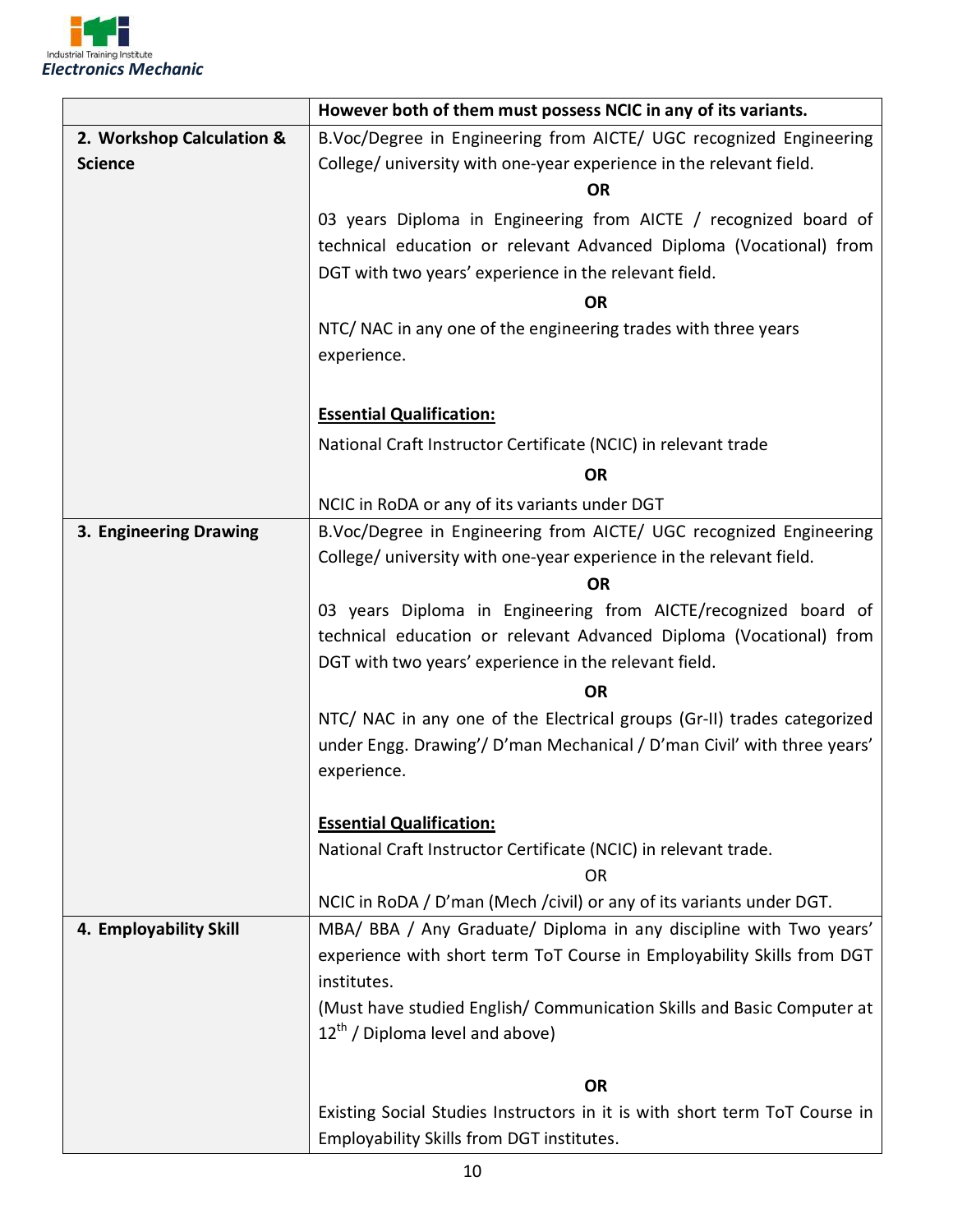

| 5. Minimum age for                                          |                            |                                  | 21 years            |                        |                         |                                       |
|-------------------------------------------------------------|----------------------------|----------------------------------|---------------------|------------------------|-------------------------|---------------------------------------|
| <b>Instructor</b>                                           |                            |                                  |                     |                        |                         |                                       |
| <b>List of Tools and Equipment</b>                          |                            |                                  | As per Annexure - I |                        |                         |                                       |
| Distribution of training on Hourly basis: (Indicative only) |                            |                                  |                     |                        |                         |                                       |
| Year                                                        | <b>Total Hrs.</b><br>/week | <b>Trade</b><br><b>Practical</b> | <b>Trade Theory</b> | Workshop<br>Cal. & Sc. | Engg.<br><b>Drawing</b> | <b>Employability</b><br><b>Skills</b> |
| 1 <sup>st</sup>                                             | 40 Hours                   | 25 Hours                         | 7 Hours             | 2 Hours                | 2 Hours                 | 4 Hours                               |
|                                                             |                            |                                  |                     |                        |                         |                                       |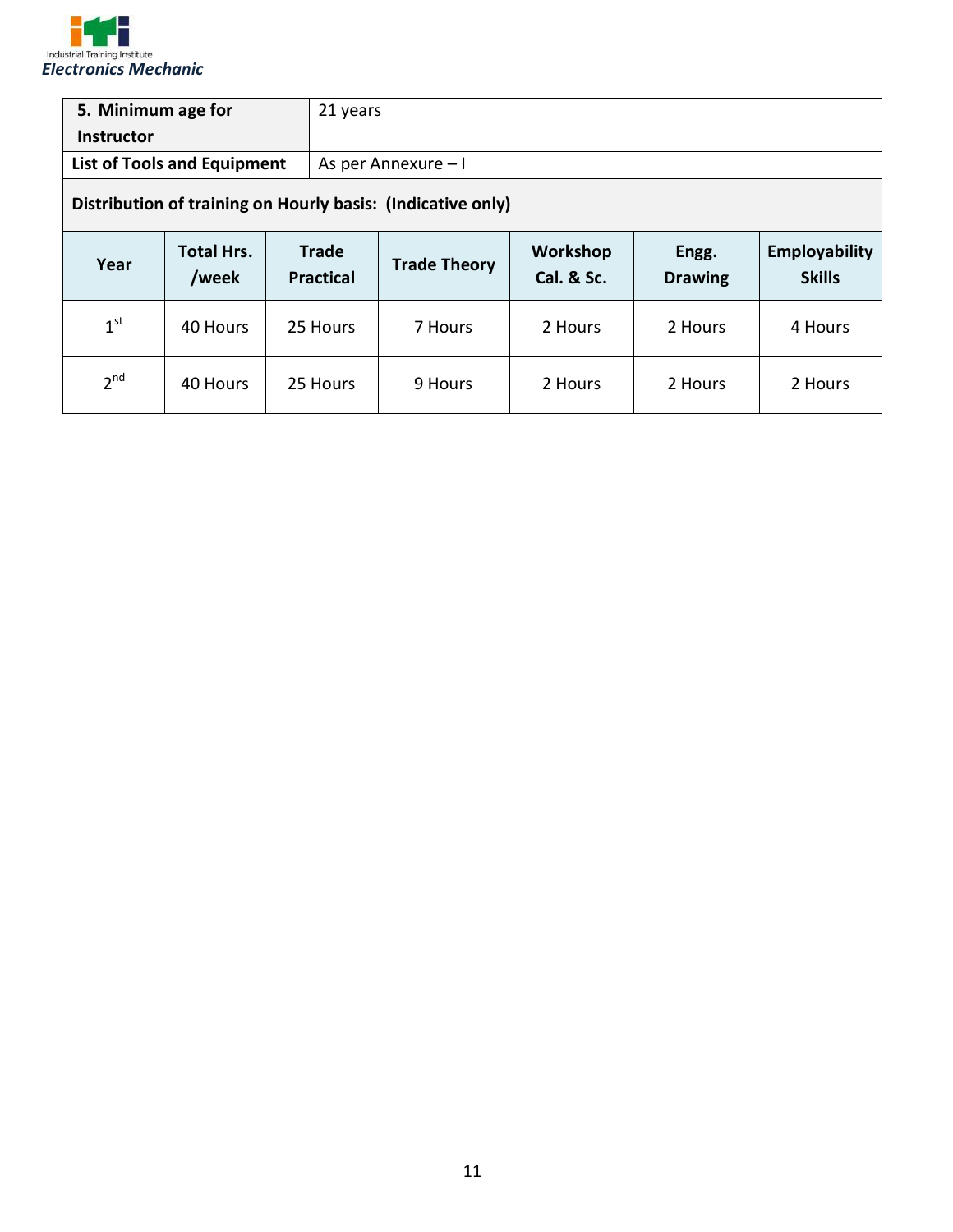

Learning outcomes are a reflection of total competencies of a trainee and assessment will be *carried out as per the assessment criteria.* 

## **5.1 LEARNING OUTCOMES (TRADE SPECIFIC)**

#### **FIRST YEAR:**

- 1. Perform basic workshop operations using suitable tools for fitting, riveting, drilling etc. observing suitable care  $\&$  safety following safety precautions.
- 2. Select and perform electrical/electronic measurement of single range meters and calibrate the instrument.
- 3. Test & service different batteries used in electronic applications and record the data to estimate repair cost.
- 4. Plan and execute soldering & de-soldering of various electrical components like Switches, PCB& Transformers for electronic circuits.
- 5. Test various electronic components using proper measuring instruments and compare the data using standard parameter.
- 6. Assemble simple electronic power supply circuit and test for functioning.
- 7. Install, Configure, interconnect given computer system(s) and demonstrate  $\&$  utilize application packages for different application.
- 8. Construct, test and verify the input/output characteristic of various analog circuits.
- 9. Plan and construct different power electronic circuits and analyse the circuit functioning.
- 10. Select the appropriate opto electronics components and verify the characteristics in different circuit.
- 11. Assemble, test and troubleshoot various digital circuits.
- 12. Simulate and analyze the analog and digital circuits using Electronic simulator software
- 13. Identify, place, solder and desolder and test different  $\mathsf{SMD}$  discrete components and IC's package with due care and following safety norms using proper tools/setup
- 14. Construct and test different circuits using ICs 741 Operational amplifiers & ICs 555 linear integrated circuits and execute the result.

#### **SECOND YEAR:**

- 15. Measure the various parameters by DSO and execute the result with standard one.
- 16. Rework on PCB after identifying defects from SMD soldering and de-soldering.
- 17. Construct different electrical control circuits and test for their proper functioning with due care and safety.
- 18. Prepare, crimp, terminate and test various cables used in different electronics industries.
- 19. Assemble and test a commercial AM /FM receiver and evaluate performance.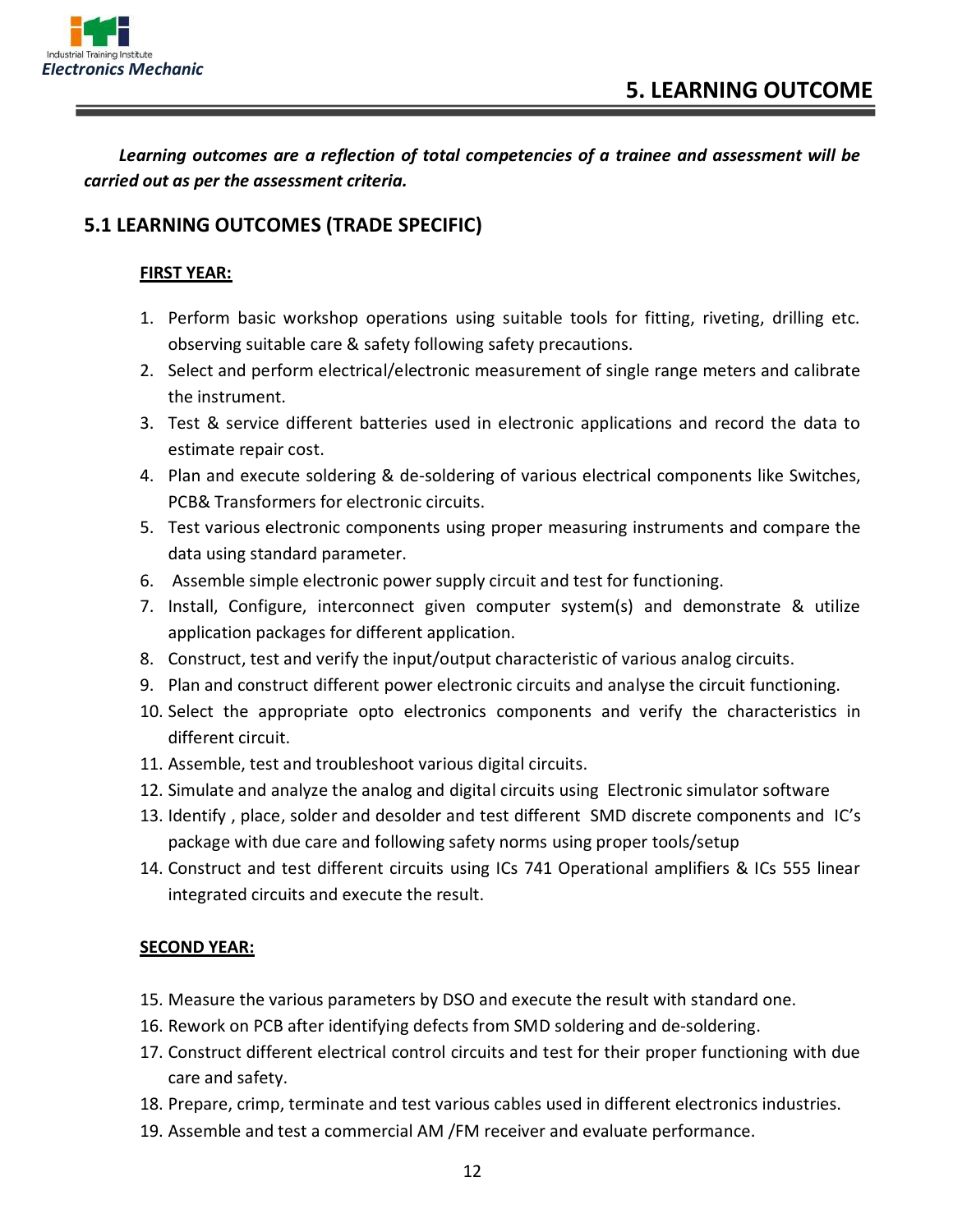

- 20. Test, service and troubleshoot the various components of different domestic/ industrial programmable systems.
- 21. Execute the operation of different process sensors, identify, wire & test various sensors of different industrial processes by selecting appropriate test instruments
- 22. Plan and carry out the selection of a project, assemble the project and evaluate performance for a domestic/commercial applications.
- 23. Prepare fibre optic setup and execute transmission and reception.
- 24. Plan and Interface the LCD, LED DPM panels to various circuits and evaluate performance.
- 25. Detect the faults and troubleshoot SMPS, UPS and inverter.
- 26. Install a solar panel, execute testing and evaluate performance by connecting the panel to the inverter.
- 27. Dismantle, identify the various parts and interface of a cell phone to a PC. Estimate and troubleshoot.
- 28. Check the various parts of a LED lights and stacks and troubleshoot
- 29. Identify, operate various controls, troubleshoot and replace modules of the LCD/LED TV  $\&$ its remote.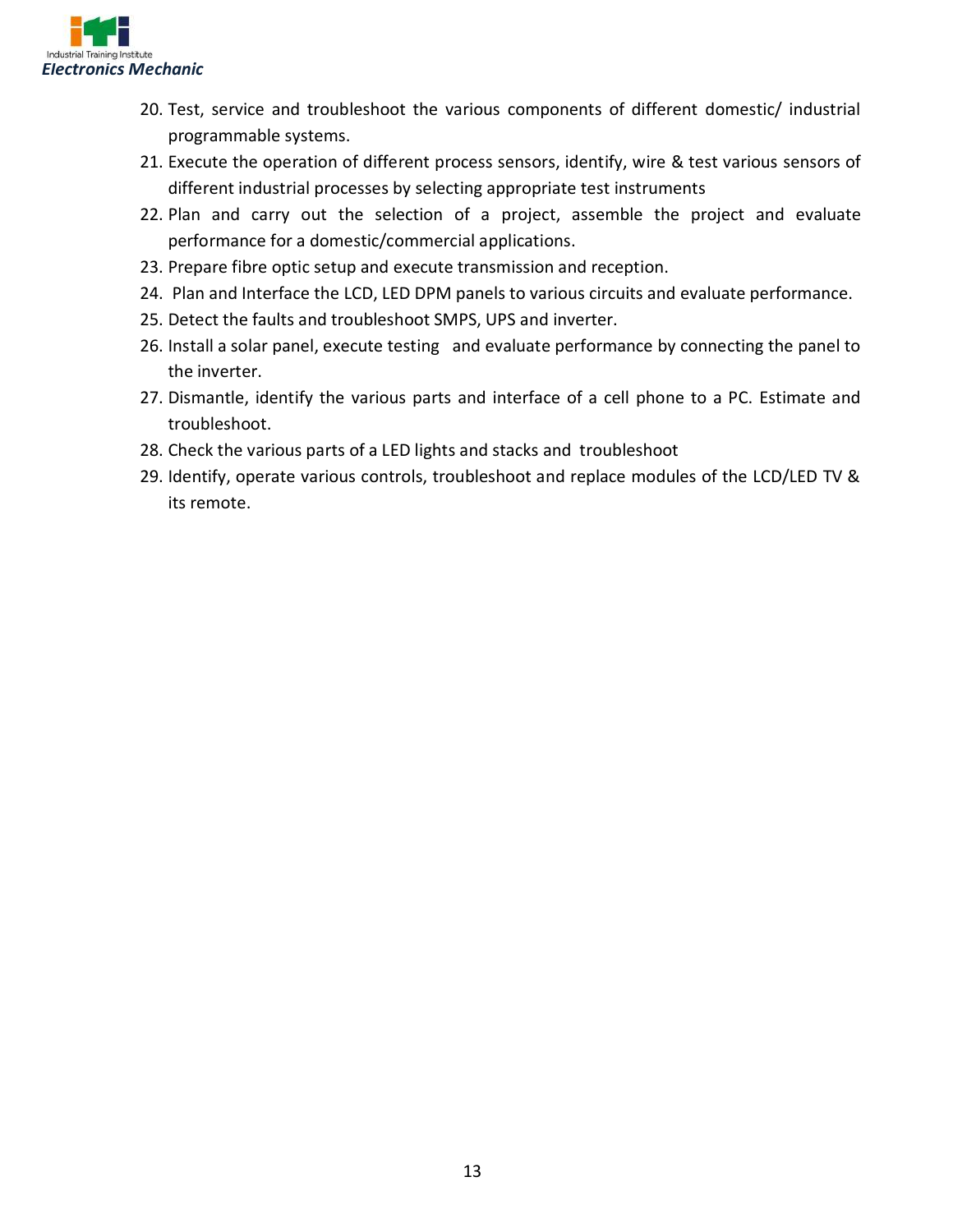

 $\equiv$ 

<u> 1989 - Johann Stein, marwolaethau a bhannaich an t-</u>

| <b>LEARNING OUTCOMES</b> |                                                                 | <b>ASSESSMENT CRITERIA</b>                                                                  |
|--------------------------|-----------------------------------------------------------------|---------------------------------------------------------------------------------------------|
| <b>FIRST YEAR</b>        |                                                                 |                                                                                             |
| 1.                       | Perform<br>basic<br>workshop<br>suitable<br>operations<br>using | Identify basic hand tools for fitting, riveting, drilling etc. with<br>due care and safety. |
|                          | tools for fitting, riveting,                                    | Fix surface mounting type of accessories in a panel board.                                  |
|                          | drilling<br>observing<br>etc.                                   | Connect electrical accessories.                                                             |
|                          | suitable<br>&safety<br>care                                     | Make and Wire up of a test board and test it.                                               |
|                          | safety<br>following                                             |                                                                                             |
|                          | precautions.                                                    |                                                                                             |
|                          |                                                                 |                                                                                             |
|                          | 2. Select<br>perform<br>and                                     | Plan work in compliance with standard safety norms.                                         |
|                          | electrical/<br>electronic                                       | Identify the type of electronic instruments.                                                |
|                          | of<br>single<br>measurement                                     | Determine the measurement errors while measuring resistance                                 |
|                          | range meters and calibrate                                      | by voltage drop method.                                                                     |
|                          | the instrument.                                                 | Extend the range of MC voltmeter and ammeter.                                               |
|                          |                                                                 | Measure the value of resistance, voltage and current using                                  |
|                          |                                                                 | digital multimeter.                                                                         |
|                          |                                                                 | Calibrate analog multimeter.                                                                |
|                          |                                                                 |                                                                                             |
|                          | service different<br>3. Test &                                  | Identify Tools and instruments for testing of batteries.                                    |
|                          | batteries used in electronic                                    | Observe safety procedure during testing of batteries and work                               |
|                          | applications and record the                                     | as per standard norms and company guidelines                                                |
|                          | data to estimate repair cost.                                   | Identify the primary and secondary cells.                                                   |
|                          |                                                                 | Measure and test the voltages of the given cells/battery using                              |
|                          |                                                                 | analog / digital multimeter.                                                                |
|                          |                                                                 | Charging and discharging the battery.                                                       |
|                          |                                                                 | Maintain and estimate the repair cost of secondary battery.                                 |
|                          |                                                                 | Use a hydro meter to measure the specific gravity of the                                    |
|                          |                                                                 | secondary battery.                                                                          |
|                          |                                                                 |                                                                                             |
|                          | 4. Plan and execute soldering                                   | Plan work in compliance with standard safety norms.                                         |
|                          | & de-soldering of various<br>electrical components like         | Identify different types of mains transformers and test.                                    |
|                          | Switches,<br><b>PCB</b><br>&                                    | Identify the primary and secondary transformer windings and<br>test the polarity.           |
|                          | Transformers for electronic                                     | Measure the primary and secondary voltage of different                                      |
|                          | circuits.                                                       |                                                                                             |
|                          |                                                                 | transformers.                                                                               |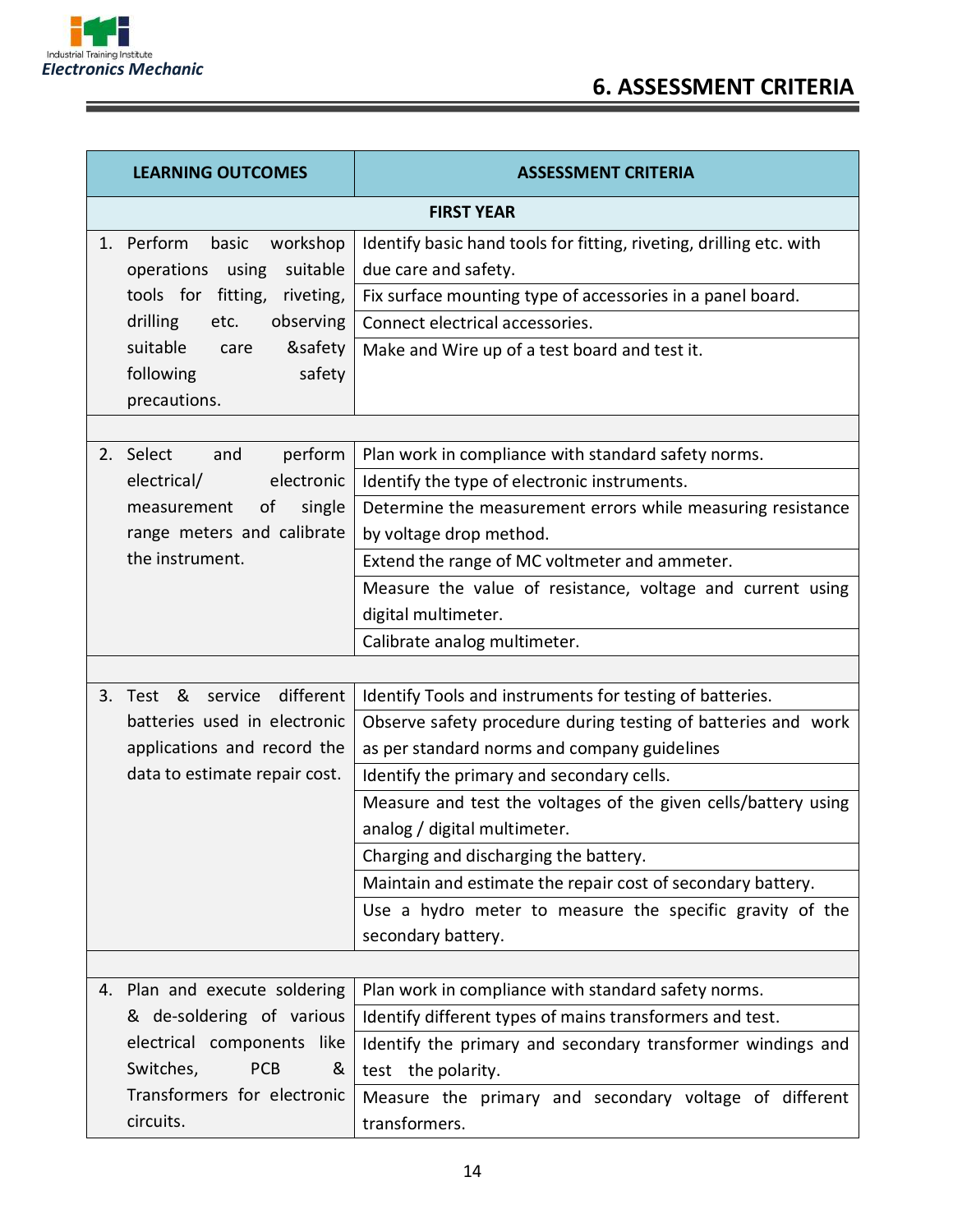

| Solder the given components<br>Identify and test the variac.<br>Avoid waste, ascertain unused materials and components for<br>disposal, store these in an environmentally appropriate manner<br>and prepare for disposal.<br>electronic<br>Ascertain and select tools and materials for the job and make<br>various<br>5. Test<br>this available for use in a timely manner.<br>components using proper<br>measuring instruments and<br>Plan work in compliance with standard safety norms. |
|---------------------------------------------------------------------------------------------------------------------------------------------------------------------------------------------------------------------------------------------------------------------------------------------------------------------------------------------------------------------------------------------------------------------------------------------------------------------------------------------|
|                                                                                                                                                                                                                                                                                                                                                                                                                                                                                             |
|                                                                                                                                                                                                                                                                                                                                                                                                                                                                                             |
|                                                                                                                                                                                                                                                                                                                                                                                                                                                                                             |
|                                                                                                                                                                                                                                                                                                                                                                                                                                                                                             |
|                                                                                                                                                                                                                                                                                                                                                                                                                                                                                             |
|                                                                                                                                                                                                                                                                                                                                                                                                                                                                                             |
|                                                                                                                                                                                                                                                                                                                                                                                                                                                                                             |
|                                                                                                                                                                                                                                                                                                                                                                                                                                                                                             |
|                                                                                                                                                                                                                                                                                                                                                                                                                                                                                             |
| compare the data<br>using<br>Identify the different types of resistors.                                                                                                                                                                                                                                                                                                                                                                                                                     |
| standard parameter.<br>Measure the resistor values using colour code and verify the                                                                                                                                                                                                                                                                                                                                                                                                         |
| reading by measuring in multi meter.                                                                                                                                                                                                                                                                                                                                                                                                                                                        |
| Identify the power rating using size.                                                                                                                                                                                                                                                                                                                                                                                                                                                       |
| Measure the resistance, Voltage, Current through series and                                                                                                                                                                                                                                                                                                                                                                                                                                 |
| parallel connected networks using multi meter.                                                                                                                                                                                                                                                                                                                                                                                                                                              |
| Identify different inductors and measure the values using<br>LCR                                                                                                                                                                                                                                                                                                                                                                                                                            |
| meter.                                                                                                                                                                                                                                                                                                                                                                                                                                                                                      |
| Identify the different capacitors and measure capacitance of                                                                                                                                                                                                                                                                                                                                                                                                                                |
| various capacitors using LCR meter.                                                                                                                                                                                                                                                                                                                                                                                                                                                         |
| Ascertain and select tools and materials for the job and make                                                                                                                                                                                                                                                                                                                                                                                                                               |
| this available for use in.                                                                                                                                                                                                                                                                                                                                                                                                                                                                  |
|                                                                                                                                                                                                                                                                                                                                                                                                                                                                                             |
|                                                                                                                                                                                                                                                                                                                                                                                                                                                                                             |
| Practice soldering on components, lug and board with safety.<br>6. Assemble simple electronic                                                                                                                                                                                                                                                                                                                                                                                               |
| power supply circuit and<br>Identify the passive /active components by visual appearance,                                                                                                                                                                                                                                                                                                                                                                                                   |
| test for functioning.<br>Code number and test for their condition.                                                                                                                                                                                                                                                                                                                                                                                                                          |
| Identify the control and functional switches in CRO and                                                                                                                                                                                                                                                                                                                                                                                                                                     |
| measure the D.C. & A.C. voltage, frequency and time period.                                                                                                                                                                                                                                                                                                                                                                                                                                 |
| Construct and test a half & full wave rectifiers with and without                                                                                                                                                                                                                                                                                                                                                                                                                           |
| filter circuits.                                                                                                                                                                                                                                                                                                                                                                                                                                                                            |
| Construct and test a bridge rectifier with and without filter                                                                                                                                                                                                                                                                                                                                                                                                                               |
| circuits.                                                                                                                                                                                                                                                                                                                                                                                                                                                                                   |
| Construct and test a Zener based voltage regulator circuit.                                                                                                                                                                                                                                                                                                                                                                                                                                 |
|                                                                                                                                                                                                                                                                                                                                                                                                                                                                                             |
| Plan, work in compliance with standard safety norms.<br>7. Install,<br>configure,                                                                                                                                                                                                                                                                                                                                                                                                           |
| Select hardware and software component.<br>interconnect<br>given                                                                                                                                                                                                                                                                                                                                                                                                                            |
| and<br>computer<br>system(s)<br>Install and configure operating systems and applications.                                                                                                                                                                                                                                                                                                                                                                                                   |
| utilize<br>demonstrate<br>&<br>Integrate IT systems into networks.                                                                                                                                                                                                                                                                                                                                                                                                                          |
| application<br>packages<br>for<br>Deploy tools and test programmes.                                                                                                                                                                                                                                                                                                                                                                                                                         |
| different application.<br>Avoid e-waste and dispose the waste as per the procedure.                                                                                                                                                                                                                                                                                                                                                                                                         |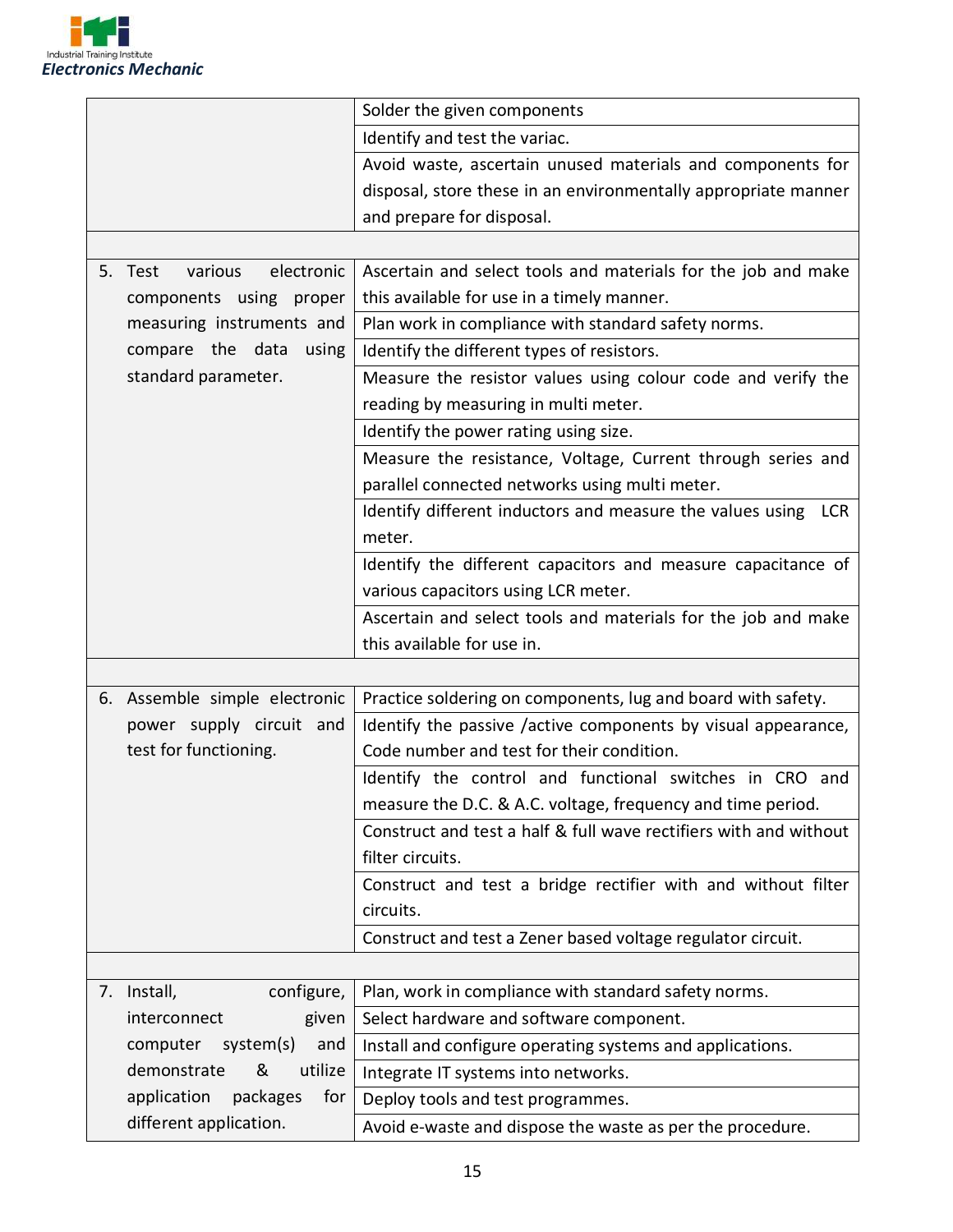

| 8. Construct, test and verify      | Ascertain and select tools and instruments for carrying out the    |
|------------------------------------|--------------------------------------------------------------------|
| the<br>input/<br>output            | jobs.                                                              |
| characteristics of various         | Plan and work in compliance with standard safety norms.            |
| analog circuits.                   | Practice on soldering components on lug board with safety.         |
|                                    | Identify the passive /active components by visual appearance,      |
|                                    | Code number and test for their condition.                          |
|                                    | Construct and test the transistor based switching circuit          |
|                                    | Construct and test CB, CE & CC amplifier circuit                   |
|                                    | Ascertain the performance of different oscillator circuits.        |
|                                    | Construct and test Clipper, Clamper and Schmitt trigger circuit.   |
|                                    |                                                                    |
| Plan and construct different<br>9. | Construct and test of Transistor and JFET amplifiers, oscillators  |
| power electronic<br>circuits       | and multi vibrators.                                               |
| and<br>analyse<br>the<br>circuit   | Construct and test a UJT as relaxation oscillator.                 |
| functioning.                       | Construct and test lamp dimmer using TRIAC/DIAC with safety.       |
|                                    | Construct and test MOSFET, IGBT test circuit and apply for         |
|                                    | suitable operation with proper safety.                             |
|                                    | Construct and test the universal motor speed controller using      |
|                                    | SCR with safety.                                                   |
|                                    | Construct and test a switching circuits using optical devices.     |
|                                    |                                                                    |
| 10. Select the appropriate opto    | Plan work in compliance with standard safety norms.                |
| electronics components and         | Identify the different types of LEDs and IR LEDs.                  |
| verify the characteristics in      | Measure the resistance, voltage, current through electronic        |
| different circuit.                 | circuit using multimeter.                                          |
|                                    | Construct and test a circuit using photo transistor and verify its |
|                                    | characteristics.                                                   |
|                                    | Identify photo coupler/ optical sensor input/output terminals      |
|                                    | and measure the quantum of isolation between the terminals.        |
|                                    |                                                                    |
| 11. Assemble,<br>and<br>test       | Illustrate to practice the digital trainer kit with safety.        |
| troubleshoot various digital       | Identify various digital ICs, test IC using digital IC tester and  |
| circuits.                          | verify the truth table.                                            |
|                                    |                                                                    |
|                                    | Construct and verify the truth table of all gates using NOR and    |
|                                    | NAND gates.                                                        |
|                                    | Construct an adder cum substractor circuits and verify the truth   |
|                                    | table.                                                             |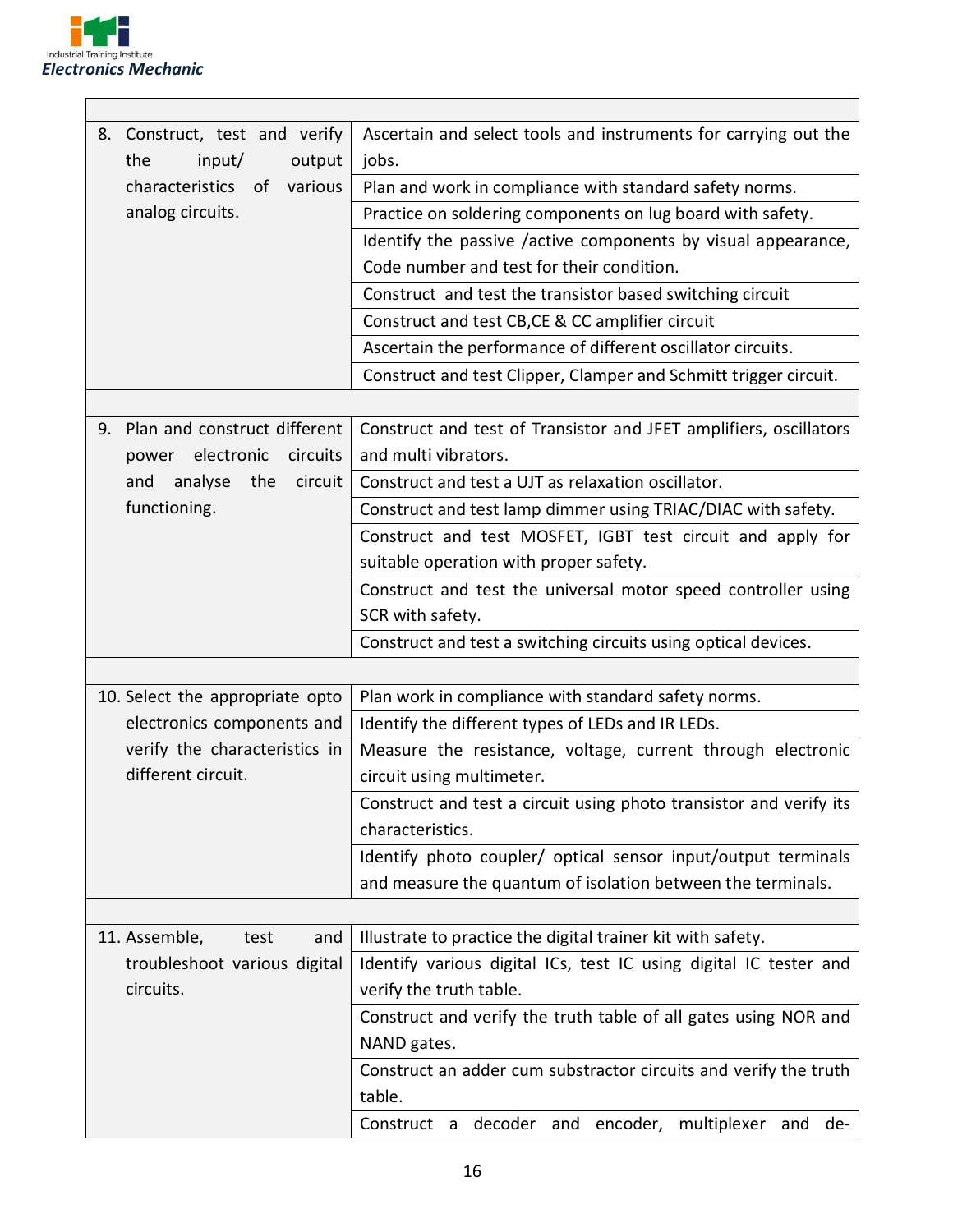

|                                  | multiplexer circuits and verify the truth table.                          |
|----------------------------------|---------------------------------------------------------------------------|
|                                  | Construct a multiplexer and de-multiplexer and verify the truth<br>table. |
|                                  | Construct and verify the truth table of various flip flop, counter        |
|                                  | and shift register circuits.                                              |
|                                  |                                                                           |
| 12. Simulate and analyze the     | Plan the work incompliance with standard procedure.                       |
| analog and digital circuits      | Prepare simple analog and digital electronic circuits using the           |
| using Electronic simulator       | simulator software.                                                       |
| software.                        | Simulate and test the prepared analog and digital circuits.               |
|                                  | Convert the prepared circuit into layout diagram.                         |
|                                  | Explore various trouble shooting and fault finding the resources          |
|                                  | provided in the simulation software                                       |
|                                  |                                                                           |
| 13. Identify, place, solder and  | Identify the various crimping tools for various IC packages.              |
| desolder and test different      | Identify different types of soldering guns and choose the                 |
| SMD discrete components          | suitable tip for the application.                                         |
| and ICs package with due         | Practice the soldering and de-soldering the different active and          |
| care and following safety        | passive components, IC base on GPCBs using solder, flux, pump             |
| using<br>norms<br>proper         | and wick.                                                                 |
| tools/setup.                     | Make the necessary setting on SMD soldering station to solder             |
|                                  | and de-solder various IC's of different packages by following the         |
|                                  | safety norms.                                                             |
|                                  | Identify SMD components, de-solder and solder the SMD                     |
|                                  | components on the PCB.                                                    |
|                                  | Check the cold continuity, identify loose/dry solder and broken           |
|                                  | track on printed wired assemblies and rectify the defects.                |
|                                  | Avoid waste, ascertain unused materials and components for                |
|                                  | safe disposal.                                                            |
|                                  |                                                                           |
| 14. Construct and test different | Demonstrate analog trainer kit with safety precautions.                   |
| circuits<br>using<br><b>ICs</b>  | Identify various ICs, differentiate by code No. and test for their        |
| 741 operational amplifiers &     | condition.                                                                |
| ICs 555 linear integrated        | Construct and test various OPAMP circuits.                                |
| circuits and execute the         | Construct and test R-2R ladder type digital to analog converter           |
| result.                          | circuit.                                                                  |
|                                  | Construct and test different configurations of 555 IC e.g. astable,       |
|                                  | monostable, bi-astable and VCO circuits.                                  |
|                                  |                                                                           |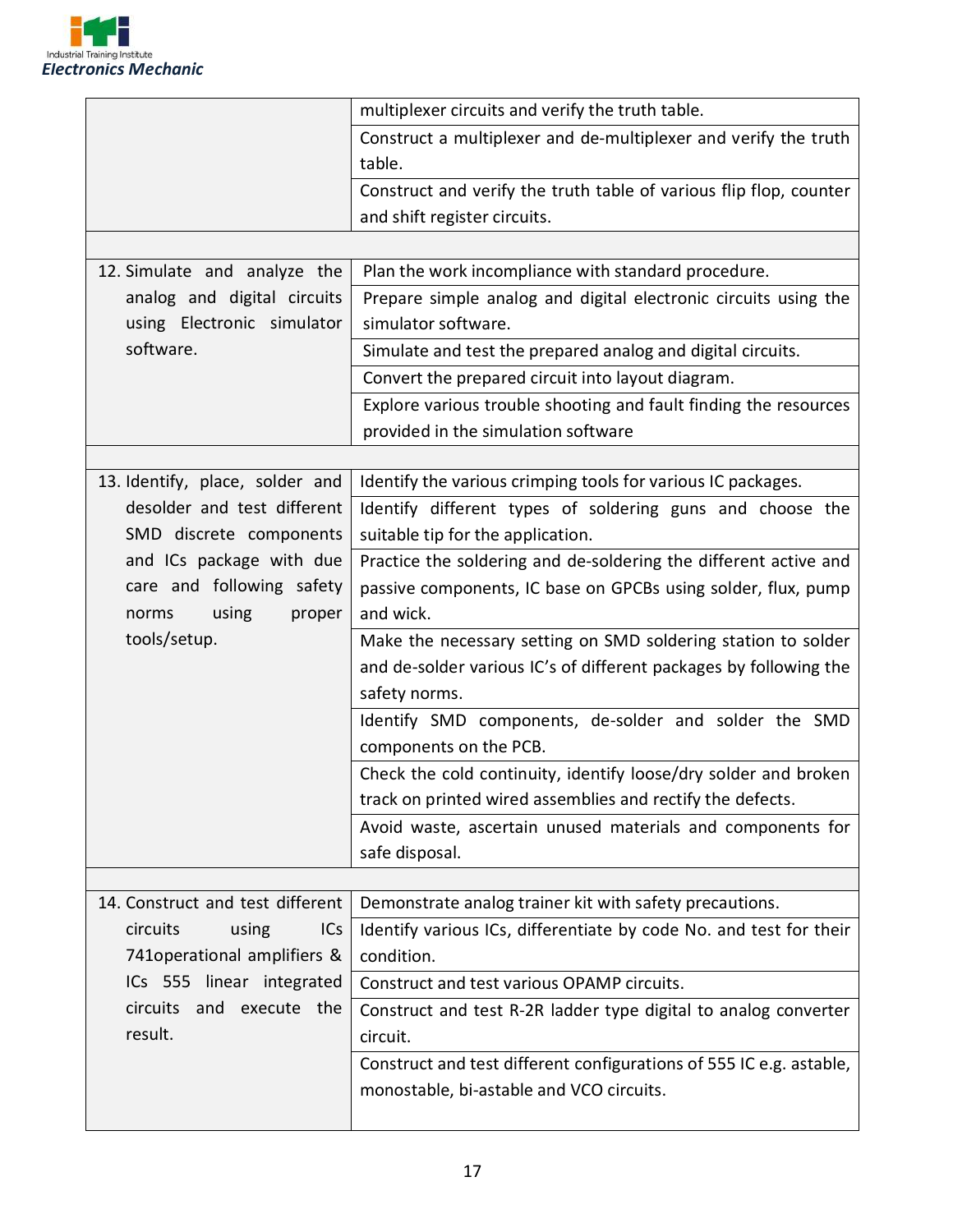

| <b>SECOND YEAR</b>                      |                                                                                     |  |
|-----------------------------------------|-------------------------------------------------------------------------------------|--|
| various<br>15. Measure<br>the           | Identify and demonstrate various control elements on front                          |  |
| by DSO and<br>parameters                | panel of a DSO.                                                                     |  |
| result<br>execute the<br>with           | Measure different parameters of electronic signals using DSO.                       |  |
| standard one.                           | Store the waveform of a signal in DSO.                                              |  |
|                                         | Connect DSO with a printer and take printout of signal                              |  |
|                                         | waveforms.                                                                          |  |
|                                         |                                                                                     |  |
| 16. Rework<br>after<br><b>PCB</b><br>on | Plan the work in compliance with standard safety procedures.                        |  |
| defects<br>identifying<br>from          | Demonstrate various tools and accessories used in PCB rework.                       |  |
| SMD soldering and<br>de-                | Construct a PCB to demonstrate defects on soldered joints.                          |  |
| soldering.                              | Repair defective soldered joints.                                                   |  |
| different<br>17. Construct              | Measure the coil winding of the given motor.                                        |  |
| circuits<br>electrical<br>control       |                                                                                     |  |
| and test for their proper               | Prepare the setup and control an induction motor using a<br><b>DOL</b>              |  |
| functioning with due care               | starter by following the safety norms.                                              |  |
| and safety.                             | Construct a direction control circuit to change direction of an<br>induction motor. |  |
|                                         |                                                                                     |  |
|                                         | Connect an overload relay and test for its proper functioning.                      |  |
| 18. Prepare, crimp, terminate           | Plan and work incompliance with standard safety norms.                              |  |
| and test various cables used            | Prepare, terminate and test various electronics cable using                         |  |
| different<br>electronics<br>in.         | proper crimping tools.                                                              |  |
| industries.                             |                                                                                     |  |
|                                         |                                                                                     |  |
| 19. Assemble<br>and<br>test<br>a        | Plan and select tools to assemble the receiver.                                     |  |
| AM/<br>commercial<br>FM                 | Modulate and Demodulate various signals using AM and FM on                          |  |
| evaluate<br>receiver<br>and             | the trainer kit and observe waveforms.                                              |  |
| performance.                            | Construct and test IC based AM Receiver.                                            |  |
|                                         | Construct and test IC based FM transmitter and receiver.                            |  |
|                                         | Modulate and Demodulate a signal using PAM, PPM, PWM                                |  |
|                                         | Techniques.                                                                         |  |
|                                         | Troubleshoot and replace the faulty components.                                     |  |
|                                         | Check the functionality of AM/FM receiver.                                          |  |
|                                         |                                                                                     |  |
| 20. Test,<br>service<br>and             | Understand and interpret the procedure as per manual of Micro                       |  |
| troubleshoot<br>the<br>various          | controller.                                                                         |  |
| different<br>of<br>components           | Identity various ICs & their functions<br>the<br>given<br>on                        |  |
| domestic/<br>industrial                 | Microcontroller Kit.                                                                |  |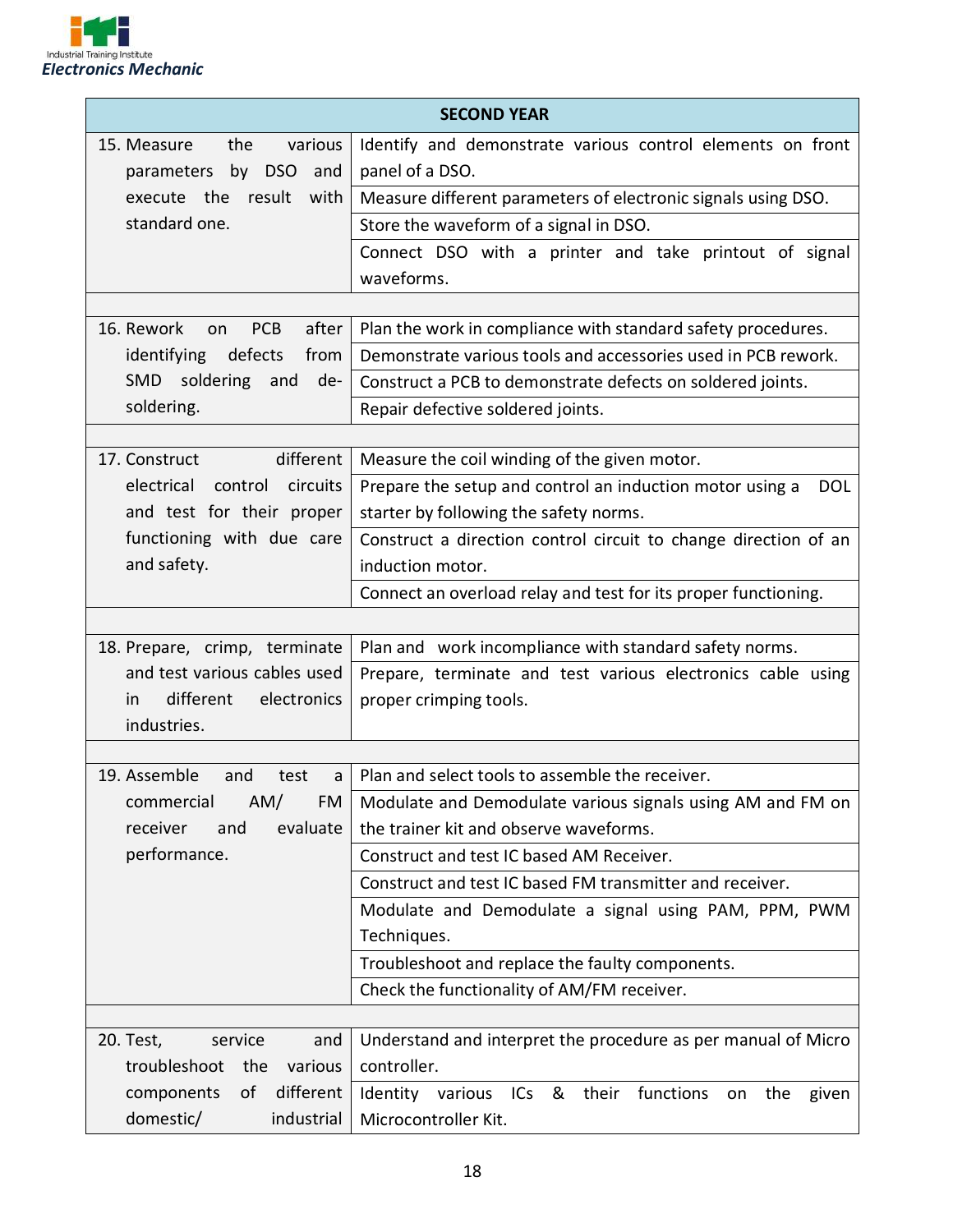

| programmable systems.               | Identify the address range of RAM & ROM.                           |  |
|-------------------------------------|--------------------------------------------------------------------|--|
|                                     | Write data into RAM & observe its volatility.                      |  |
|                                     | Identify the port pins of the controller & configure the ports for |  |
|                                     | Input & Output operation.                                          |  |
|                                     | Demonstrate entering of simple programs, execute & monitor         |  |
|                                     | the results.                                                       |  |
|                                     |                                                                    |  |
| 21. Execute the operation of        | Ascertain and select tools, material for the job and make this     |  |
| different process sensors,          | available for use in the timely manner.                            |  |
| identify, wire & test various       | Plan work in compliance with safety norms.                         |  |
| different<br>0f<br>sensors          | Demonstrate possible solution and agree task within the team.      |  |
| industrial<br>processes<br>by       | Identify sensors used in process industries such as RTDs,          |  |
| selecting appropriate<br>test       | Temperature ICs, Thermocouples, proximity switches (inductive,     |  |
| instruments.                        | capacitive and photo electric), load cells, strain gauge. LVDT by  |  |
|                                     | their appearance.                                                  |  |
|                                     | Measure temperature of a lit fire using a Thermocouple and         |  |
|                                     | record the readings referring to data chart.                       |  |
|                                     | Measure temperature of a lit fire using RTD and record the         |  |
|                                     | readings referring to data chart.                                  |  |
|                                     | Measure the DC voltage of a LVDT.                                  |  |
|                                     | Detect different objectives using capacitive, inductive and        |  |
|                                     | photoelectric proximity sensors.                                   |  |
|                                     |                                                                    |  |
| 22. Plan<br>out the<br>and<br>carry | Plan, analyze and estimate the cost of the particular project.     |  |
| Selection<br>of<br>project,<br>a    | Identify the various tools required for the job.                   |  |
| assemble the project and            | Prepare the simple digital/ analog electronic circuit.             |  |
| evaluate performance for a          | Simulate and test the prepared circuit.                            |  |
| domestic/commercial                 | Assemble and test the circuit.                                     |  |
| applications.                       |                                                                    |  |
|                                     |                                                                    |  |
| 23. Prepare fibre optic setup       | Plan and select appropriate tools to complete the job safely.      |  |
| and execute transmission            | Identify the resources and their need on the given fiber optic     |  |
| and reception.                      | trainer kit.                                                       |  |
|                                     | Make optical fibre setup to transmit and receive analog and        |  |
|                                     | digital data.                                                      |  |
|                                     | Demonstrate and apply FM modulation and demodulation using         |  |
|                                     | OFC trainer kit using audio signal and voice link.                 |  |
|                                     | Demonstrate PWM modulation and demodulation using OFC              |  |
|                                     | trainer kit using audio signal and voice link.                     |  |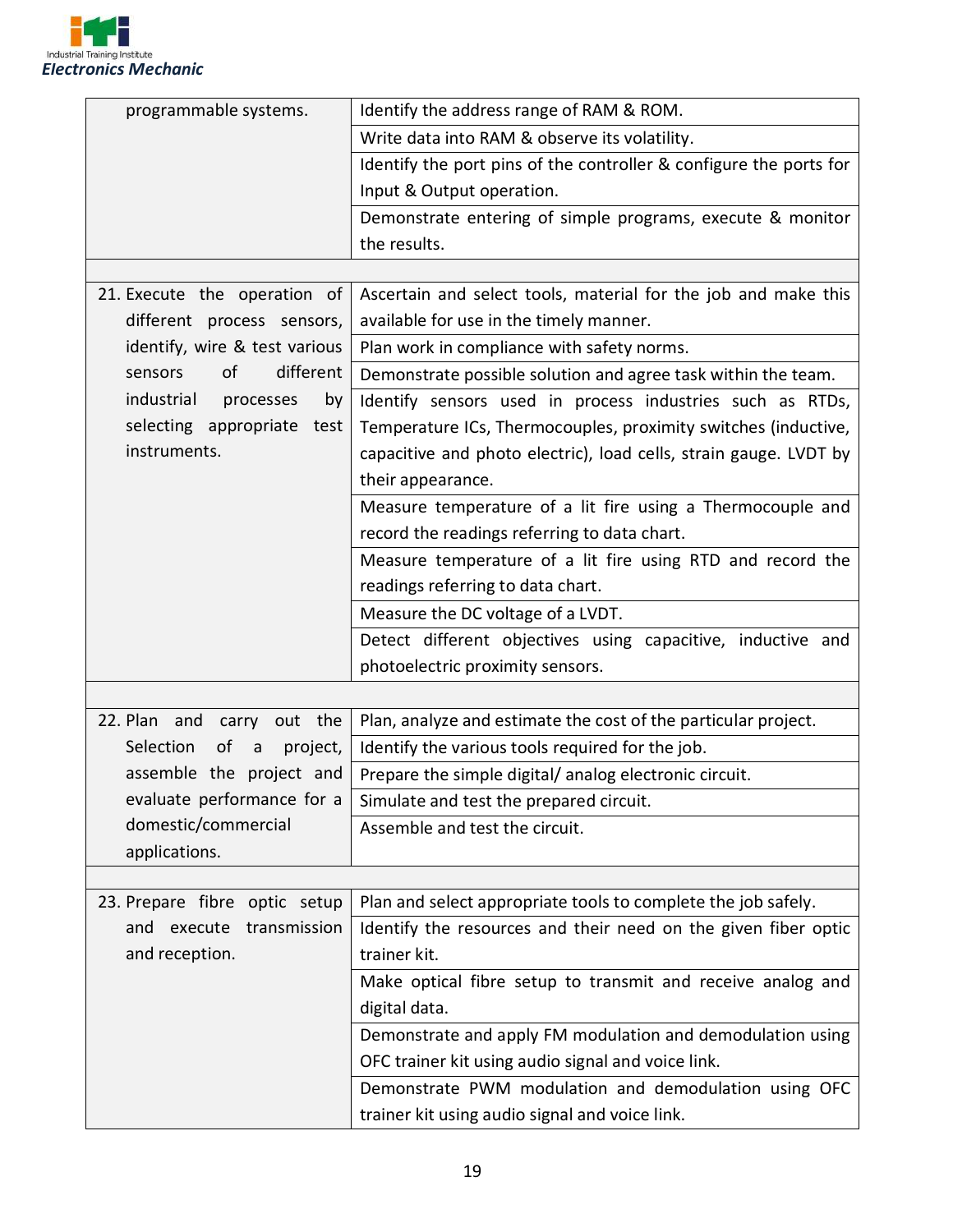

|                                                   | Demonstrate PPM modulation and demodulation using OFC          |  |
|---------------------------------------------------|----------------------------------------------------------------|--|
|                                                   | trainer kit using audio signal and voice link.                 |  |
|                                                   |                                                                |  |
| 24. Plan and Interface the LCD,                   | Identify LCD/LED Display module and its decoder/driver ICs and |  |
| LED, DPM panels to various                        | display a word on a two line LCD/LED.                          |  |
| evaluate<br>circuits<br>and                       | Measure/current flowing through a resistor and display it.     |  |
| performance.                                      | Measure/current flowing through a sensor and display it on a   |  |
|                                                   | LCD/LED module (DPM).                                          |  |
|                                                   | Avoid waste and dispose the waste as per the procedures.       |  |
|                                                   |                                                                |  |
| faults<br>25. Detect<br>the<br>and                | Identify the tools and equipments to perform the job with due  |  |
| troubleshoot<br><b>UPS</b><br>SMPS,               | care and safety.                                               |  |
| and inverter.                                     | Dismantle the given stabilizer and find major sections/ ICs    |  |
|                                                   | components.                                                    |  |
|                                                   | Identify various input and output sockets / connectors of the  |  |
|                                                   | given SMPS.                                                    |  |
|                                                   | Identify major sections/ICs/components of SMPS.                |  |
|                                                   | Identify and replace the faulty components and construct and   |  |
|                                                   | test IC Based DC-DC converter for different voltages.          |  |
| Identify front panel control & indicators of UPS. |                                                                |  |
|                                                   | Connect Battery & load to UPS & test on battery mode.          |  |
|                                                   | Open Top cover of UPS & identify isolator transformer & UPS    |  |
|                                                   | transformer & additional circuit other than inverter.          |  |
|                                                   | Identify various circuit boards in UPS and monitor voltages at |  |
|                                                   | various test points.                                           |  |
|                                                   | Test UPS under Fault condition & rectify fault.                |  |
|                                                   |                                                                |  |
| 26. Install a solar panel, execute                | Select appropriate tools and equipment.                        |  |
| evaluate<br>and<br>testing                        | Install a solar panel to a roof.                               |  |
| performance by connecting                         | Wire a solar panel to a solar controller.                      |  |
| the panel to the inverter.                        | Wire a solar controller to a battery storage station.          |  |
|                                                   | Connect storage batteries to a power inverter.                 |  |
|                                                   | Wire a power inverter to an electrical service panel.          |  |
|                                                   | Connect and test solar panel to the Inverter and run the load. |  |
|                                                   | Installation of Solar Inverter.                                |  |
|                                                   | Demonstrate the installation with team.                        |  |
|                                                   |                                                                |  |
| 27. Dismantle,<br>identify<br>the                 | Understand and interpret repair procedure as per manual of     |  |
| various parts and interface                       | cell phone and select appropriate tools & equipment for        |  |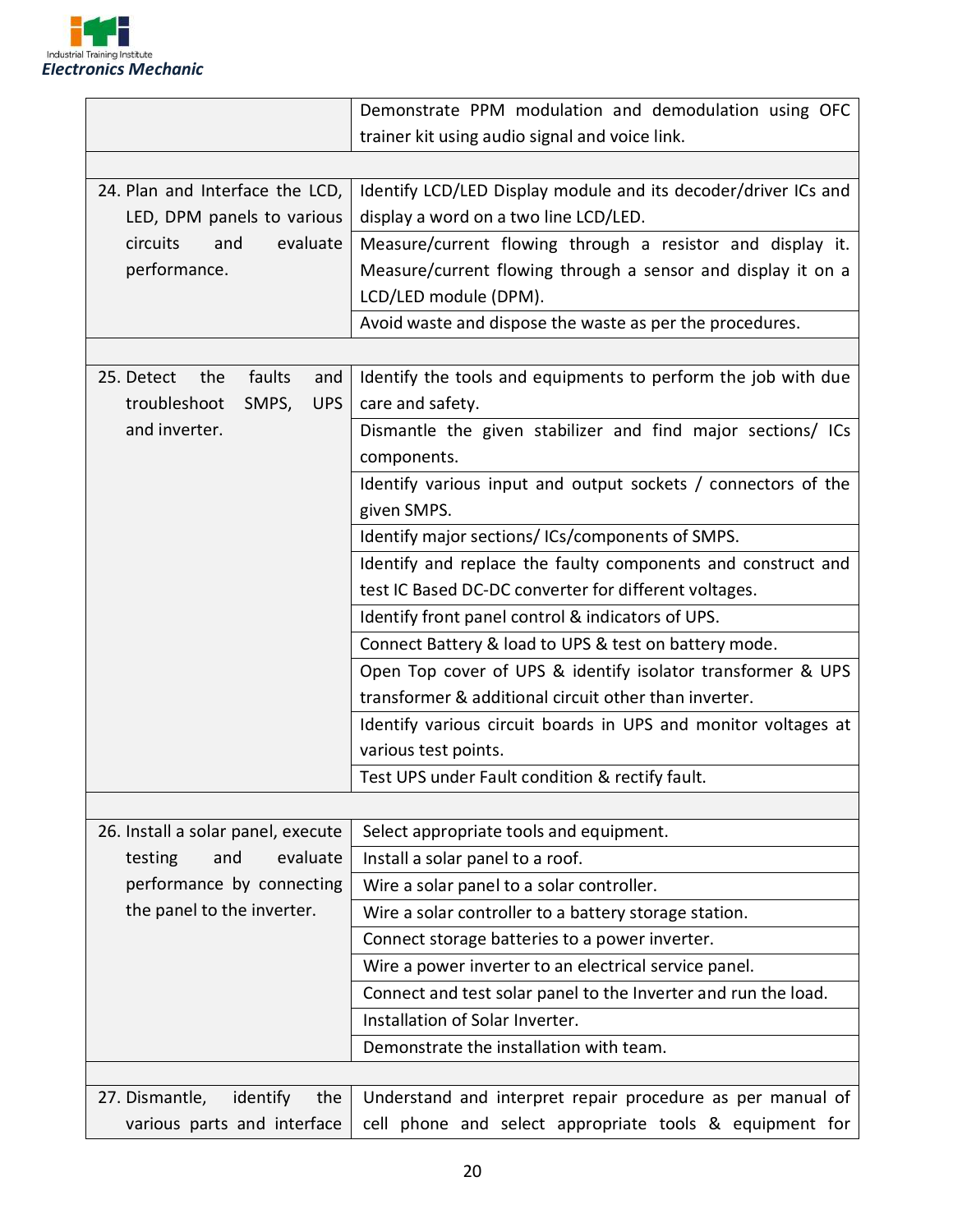

| of a cell phone to a PC.         | undertaking job.                                                  |  |  |
|----------------------------------|-------------------------------------------------------------------|--|--|
| Estimate and troubleshoot.       | Plan to repair and assemble the components used as per circuit    |  |  |
|                                  | diagram.                                                          |  |  |
|                                  | Dismantle, identify the parts and assemble different types of     |  |  |
|                                  | smart phones.                                                     |  |  |
|                                  | Interface the cell phone/smart phone to the PC and transfer the   |  |  |
|                                  | data and browse internet.                                         |  |  |
|                                  | Flash the various brands of cell phone/smart phone (at least 3)   |  |  |
|                                  | and upgrade the OS.                                               |  |  |
|                                  | Format the cell phone/smart phone for virus (approach the         |  |  |
|                                  | mobile repair shop/service centre).                               |  |  |
|                                  | Identify the defective parts and rectify.                         |  |  |
|                                  |                                                                   |  |  |
| 28. Check the various parts of a | Understand and interpret measuring procedure as per manual.       |  |  |
| LED lights & stacks and          | Conduct systematic trouble shooting.                              |  |  |
| troubleshoot.                    | Dismantle the LED light, identify the connections of LEDs stacks, |  |  |
|                                  | protection circuits, regulator.                                   |  |  |
|                                  | Measure the voltage across LED stacks.                            |  |  |
|                                  | Identify the rectifier, controller part of LED lights.            |  |  |
|                                  | Test various subassemblies of the given LED light system.         |  |  |
|                                  | Comply with safety rules when performing the above                |  |  |
|                                  | operations.                                                       |  |  |
|                                  | Avoid waste, ascertain unused materials and components for        |  |  |
|                                  | disposal, store these in an environmentally appropriate manner    |  |  |
|                                  | and prepare for disposal.                                         |  |  |
|                                  |                                                                   |  |  |
| 29. Identify,<br>operate various | Ascertain and select tools and materials for the job and make     |  |  |
| controls, troubleshoot and       | this available for use in a timely manner.                        |  |  |
| modules of the<br>replace        | Plan to Dismantle and assemble modules as per circuit diagram.    |  |  |
| LCD/LED TV & its remote.         | Identification and operate different Controls on LCD, LED TV.     |  |  |
|                                  | Dismantle, Identify the parts of the remote control.              |  |  |
|                                  | Trace and rectify the faults of a various remote controls.        |  |  |
|                                  | Identify various connectors and connect the cable operator's      |  |  |
|                                  | external decoder (set top box) to the TV.                         |  |  |
|                                  | Comply with safety rules when performing the above                |  |  |
|                                  | operations.                                                       |  |  |
|                                  | Avoid waste, ascertain unused materials and components for        |  |  |
|                                  | disposal, store these in an environmentally appropriate manner    |  |  |
|                                  | and prepare for disposal.                                         |  |  |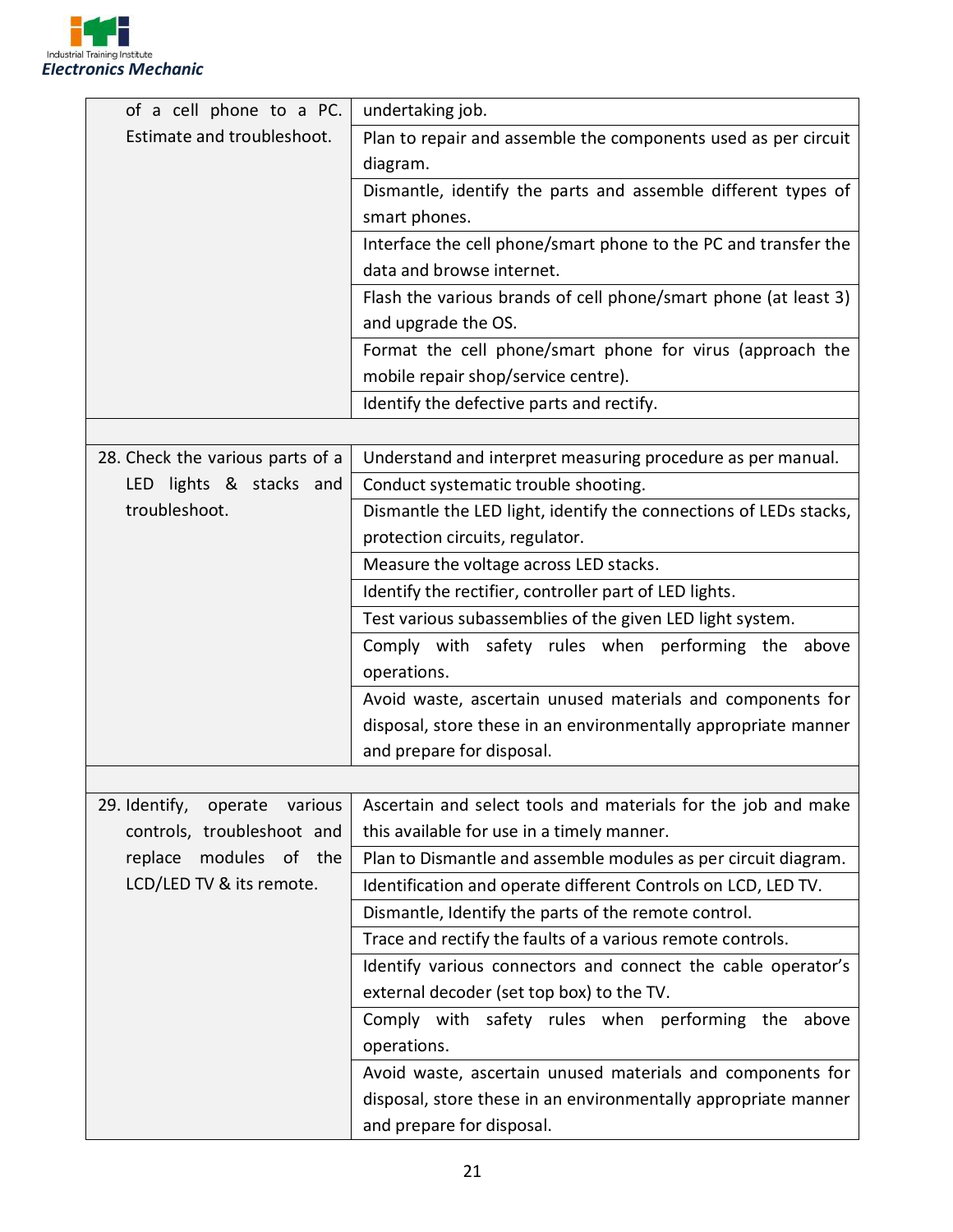

Ξ

 $\equiv$ 

| <b>SYLLABUS FOR ELECTRONICS MECHANIC TRADE</b>                       |                                                                                                                                                                                                               |                                                                                                                                                                                                                                                                                                                                                                                                                                                                                                                                           |                                                                                                                                                                                                                                                                                                                                                                                                                                                                                                                                        |
|----------------------------------------------------------------------|---------------------------------------------------------------------------------------------------------------------------------------------------------------------------------------------------------------|-------------------------------------------------------------------------------------------------------------------------------------------------------------------------------------------------------------------------------------------------------------------------------------------------------------------------------------------------------------------------------------------------------------------------------------------------------------------------------------------------------------------------------------------|----------------------------------------------------------------------------------------------------------------------------------------------------------------------------------------------------------------------------------------------------------------------------------------------------------------------------------------------------------------------------------------------------------------------------------------------------------------------------------------------------------------------------------------|
| <b>FIRST YEAR</b>                                                    |                                                                                                                                                                                                               |                                                                                                                                                                                                                                                                                                                                                                                                                                                                                                                                           |                                                                                                                                                                                                                                                                                                                                                                                                                                                                                                                                        |
| <b>Duration</b>                                                      | <b>Reference Learning</b><br><b>Outcome</b>                                                                                                                                                                   | <b>Professional Skills</b><br>(Trade Practical)<br><b>With Indicative Hours</b>                                                                                                                                                                                                                                                                                                                                                                                                                                                           | <b>Professional Knowledge</b><br>(Trade Theory)                                                                                                                                                                                                                                                                                                                                                                                                                                                                                        |
| Professional<br>Skill 75 Hrs;<br>Professional<br>Knowledge<br>21 Hrs | Perform<br>basic<br>workshop<br>operations<br>using<br>suitable tools for<br>fitting,<br>riveting,<br>drilling<br>etc.<br>observing<br>suitable<br>&<br>safety<br>care<br>safety<br>following<br>precautions. | <b>Trade and Orientation</b><br>1. Visit to various sections of<br>the institute and identify<br>location<br>of<br>various<br>installations. (5 hrs)<br>Identify safety signs for<br>2.<br>danger, warning, caution &<br>personal safety message.<br>(3hrs)<br>3. Use of personal protective<br>equipment (PPE). (5 hrs)<br>4. Practice elementary first<br>aid. (5hrs)<br>5. Preventive measures for<br>electrical accidents & steps<br>taken<br>be<br>in<br>such<br>to<br>accidents. (2 hrs)<br>6. Use of Fire extinguishers.<br>(5hrs) | Familiarization<br>with<br>the<br>working of Industrial Training<br>Institute system.<br>Importance of safety<br>and<br>precautions to be taken in the<br>industry/shop floor.<br>Introduction to PPEs.<br>Introduction to First Aid.<br>Response to emergencies e.g.<br>power failure, fire, and system<br>failure.<br>Importance of housekeeping &<br>good shop floor practices.<br>Occupational Safety & Health:<br>Health,<br>Safety<br>and<br>Environment<br>guidelines,<br>legislations & regulations as<br>applicable.(07 hrs.) |
|                                                                      |                                                                                                                                                                                                               | Hand tools and their uses<br>7. Identify the different hand<br>tools. (5 hrs)<br>8. Selection of proper tools for<br>operation and precautions<br>in operation. (7hrs)<br>9. Care & maintenance<br>of I<br>trade tools. (8hrs)<br>10. Practice safety precautions<br>while working in fitting jobs.<br>(10 hrs)<br>11. Workshop practice on filing<br>and hacks awing. (5hrs)                                                                                                                                                             | Identification,<br>specifications,<br>maintenance<br>uses<br>and<br>0t<br>commonly used hand tools.<br>State the correct shape of files<br>for filing different profiles.<br>Riveting of tags and lugs,<br>cutting and bending of sheet<br>metals, chassis and cabinets.<br>(14 hrs.)                                                                                                                                                                                                                                                  |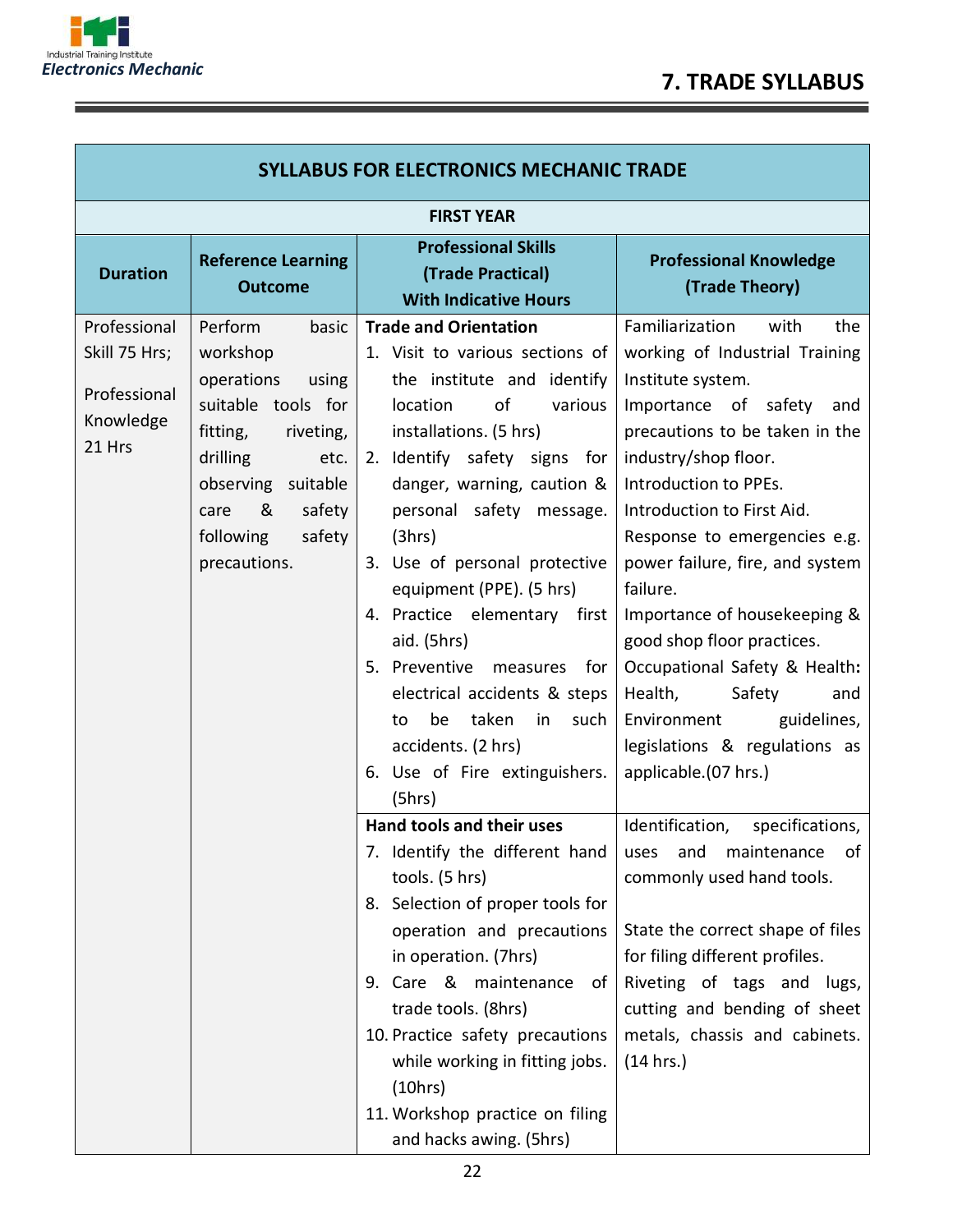

|              |                     | 12. Practice simple sheet metal    |                                  |
|--------------|---------------------|------------------------------------|----------------------------------|
|              |                     | works,<br>fitting<br>and           |                                  |
|              |                     | drilling.(5hrs)                    |                                  |
|              |                     | 13. Make an open box from          |                                  |
|              |                     | metal sheet. (10 hrs)              |                                  |
| Professional | Select and perform  | <b>Basics of AC and Electrical</b> |                                  |
| Skill 50Hrs; | electrical/         | <b>Cables</b>                      | Basic terms such as electric     |
|              | electronic          | 14. Identify the Phase, Neutral    | charges, Potential difference,   |
| Professional | of<br>measurement   | and Earth on power socket,         | Voltage, Current, Resistance.    |
| Knowledge    | single range meters | use a testers to monitor AC        | Basics of AC & DC.               |
| 14 Hrs       | and calibrate the   | power. (03hrs)                     | Various terms such as +ve        |
|              | instrument.         | 15. Construct a test lamp and      | cycle, -ve cycle, Frequency,     |
|              |                     | use it to check mains              | Time period, RMS, Peak,          |
|              |                     | healthiness. (03hrs)               | Instantaneous value.             |
|              |                     | 16. Measure<br>the<br>voltage      | Single phase and Three phase     |
|              |                     | between phase and ground           | supply.                          |
|              |                     | and rectify earthing. (03          | Terms like Line and Phase        |
|              |                     | hrs)                               | voltage/currents.                |
|              |                     | 17. Identify and test different    | Insulators, conductors<br>and    |
|              |                     | AC mains cables. (03hrs)           | semiconductor properties.        |
|              |                     | 18. Prepare terminations, skin     | Different type of electrical     |
|              |                     | the electrical wires / cables      | cables and their Specifications. |
|              |                     | using wire stripper and            | Types of wires & cables,         |
|              |                     | cutter. (03hrs)                    | standard wire gauge (SWG).       |
|              |                     | 19. Measure the gauge of the       | Classification<br>of<br>cables   |
|              |                     | wire using SWG and outside         | according to gauge (core size),  |
|              |                     | micrometer. (03 hrs)               | number of conductors,            |
|              |                     | 20. Refer table and find current   | material, insulation strength,   |
|              |                     | carrying capacity of wires.        | flexibility etc. (07 hrs.)       |
|              |                     | (01hrs)                            |                                  |
|              |                     | 21. Crimp the lugs to wire end.    |                                  |
|              |                     | (03 hrs)                           |                                  |
|              |                     | 22. Measure<br>AC<br>and<br>DC     |                                  |
|              |                     | voltages using multi meter.        |                                  |
|              |                     | (03 hrs)                           |                                  |
|              |                     | 23. Identify the type of meters    | <b>Single range meters</b>       |
|              |                     | by dial and scale marking/         | Introduction to electrical and   |
|              |                     | symbols. (3 Hrs)                   | electronic<br>measuring          |
|              |                     | 24. Demonstrate various analog     | instruments.                     |
|              |                     | measuring Instruments. (3)         | Basic principle and parts of     |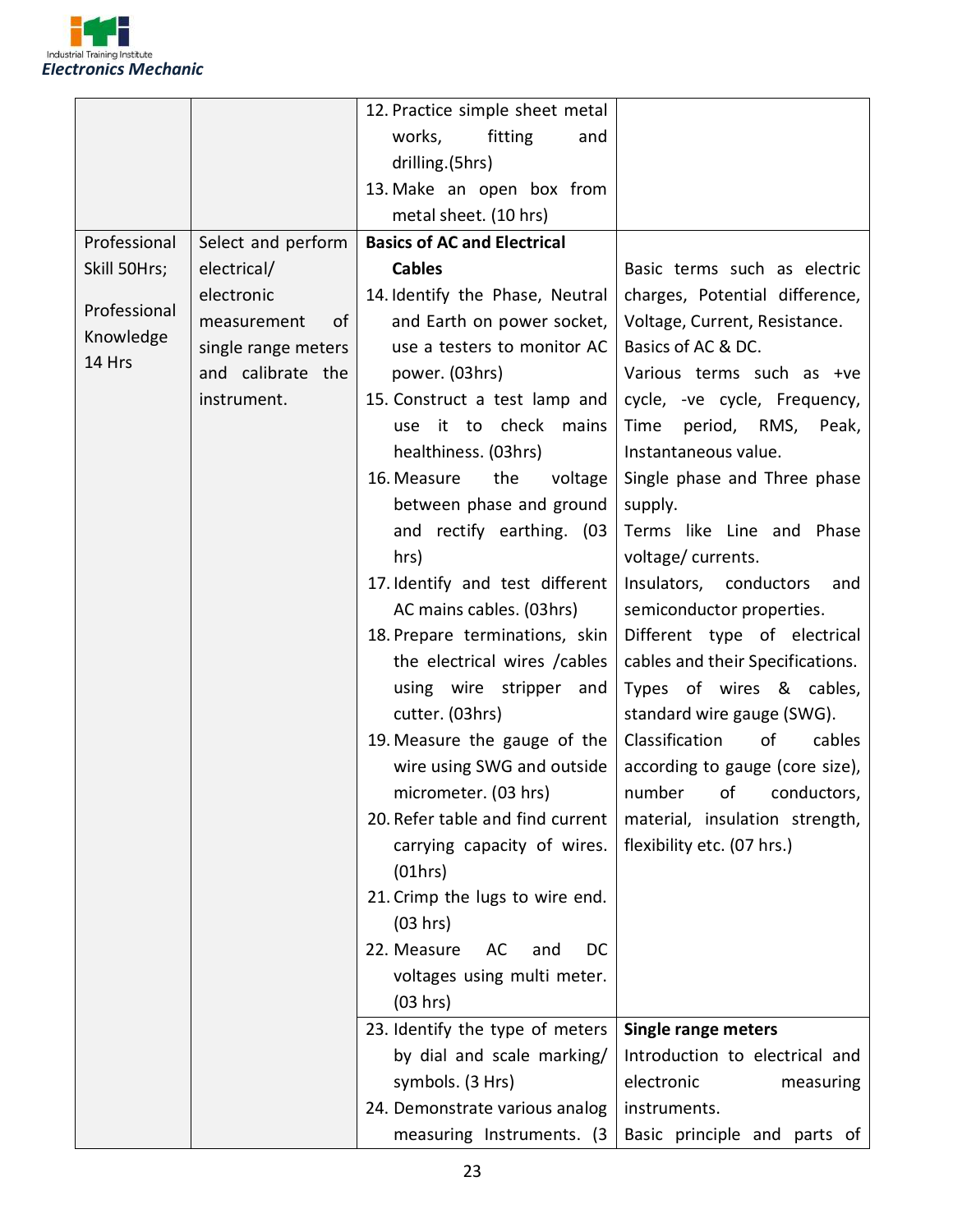

|               |                      | $Hrs$ )                                                   | simple meters.                   |
|---------------|----------------------|-----------------------------------------------------------|----------------------------------|
|               |                      | 25. Find<br>the<br>minimum<br>and                         | Specifications, symbols used in  |
|               |                      | maximum<br>measurable                                     | dial and their meaning.(07       |
|               |                      | range of the meter. (3 Hrs)                               | $hrs.$ )                         |
|               |                      | 26. Carryout mechanical zero                              |                                  |
|               |                      | setting of a meter. (4Hrs)                                |                                  |
|               |                      | 27. Check the continuity of                               |                                  |
|               |                      | wires, meter probes and                                   |                                  |
|               |                      | fuse etc. (5 Hrs)                                         |                                  |
|               |                      | 28. Measure<br>voltage<br>and                             |                                  |
|               |                      | current using clamp meter.                                |                                  |
|               |                      | (5Hrs)                                                    |                                  |
| Professional  | &<br>service<br>Test | <b>Cells &amp; Batteries</b>                              | <b>Cells &amp; Batteries</b>     |
| Skill 25 Hrs; | different batteries  | 29. Identify the $+ve$ and $-ve$                          | Construction, types of primary   |
|               | used in electronic   | terminals of the battery. (2)                             | and secondary cells. Materials   |
| Professional  | applications<br>and  | hrs)                                                      | used, Specification of cells and |
| Knowledge     | record the data to   | 30. Identify the rated output                             | batteries.                       |
| 07 Hrs        | estimate<br>repair   | voltage and Ah capacity of                                | Charging process, efficiency,    |
|               | cost.                | given battery. (1 hrs)                                    | life of cell/battery.            |
|               |                      | 31. Measure the voltages of the                           | Selection of cells / Batteries   |
|               |                      | given cells/battery using                                 | etc.                             |
|               |                      | analog/ digital multimeter.                               | Use of Hydrometer.               |
|               |                      | (3 hrs)                                                   | Types of electrolytes used in    |
|               |                      | 32. Charge and discharge the                              | cells and batteries.             |
|               |                      | through<br>battery<br>load                                | Series/ parallel connection of   |
|               |                      | resistor. (5 hrs)                                         | batteries and purpose of such    |
|               |                      | 33. Maintain the secondary $\vert$ connections. (07 hrs.) |                                  |
|               |                      | cells. (5 hrs)                                            |                                  |
|               |                      | 34. Measure the specific gravity                          |                                  |
|               |                      | of the electrolyte using                                  |                                  |
|               |                      | hydrometer. 3 hrs)                                        |                                  |
|               |                      | 35. Test a battery and verify                             |                                  |
|               |                      | whether the battery is                                    |                                  |
|               |                      | ready for use of needs                                    |                                  |
|               |                      | recharging. (6 hrs)                                       |                                  |
| Professional  | Test<br>various      | <b>AC &amp; DC measurements</b>                           |                                  |
| Skill 50 Hrs; | electronic           | 36. Use the multi meter to                                | Introduction<br>electrical<br>to |
| Professional  | components using     | the<br>various<br>measure                                 | measuring instruments.           |
| Knowledge     | proper measuring     | functions (AC V, DC V, DC I,                              | Importance and classification    |
|               | instruments<br>and   | AC I, R) (8 hrs.)                                         | of meters.                       |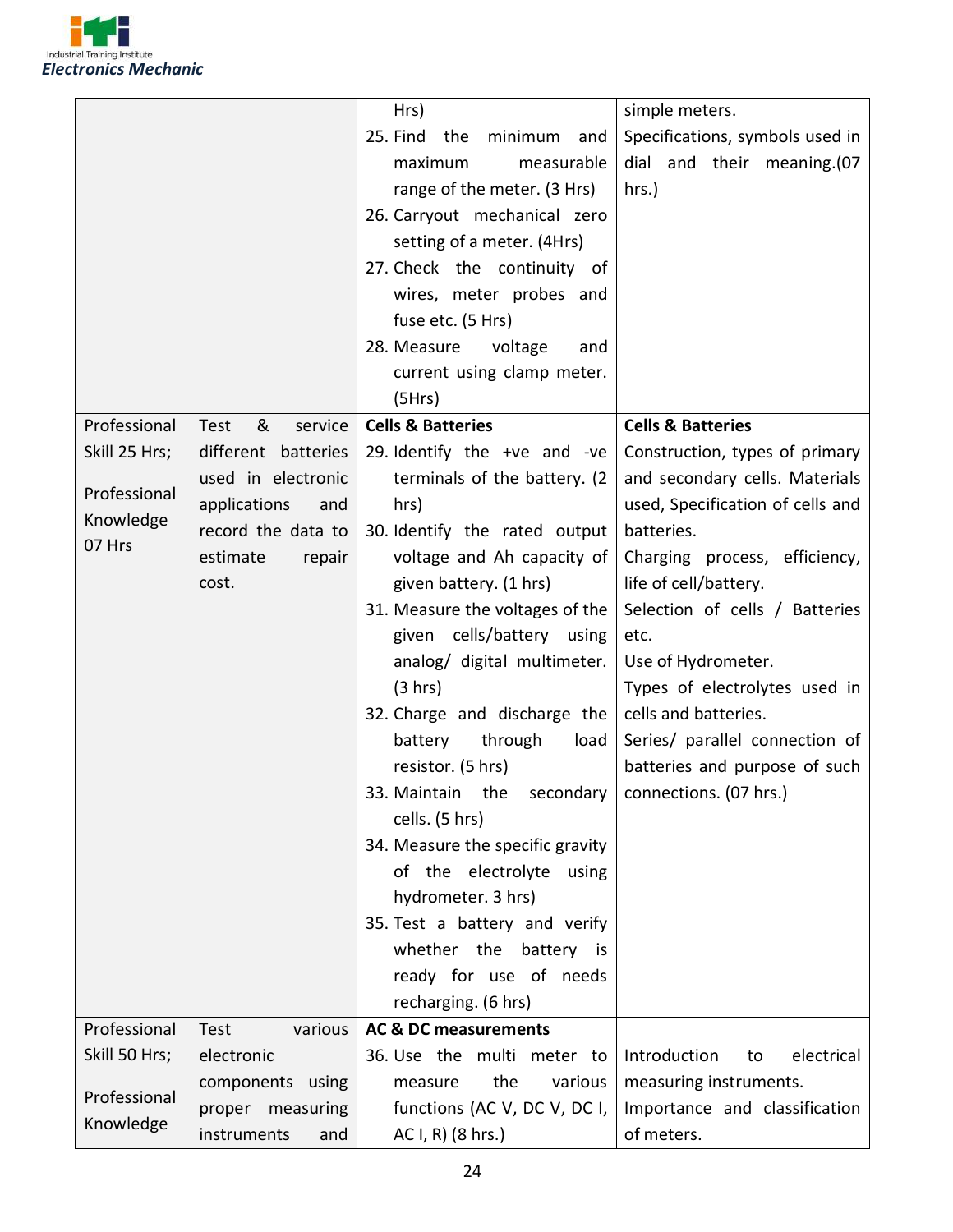

| 14 Hrs                              | compare the data<br>standard<br>using<br>parameter.                                                                               | 37. Identify the different types<br>of meter for measuring AC<br>& DC parameters (8hrs.)<br>different<br>38. Identify<br>the<br>controls on the CRO front<br>panel and observe the<br>function of each control<br>(12hrs.)<br>39. Measure DC voltage, AC<br>voltage, time period using<br>CRO sine wave parameters<br>(10 hrs.)<br>40. Identify<br>different<br>the<br>controls on the function                                                                                                                                                                              | Forces necessary to work a<br>meter.<br>MC and MI meters.<br>Range extension,<br>need<br>of<br>calibration.<br>Characteristics of meters and<br>errors in meters.<br>Multi meter, use of meters in<br>different circuits.<br>Care<br>and maintenance of<br>meters. Use of CRO, Function<br>generator, LCR meter (14 hrs.)                                                      |
|-------------------------------------|-----------------------------------------------------------------------------------------------------------------------------------|------------------------------------------------------------------------------------------------------------------------------------------------------------------------------------------------------------------------------------------------------------------------------------------------------------------------------------------------------------------------------------------------------------------------------------------------------------------------------------------------------------------------------------------------------------------------------|--------------------------------------------------------------------------------------------------------------------------------------------------------------------------------------------------------------------------------------------------------------------------------------------------------------------------------------------------------------------------------|
|                                     |                                                                                                                                   | generator front panel and<br>observe the function of<br>each controls (12 hrs.)                                                                                                                                                                                                                                                                                                                                                                                                                                                                                              |                                                                                                                                                                                                                                                                                                                                                                                |
| Professional                        | Plan and execute                                                                                                                  | Soldering/ De-soldering and                                                                                                                                                                                                                                                                                                                                                                                                                                                                                                                                                  |                                                                                                                                                                                                                                                                                                                                                                                |
| Skill 25 Hrs;                       | soldering & de-                                                                                                                   | <b>Various Switches</b>                                                                                                                                                                                                                                                                                                                                                                                                                                                                                                                                                      | Different types of soldering                                                                                                                                                                                                                                                                                                                                                   |
| Professional<br>Knowledge<br>07 Hrs | soldering of various<br>electrical<br>components<br>like<br>Switches, PCB &<br><b>Transformers</b><br>for<br>electronic circuits. | 41. Practice<br>soldering<br>on<br>different<br>electronic<br>small<br>components,<br>transformer and lugs. (5<br>hrs)<br>42. Practice soldering on<br>$\mathsf{IC}^-$<br>bases and PCBs. (5 hrs)<br>43. Practice de-soldering using<br>pump and wick (2 hrs)<br>44. Join the broken PCB track<br>and test (3 hrs)<br>45. Identify and use SPST, SPDT,<br>DPST, DPDT, tumbler, push<br>button,<br>toggle,<br>piano<br>switches used in electronic<br>industries (5 hrs)<br>46. Make a panel board using<br>different types of switches<br>for a given application (5<br>hrs) | guns, related to Temperature<br>and wattages, types of tips.<br>Solder materials and their<br>grading. Use of flux and other<br>Selection<br>materials.<br>of<br>soldering gun for specific<br>requirement.<br>Soldering and De-soldering<br>stations<br>their<br>and<br>specifications.<br><b>Different</b><br>switches,<br>their<br>specification and usage. (07<br>$hrs.$ ) |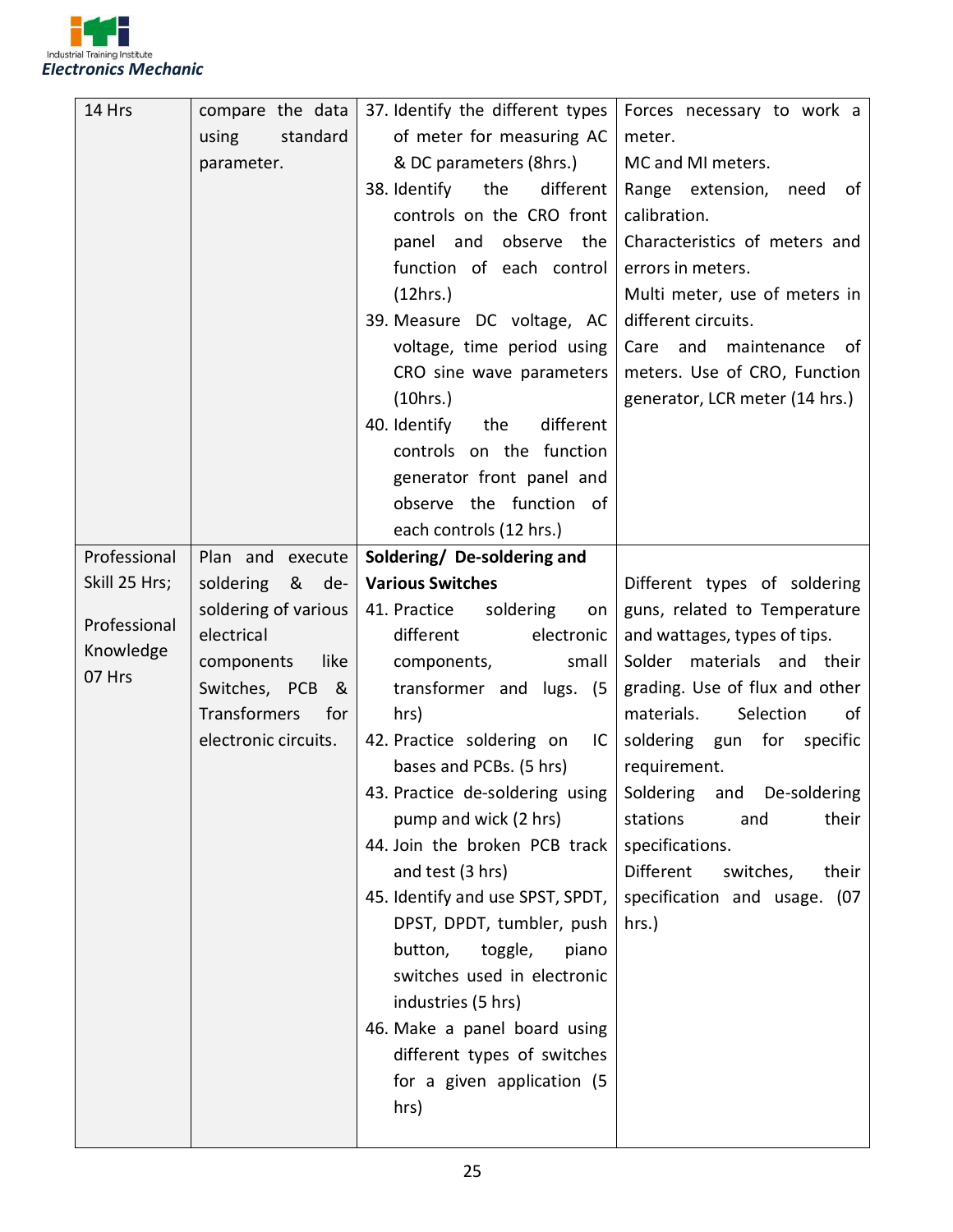

| Professional  | Test               | various   Active and Passive     |                                   |
|---------------|--------------------|----------------------------------|-----------------------------------|
| Skill 75 Hrs; | electronic         | <b>Components</b>                | Ohm's law and Kirchhoff's         |
| Professional  | components using   | 47. Identify the different types | Law.<br>Resistors;<br>types<br>of |
|               | proper measuring   | of<br>electronic  <br>active     | resistors, their construction &   |
| Knowledge     | instruments<br>and | components. (3hrs).              | specific use, color-coding,       |
| 21 Hrs        | compare the data   | 48. Measure the resistor value   | power rating.                     |
|               | standard<br>using  | by colour code and verify        | Equivalent Resistance of series   |
|               | parameter.         | the same by measuring            | parallel circuits.                |
|               |                    | with multimeter (3hrs)           | Distribution of V & I in series   |
|               |                    | 49. Identify resistors by their  | parallel circuits.                |
|               |                    | check<br>appearance<br>and       | Principles<br>of<br>induction,    |
|               |                    | physical defects. (2 hrs)        | inductive reactance.              |
|               |                    | 50. Identify the power rating of | Types of<br>inductors,            |
|               |                    | carbon resistors by their        | specifications,<br>construction,  |
|               |                    | size. (3 hrs)                    | applications<br>and<br>energy     |
|               |                    | 51. Practice on measurement      | storage concept.                  |
|               |                    | of<br>parameters<br>in I         | Self and Mutual induction.        |
|               |                    | combinational<br>electrical      | Behaviour of inductor at low      |
|               |                    | circuit by applying Ohm's        | and high frequencies.             |
|               |                    | Law for different resistor       | Series<br>and<br>parallel         |
|               |                    | values and voltage sources.      | combination, Q factor.            |
|               |                    | (9hrs)                           | Capacitance and Capacitive        |
|               |                    | 52. Measurement of current       | Reactance, Impedance.             |
|               |                    | and voltage in electrical        | <b>Types</b><br>of<br>capacitors, |
|               |                    | circuits to verify Kirchhoff's   | construction,<br>specifications   |
|               |                    | Law (5Hrs)                       | and applications.<br>Dielectric   |
|               |                    | 53. Verify laws of series and    | constant.                         |
|               |                    | parallel circuits with voltage   | Significance of Series parallel   |
|               |                    | different  <br>source<br>in      | connection of capacitors.         |
|               |                    | combinations. (5 hrs)            | Capacitor behaviour with AC       |
|               |                    | 54. Measure the resistance,      | and DC. Concept of Time           |
|               |                    | Voltage, Current through         | constant of a RC circuit.         |
|               |                    | series<br>and<br>parallel        | Concept of Resonance and its      |
|               |                    | connected networks using         | application in RC, RL & RLC       |
|               |                    | multi meter (8hrs)               | series and parallel circuit.      |
|               |                    | 55. Identify different inductors | Properties of magnets and         |
|               |                    | and measure the values           | their materials, preparation of   |
|               |                    | using LCR meter (5 hrs)          | artificial magnets, significance  |
|               |                    | 56. Identify<br>the<br>different | of electromagnetism, types of     |
|               |                    | capacitors<br>and<br>measure     | cores.                            |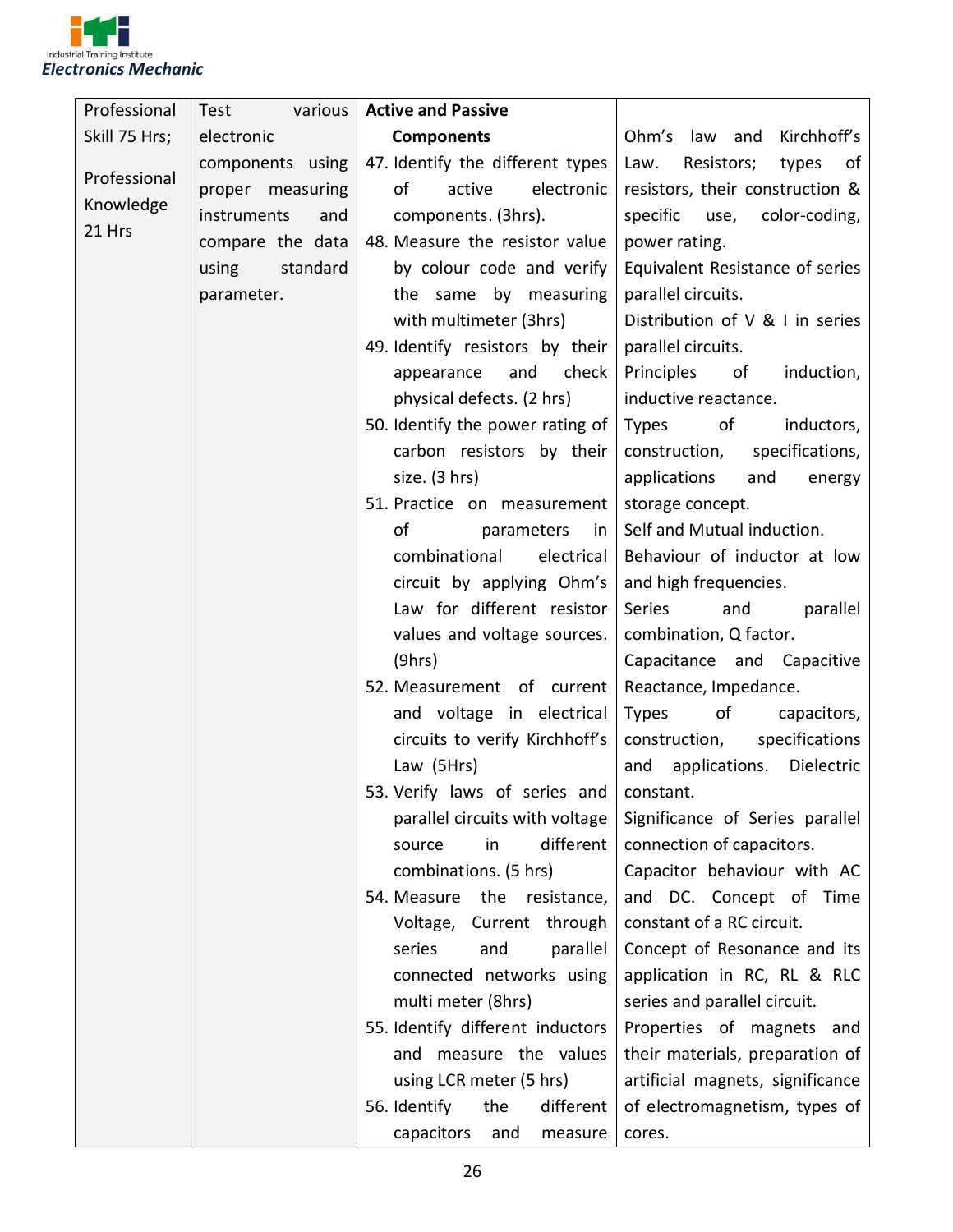

|               |                     | of<br>capacitance<br>various                  | Relays, types, construction and   |
|---------------|---------------------|-----------------------------------------------|-----------------------------------|
|               |                     | capacitors using LCR meter                    | specifications etc.(21 hrs.)      |
|               |                     | (5 hr)                                        |                                   |
|               |                     | 57. Identify and test the circuit             |                                   |
|               |                     |                                               |                                   |
|               |                     | other<br>breaker<br>and                       |                                   |
|               |                     | protecting devices. (5 hrs)                   |                                   |
|               |                     | 58. Dismantle and identify the                |                                   |
|               |                     | different parts of a relay. (5                |                                   |
|               |                     | hrs)                                          |                                   |
|               |                     | 59. Connect a timer relay in a                |                                   |
|               |                     | circuit and test for its                      |                                   |
|               |                     | working. (3 hrs)                              |                                   |
|               |                     | 60. Connect a contactor in a                  |                                   |
|               |                     | circuit and test for its                      |                                   |
|               |                     | working (2 hrs)                               |                                   |
|               |                     | 61. Construct and test RC time                |                                   |
|               |                     | constant circuit (4 hrs)                      |                                   |
|               |                     | 62. Construct<br><b>RC</b><br>a               |                                   |
|               |                     | differentiator circuit<br>and                 |                                   |
|               |                     | convert triangular<br>wave                    |                                   |
|               |                     | into square wave (5 hrs.)                     |                                   |
|               |                     | 63. Construct and test series                 |                                   |
|               |                     | parallel<br>and<br>resonance                  |                                   |
|               |                     | circuit (3 hrs)                               |                                   |
| Professional  | Assemble<br>simple  | <b>Power Supply Circuits</b>                  |                                   |
| Skill 50 Hrs; | electronic<br>power | 64. Identify different types of Semiconductor | materials,                        |
|               | supply circuit and  | diodes, diode modules and                     | components, number coding         |
| Professional  | for<br>test         | their specifications. (5 hrs)                 | different<br>electronic<br>for    |
| Knowledge     | functioning.        | 65. Test the given diode using                | components such as Diodes         |
| 14 Hrs        |                     | multi meter and determine                     | and Zeners etc.                   |
|               |                     | forward<br>to<br>reverse                      | Junction, Forward<br>PN.<br>and   |
|               |                     | resistance ratio. (5 hrs)                     | Reverse biasing of diodes.        |
|               |                     | 66. Measure the voltage and                   | Interpretation<br>of<br>diode     |
|               |                     | current through a diode in a                  | specifications.                   |
|               |                     | circuit and verify its forward                | Forward current and Reverse       |
|               |                     | characteristic. (8 hrs)                       | voltage.                          |
|               |                     | 67. Identify different types of               | Packing styles of diodes.         |
|               |                     | transformers and test. (3)                    | Different<br>diodes,<br>Rectifier |
|               |                     | hrs)                                          | configurations,<br>their          |
|               |                     |                                               |                                   |
|               |                     | 68. Identify the primary and                  | efficiencies, Filter components   |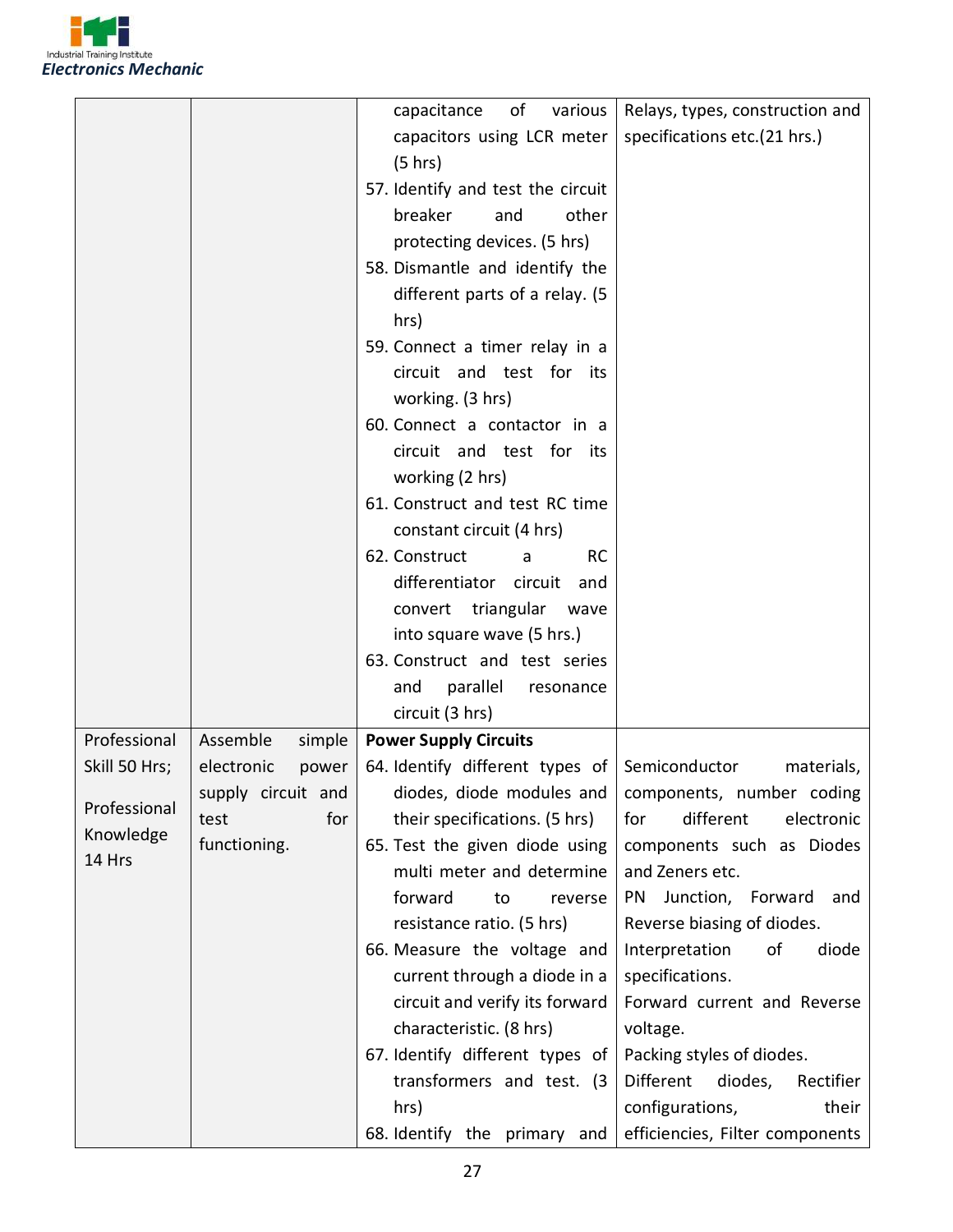

|                |                        | transformer  <br>secondary             | and their role in reducing                            |
|----------------|------------------------|----------------------------------------|-------------------------------------------------------|
|                |                        | windings and<br>test<br>the            | ripple.                                               |
|                |                        | polarity (2 hrs)                       | Working principles of Zener                           |
|                |                        | 69. Construct and test a half          | diode, varactor diode, their                          |
|                |                        | wave, full wave and Bridge             | specifications and applications.                      |
|                |                        | rectifier circuit. (10hrs)             | Working principle<br>of a                             |
|                |                        | 70. Measure ripple voltage,            | Transformer, construction,                            |
|                |                        | ripple frequency and ripple            | Specifications and types of                           |
|                |                        | factor of rectifiers<br>for I          | cores used.                                           |
|                |                        | different load and filter              | Step-up,<br>Step down<br>and                          |
|                |                        | capacitors. (5 hrs)                    | isolation transformers<br>with                        |
|                |                        | 71. Identify and test Zener            | applications.<br>Losses<br>in                         |
|                |                        | diode. (2 hrs)                         | Transformers.                                         |
|                |                        | 72. Construct and test Zener           | Phase angle, phase relations,                         |
|                |                        | based voltage regulator                | active and reactive power,                            |
|                |                        | circuit. (5 hrs)                       | power<br>factor<br>and<br>its                         |
|                |                        | 73. Calculate the percentage           | importance. (14 hrs.)                                 |
|                |                        | regulation of regulated                |                                                       |
|                |                        | power supply. (5 hrs)                  |                                                       |
| Professional   | Install,<br>configure, | Computer Hardware, OS, MS              | Basic blocks of a computer,                           |
| Skill 125 Hrs; | interconnect given     | office and Networking                  | Components of desktop and                             |
|                | computer               | 74. Identify various indicators,       | motherboard.                                          |
| Professional   | system(s)<br>and       | cables, connectors<br>and              | Hardware and software, I/O                            |
| Knowledge      | demonstrate<br>&       | ports on the computer                  | devices, and their working.                           |
| 35 Hrs         | utilize application    | cabinet. (5 hrs)                       | Different types of printers,                          |
|                | packages<br>for        | 75. Demonstrate various parts          | HDD, DVD.                                             |
|                | different              |                                        | of the system unit and Various ports in the computer. |
|                | application.           | motherboard components.                | <b>Windows OS</b>                                     |
|                |                        | (5 hrs)                                | MS widows: Starting windows                           |
|                |                        | 76. Identify various computer          | file<br>operation,<br>and<br>its                      |
|                |                        | peripherals and connect it             | management using explorer,                            |
|                |                        | to the system. (5 hrs)                 | Display & sound properties,                           |
|                |                        | 77. Disable certain functionality      | font<br>savers,<br>screen                             |
|                |                        | disconnecting<br>by<br>the             | management, installation of                           |
|                |                        | concerned cables<br>SATA/              | program, setting and using of                         |
|                |                        | PATA. (5 hrs)                          | control panel, application of                         |
|                |                        | 78. Replace the CMOS battery           | accessories, various IT tools                         |
|                |                        | and extend<br>$\overline{a}$<br>memory | and applications.                                     |
|                |                        |                                        |                                                       |
|                |                        | module. (5 hrs)                        |                                                       |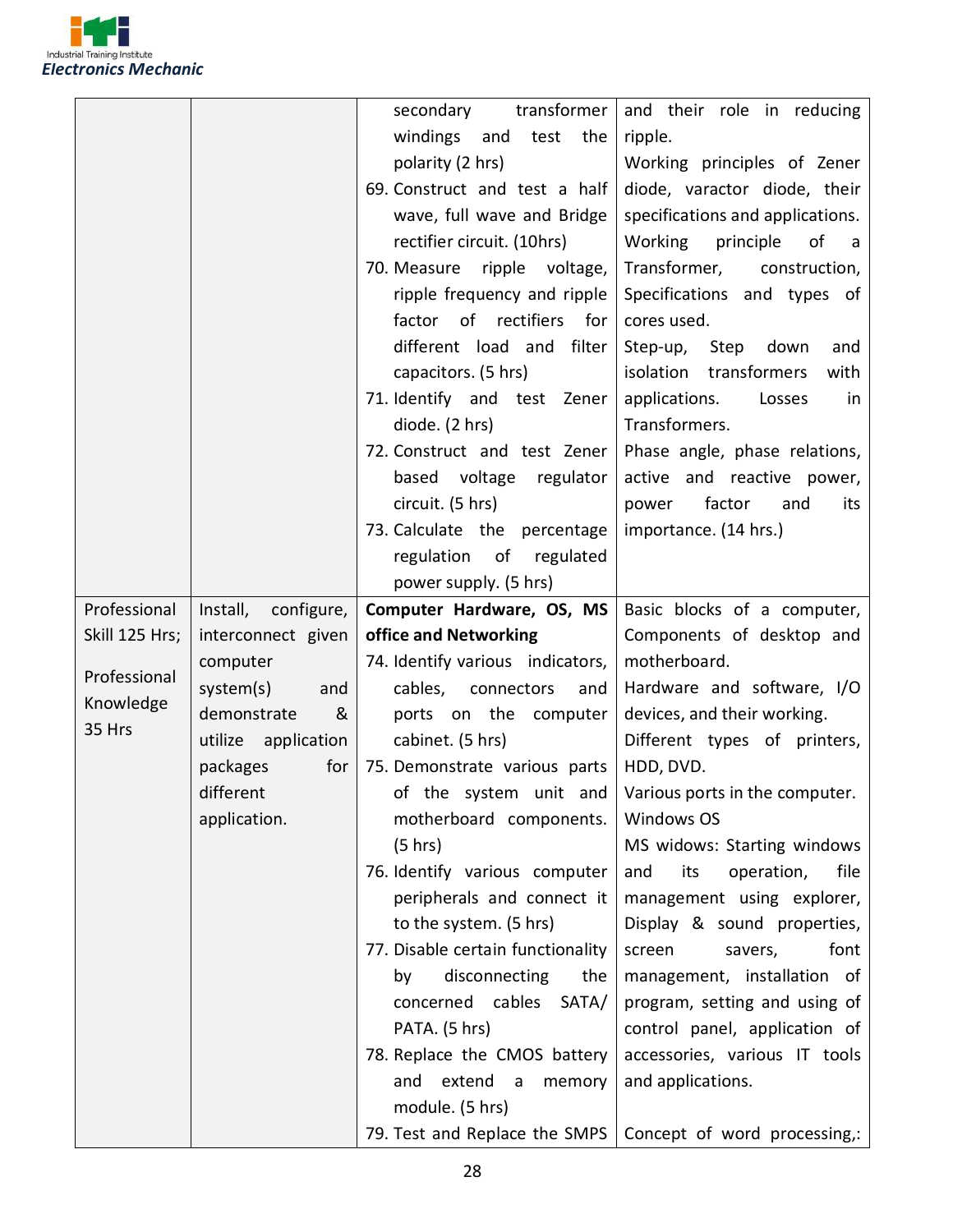

| (5 hrs)                               | MS word                                              |
|---------------------------------------|------------------------------------------------------|
| 80. Replace the given DVD and         | - Menu bar, standard tool bar,                       |
| HDD on the system (5 hrs)             | editing, formatting, printing of                     |
| 81. Dismantle and<br>assemble         | document etc.                                        |
| desktop<br>the<br>computer            | Excel - Worksheet basics, data                       |
| system. (10 hrs)                      | entry and formulae. Moving                           |
| 82. Boot the system<br>from           | data in worksheet using tool                         |
| Different options (5 hrs)             | bars<br>and<br>bars,<br>menu                         |
| 83. Install OS in a desktop           | Formatting and calculations,                         |
| computer. (5 hrs)                     | printing worksheet, creating                         |
| 84. Install<br>Printer<br>driver<br>a | multiple work sheets, creating                       |
| software and test for print           | charts.                                              |
| outs (5 hrs)                          |                                                      |
| 85. Install antivirus software,       | Introduction to power point                          |
| the<br>system<br>and<br>scan          | Basics of preparing slides,                          |
| explore the options in the            | different design aspects of                          |
| antivirus software. (5 hrs)           | slides, animation with slides                        |
| 86. Install MS office software (5     | etc.                                                 |
| hrs)                                  |                                                      |
| 87. Create folder and<br>files,       | Concept of Internet, Browsers,                       |
| draw pictures using paint.            | Websites,<br>search<br>engines,                      |
| (5 hrs)                               | email, chatting and messenger                        |
| different<br>88. Explore<br>menu/     | service. Downloading the Data                        |
| tool/ format/ status bars of          | and program files etc.                               |
| MS word and practice the              |                                                      |
| options. (8 hrs)                      | <b>Computer Networking:-</b>                         |
| different menu/<br>89. Explore        | Network features - Network                           |
| tool/ format/ status bars of          | medias Network topologies,                           |
| MS excel and practice the             | protocols- TCP/IP, UDP, FTP,                         |
| options. (7 hrs)                      | models<br>and<br>types.                              |
| 90. Prepare<br>power<br>point         | standards,<br>Specification and                      |
| presentation on any three             | types of cables, UTP, STP,                           |
| known topics with various             | Coaxial cables.                                      |
| design,<br>animation<br>and           | Network components like hub,                         |
| visual effects. (5 hrs)               | Ethernet switch, router, NIC                         |
| 91. Convert the given PDF File        | Cards, connectors, media and                         |
| into Word file using suitable         | firewall.                                            |
| software. (5 hrs)                     | <b>Difference</b><br>between<br>PC  <br><u>&amp;</u> |
| 92. Browse<br>search<br>engines,      | Server. (35 hrs.)                                    |
| email<br>accounts,<br>create          |                                                      |
|                                       |                                                      |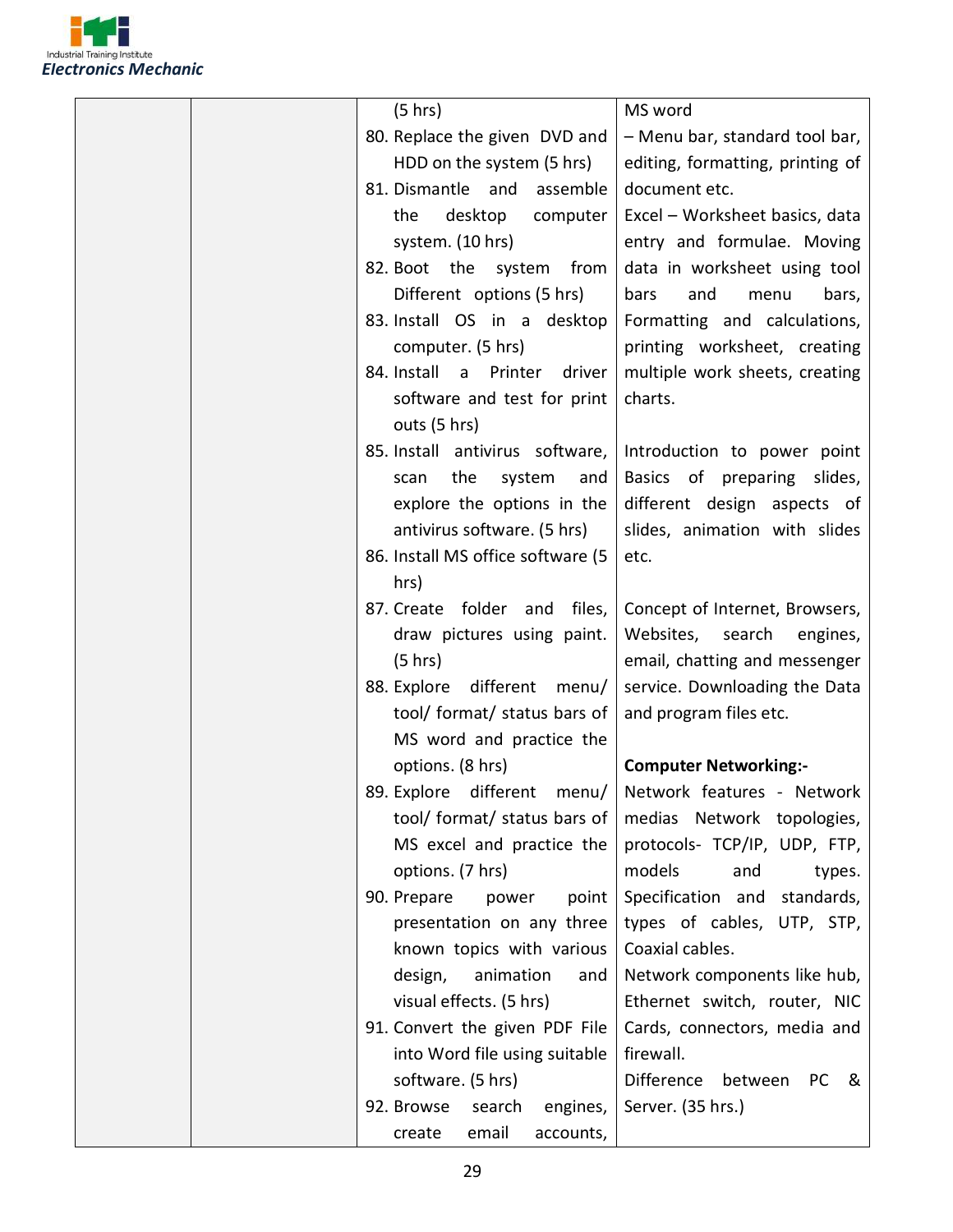

|               |                     | practice<br>sending<br>and               |                                 |
|---------------|---------------------|------------------------------------------|---------------------------------|
|               |                     | receiving<br>of<br>mails<br>and          |                                 |
|               |                     | configuration<br>of<br>email             |                                 |
|               |                     | clients. (5 hrs)                         |                                 |
|               |                     | 93. Identify different types of          |                                 |
|               |                     | cables<br>network<br>and                 |                                 |
|               |                     | Hub,<br>components<br>e.g.               |                                 |
|               |                     | switch, router, modem etc.               |                                 |
|               |                     | (5 hr)                                   |                                 |
|               |                     | 94. Prepare terminations, make           |                                 |
|               |                     | <b>STP</b><br>cable<br><b>UTP</b><br>and |                                 |
|               |                     | connectors and test. (5 hrs)             |                                 |
|               |                     | 95. Connect<br>network                   |                                 |
|               |                     | connectivity hardware and                |                                 |
|               |                     | check for its functioning. (5            |                                 |
|               |                     | hrs)                                     |                                 |
|               |                     | 96. Configure a wireless Wi-Fi           |                                 |
|               |                     | network (5 hrs)                          |                                 |
| Professional  | Assemble<br>simple  | <b>IC Regulators</b>                     |                                 |
| Skill 50 Hrs; | electronic<br>power | 97. Construct and test a +12V            | Regulated Power supply using    |
| Professional  | supply circuit and  | fixed voltage regulator. (5              | 78XX series, 79XX series.       |
| Knowledge     | for<br>test         | hrs)                                     | 723<br>Op-amp<br>regulator,     |
| 14 Hrs        | functioning.        | 98.<br>Identify<br>the<br>different      | regulator, (Transistorized & IC |
|               |                     | types of fixed +ve and $-ve$             | based).                         |
|               |                     | regulator ICs and the                    | Voltage<br>regulation,<br>error |
|               |                     | different current ratings                | correction and amplification    |
|               |                     | (78/79 series) (5 hrs)                   | etc. (14 hrs.)                  |
|               |                     | Identify different<br>99.<br>heat        |                                 |
|               |                     | for<br>sinks<br>IC<br>based              |                                 |
|               |                     | regulators. (2 hrs)                      |                                 |
|               |                     | 100. Observe<br>the<br>output            |                                 |
|               |                     | voltage of different IC 723              |                                 |
|               |                     | metal/ plastic type and IC               |                                 |
|               |                     | 78540<br>regulators<br>by                |                                 |
|               |                     | varying the input voltage                |                                 |
|               |                     | with fixed load (8 hrs)                  |                                 |
|               |                     | 101. Construct and test a 1.2V           |                                 |
|               |                     | 30V variable output                      |                                 |
|               |                     | regulated power supply                   |                                 |
|               |                     | using IC LM317T. (5 hrs)                 |                                 |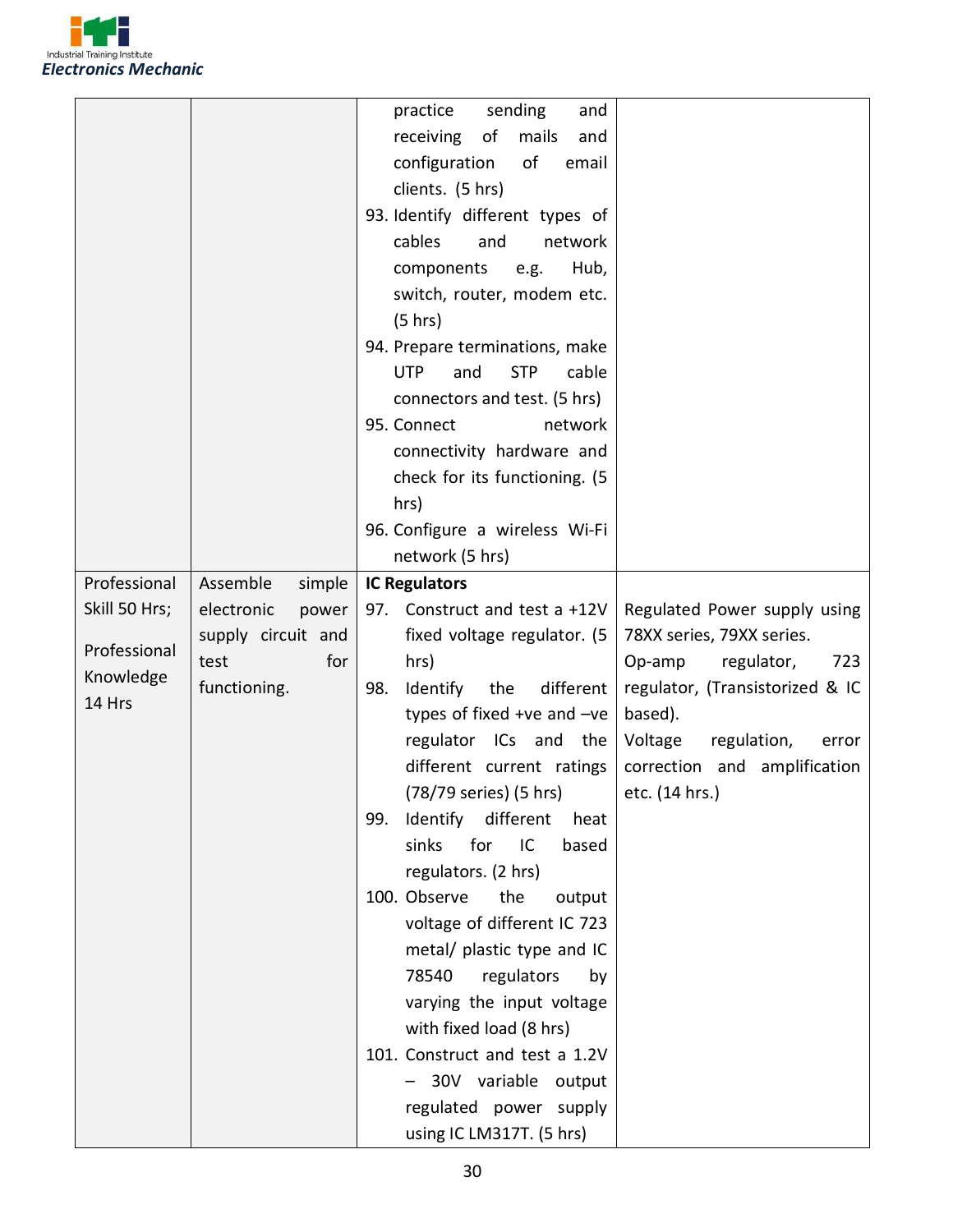

| Professional   | Construct, test and   | <b>Transistor</b>                     | Construction, working of a PNP                                |
|----------------|-----------------------|---------------------------------------|---------------------------------------------------------------|
| Skill 100 Hrs; | verify the input/     | 102. Identify<br>different            | and NPN Transistors, purpose                                  |
|                | output                | transistors with respect to           | of E, B & C Terminals.                                        |
| Professional   | characteristics<br>0f | different package type, B-            | Significance of $\alpha$ , $\beta$<br>and                     |
| Knowledge      | analog<br>various     | E-C pins, power, switching            | relationship of a Transistor.                                 |
| 28 Hrs         | circuits.             | transistor, heat sinks etc.           | Need for Biasing of Transistor.                               |
|                |                       | (03hrs)                               | VBE, VCB, VCE, IC, IB, Junction                               |
|                |                       | 103. Test the condition of a          | Temperature,<br>junction                                      |
|                |                       | transistor<br>given<br>using          | capacitance,<br>frequency<br>of                               |
|                |                       | ohm-meter. (03hrs)                    | operation.                                                    |
|                |                       | 104. Measure and plot input           | Transistor<br>applications<br>as                              |
|                |                       | and output characteristics            | switch and amplifier.                                         |
|                |                       | of a CE amplifier. (05hrs)            | Transistor input and output                                   |
|                |                       | 105. Construct<br>and<br>test<br>- a  | characteristics.                                              |
|                |                       | transistor based switching            | Transistor power ratings &                                    |
|                |                       | circuit to control a relay            | packaging styles and use of                                   |
|                |                       | (use Relays of different              | different heat sinks. (07 hrs.)                               |
|                |                       | coil<br>voltages<br>and               |                                                               |
|                |                       | Transistors of different $\beta$ )    |                                                               |
|                |                       | (05hrs)                               |                                                               |
|                |                       |                                       |                                                               |
|                |                       | <b>Amplifier</b>                      | Different<br>types of biasing,                                |
|                |                       | 106. Construct and test fixed-        | configurations<br>various<br>of                               |
|                |                       | bias, emitter-bias<br>and             | transistor $(C-B, C-E \& C-C)$ ,                              |
|                |                       | devider-bias<br>voltage               | their<br>characteristics<br>and                               |
|                |                       | amplifier.<br>transistor              | applications.                                                 |
|                |                       | (08hrs)                               | Transistor biasing circuits and                               |
|                |                       | 107. Construct and Test a             | stabilization Techniques.                                     |
|                |                       | common emitter amplifier              | Classification<br>of<br>amplifiers                            |
|                |                       | with and without bypass               | according to frequency, mode                                  |
|                |                       | capacitors (03hrs)                    | of operation and methods of                                   |
|                |                       | 108. Construct<br>Test<br>and         | coupling.                                                     |
|                |                       | common base amplifier.                | Voltage amplifiers - voltage                                  |
|                |                       | (03hrs)                               | gain, loading effect.                                         |
|                |                       | 109. Construct<br>and<br>Test         | Single stage CE amplifier and                                 |
|                |                       | common collector/emitter              | CC amplifier.                                                 |
|                |                       | follower amplifier. (03hrs)           | Emitter follower circuit and its                              |
|                |                       | 110. Construct<br>and<br>Test         | advantages.                                                   |
|                |                       | Darlington amplifier.<br>(5           | <b>RC</b><br>coupled<br>amplifier,                            |
|                |                       | hrs)<br>111. Construct and test a two | Distinguish between voltage<br>and power amplifier, Push pull |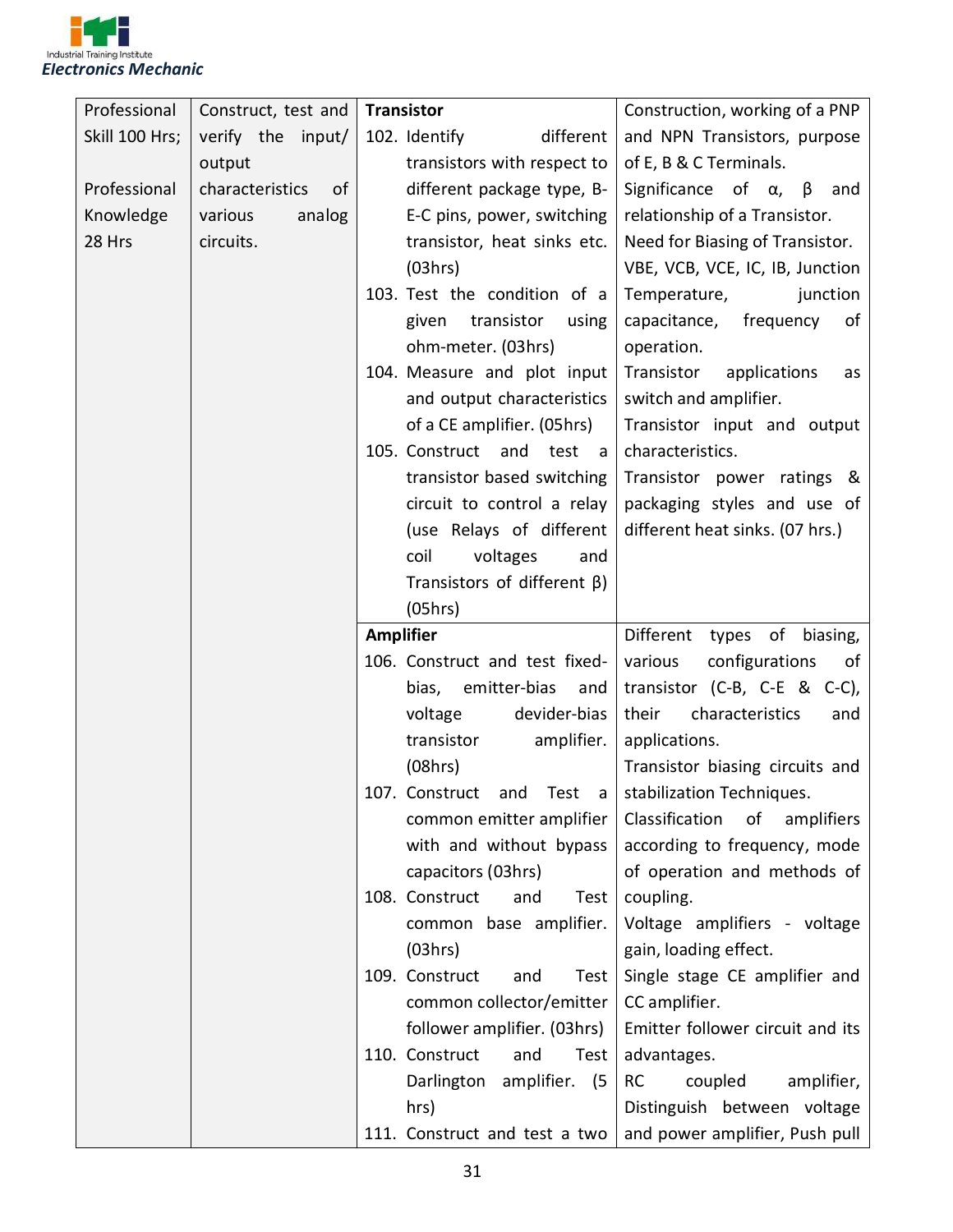

|               |                        | Coupled<br><b>RC</b><br>stage                           | amplifier and class C tuned                                   |
|---------------|------------------------|---------------------------------------------------------|---------------------------------------------------------------|
|               |                        | amplifier. (04hrs)                                      | amplifier.                                                    |
|               |                        | 112. Construct and test a Class                         | Alpha, beta, voltage<br>gain,                                 |
|               |                        | B complementary push                                    | Concept of dB dBm.                                            |
|               |                        | pull amplifier. (8 hrs)                                 | Feedback and its types. (14                                   |
|               |                        | 113. Construct and test class C                         | $hrs.$ )                                                      |
|               |                        | Tuned amplifier. (5 hrs)                                |                                                               |
|               |                        | <b>Oscillators</b>                                      |                                                               |
|               |                        | Colpitts<br>114. Demonstrate                            | Introduction<br>positive<br>to                                |
|               |                        | Hartley  <br>oscillator,                                | feedback and requisites of an                                 |
|               |                        | oscillator<br>circuits<br>and                           | oscillator.                                                   |
|               |                        |                                                         |                                                               |
|               |                        | the<br>output<br>compare<br>frequency of the oscillator | Study of Colpitts, Hartley,<br>Crystal and RC oscillators.    |
|               |                        |                                                         | Types of multi vibrators and                                  |
|               |                        | by CRO. (05hrs)<br>115. Construct and test a RC         |                                                               |
|               |                        | oscillator                                              | study of circuit diagrams. (07                                |
|               |                        | shift<br>phase                                          | hrs.)                                                         |
|               |                        | circuits. (5 hrs)                                       |                                                               |
|               |                        | 116. Construct and<br>test a                            |                                                               |
|               |                        | crystal oscillator circuits.                            |                                                               |
|               |                        | (5 hrs)                                                 |                                                               |
|               |                        | 117. Demonstrate<br>Astable,                            |                                                               |
|               |                        | bistable<br>monostable,                                 |                                                               |
|               |                        | circuits using transistors.                             |                                                               |
|               |                        | (05hrs)                                                 |                                                               |
|               |                        | <b>Wave shaping circuits</b>                            |                                                               |
|               |                        |                                                         | 118. Construct and test shunt   Diode shunt clipper circuits, |
|               |                        | clipper. (6 hrs)                                        | Clamping / limiting circuits and                              |
|               |                        | 119. Construct and test series                          | Zener diode as peak clipper,                                  |
|               |                        | and dual clipper circuit                                | uses their applications. (07                                  |
|               |                        | using diodes. (7 hrs)                                   | $hrs.$ )                                                      |
|               |                        | 120. Construct<br>and<br>test                           |                                                               |
|               |                        | clamper<br>circuit<br>using                             |                                                               |
|               |                        | diodes. (5 hrs)                                         |                                                               |
|               |                        | 121. Construct and test Zener                           |                                                               |
|               |                        | diode as a peak clipper.                                |                                                               |
|               |                        | $(7 \text{ hrs})$                                       |                                                               |
| Professional  | Plan and construct     | <b>Power Electronic Components</b>                      | Construction of FET & JFET,                                   |
| Skill 75 Hrs; | different<br>power     | 122. Identify different power                           | difference with BJT.                                          |
|               | electronic<br>circuits | electronic<br>components,                               | Purpose of Gate, Drain and                                    |
| Professional  | and analyse the        | their<br>specification<br>and                           | source terminals and voltage /                                |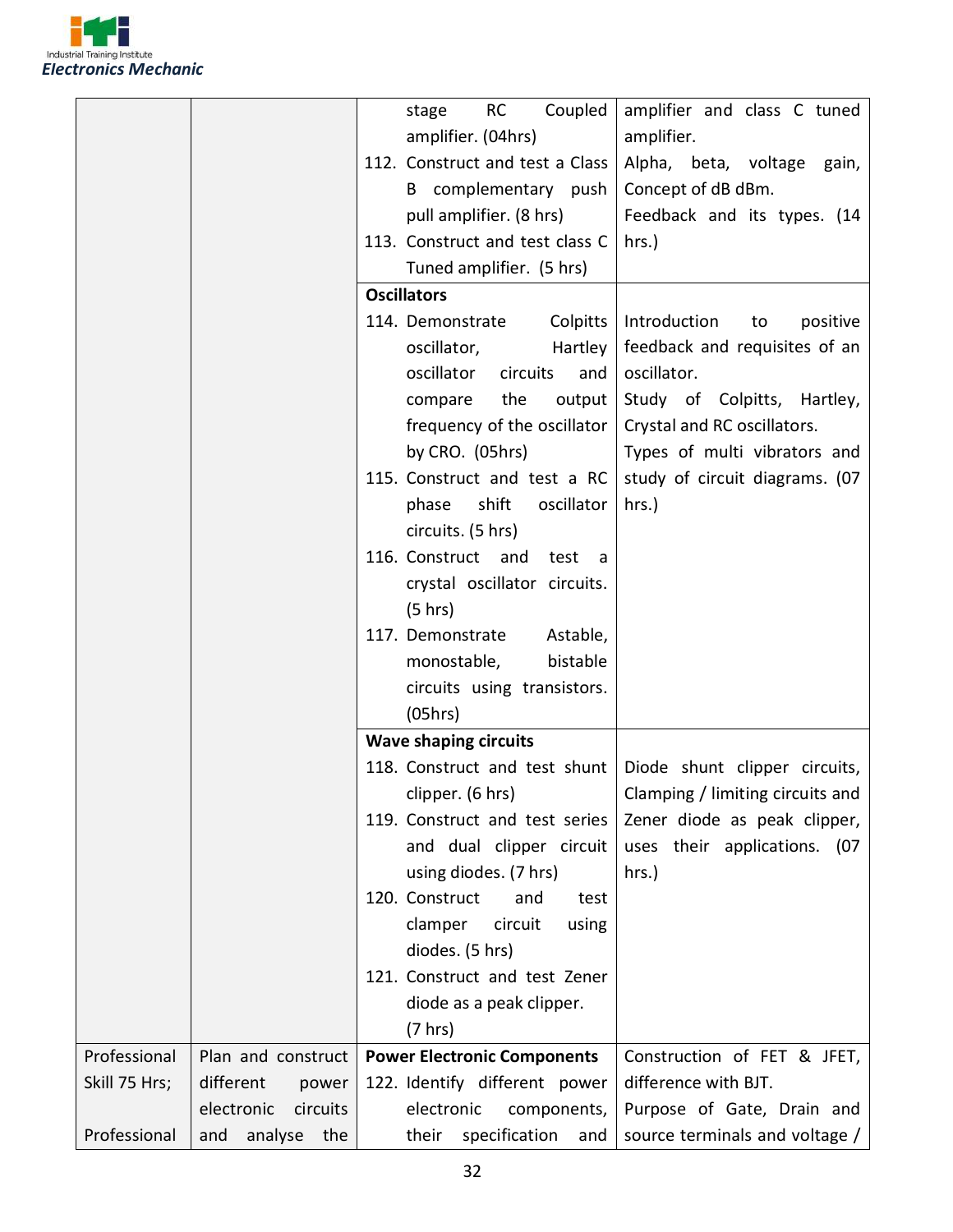

| 123. Construct and test a FET<br>21 Hrs<br>Impedances<br>and<br>them<br>Amplifier. (6 hrs)<br>between various terminals.<br>124. Construct a test circuit of<br>Heat Sink- Uses & purpose.<br>Suitability of FET amplifiers in<br>SCR using UJT triggering.<br>(7 hrs)<br>measuring device applications.<br>125. Identify different<br>Working of different power<br>heat<br>sinks used in SCRs. (3 hrs)<br>electronic components such as<br>126. Construct<br>SCR, TRIAC, DIAC and UJT. (14<br>snubber<br>$\overline{a}$<br>circuit for protecting SCR<br>$hrs.$ )<br>use freewheeling diode to<br>reduce back emf. (7 hrs)<br>127. Construct a jig circuit to<br>test DIAC. (7 hrs)<br>128. Construct<br>simple<br>a<br>dimmer<br>circuit<br>using |
|------------------------------------------------------------------------------------------------------------------------------------------------------------------------------------------------------------------------------------------------------------------------------------------------------------------------------------------------------------------------------------------------------------------------------------------------------------------------------------------------------------------------------------------------------------------------------------------------------------------------------------------------------------------------------------------------------------------------------------------------------|
|                                                                                                                                                                                                                                                                                                                                                                                                                                                                                                                                                                                                                                                                                                                                                      |
|                                                                                                                                                                                                                                                                                                                                                                                                                                                                                                                                                                                                                                                                                                                                                      |
|                                                                                                                                                                                                                                                                                                                                                                                                                                                                                                                                                                                                                                                                                                                                                      |
|                                                                                                                                                                                                                                                                                                                                                                                                                                                                                                                                                                                                                                                                                                                                                      |
|                                                                                                                                                                                                                                                                                                                                                                                                                                                                                                                                                                                                                                                                                                                                                      |
|                                                                                                                                                                                                                                                                                                                                                                                                                                                                                                                                                                                                                                                                                                                                                      |
|                                                                                                                                                                                                                                                                                                                                                                                                                                                                                                                                                                                                                                                                                                                                                      |
|                                                                                                                                                                                                                                                                                                                                                                                                                                                                                                                                                                                                                                                                                                                                                      |
|                                                                                                                                                                                                                                                                                                                                                                                                                                                                                                                                                                                                                                                                                                                                                      |
|                                                                                                                                                                                                                                                                                                                                                                                                                                                                                                                                                                                                                                                                                                                                                      |
|                                                                                                                                                                                                                                                                                                                                                                                                                                                                                                                                                                                                                                                                                                                                                      |
|                                                                                                                                                                                                                                                                                                                                                                                                                                                                                                                                                                                                                                                                                                                                                      |
|                                                                                                                                                                                                                                                                                                                                                                                                                                                                                                                                                                                                                                                                                                                                                      |
|                                                                                                                                                                                                                                                                                                                                                                                                                                                                                                                                                                                                                                                                                                                                                      |
|                                                                                                                                                                                                                                                                                                                                                                                                                                                                                                                                                                                                                                                                                                                                                      |
| TRIAC. (7 hrs)                                                                                                                                                                                                                                                                                                                                                                                                                                                                                                                                                                                                                                                                                                                                       |
| 129. Construct UJT based free                                                                                                                                                                                                                                                                                                                                                                                                                                                                                                                                                                                                                                                                                                                        |
| oscillator<br>running<br>and                                                                                                                                                                                                                                                                                                                                                                                                                                                                                                                                                                                                                                                                                                                         |
| change its frequency. (7                                                                                                                                                                                                                                                                                                                                                                                                                                                                                                                                                                                                                                                                                                                             |
| hrs)                                                                                                                                                                                                                                                                                                                                                                                                                                                                                                                                                                                                                                                                                                                                                 |
| <b>MOSFET &amp; IGBT</b>                                                                                                                                                                                                                                                                                                                                                                                                                                                                                                                                                                                                                                                                                                                             |
| MOSFET, Power MOSFET and<br>130. Identify various Power                                                                                                                                                                                                                                                                                                                                                                                                                                                                                                                                                                                                                                                                                              |
| MOSFET by its number<br>IGBT,<br>their<br>types,                                                                                                                                                                                                                                                                                                                                                                                                                                                                                                                                                                                                                                                                                                     |
| switching<br>test<br>by<br>using<br>characteristics,<br>and                                                                                                                                                                                                                                                                                                                                                                                                                                                                                                                                                                                                                                                                                          |
| multimeter. (5 hrs)<br>speed, power<br>ratings<br>and                                                                                                                                                                                                                                                                                                                                                                                                                                                                                                                                                                                                                                                                                                |
| 131. Identify different heat protection.                                                                                                                                                                                                                                                                                                                                                                                                                                                                                                                                                                                                                                                                                                             |
| sinks used with various                                                                                                                                                                                                                                                                                                                                                                                                                                                                                                                                                                                                                                                                                                                              |
| Differentiate<br>power MOSFET devices. (5<br><b>FET</b><br>with                                                                                                                                                                                                                                                                                                                                                                                                                                                                                                                                                                                                                                                                                      |
| MOSFET.<br>hrs)                                                                                                                                                                                                                                                                                                                                                                                                                                                                                                                                                                                                                                                                                                                                      |
| 132. Construct MOSFET test                                                                                                                                                                                                                                                                                                                                                                                                                                                                                                                                                                                                                                                                                                                           |
| circuit with a small load.<br>Differentiate Transistor with                                                                                                                                                                                                                                                                                                                                                                                                                                                                                                                                                                                                                                                                                          |
| IGBT. (07 hrs.)<br>(5 hr)                                                                                                                                                                                                                                                                                                                                                                                                                                                                                                                                                                                                                                                                                                                            |
| 133. Identify IGBTs by their                                                                                                                                                                                                                                                                                                                                                                                                                                                                                                                                                                                                                                                                                                                         |
| numbers and test by using                                                                                                                                                                                                                                                                                                                                                                                                                                                                                                                                                                                                                                                                                                                            |
| multimeter. (5 hrs)<br>134. Construct IGBT test circuit                                                                                                                                                                                                                                                                                                                                                                                                                                                                                                                                                                                                                                                                                              |
| with a small load. (5 hrs)                                                                                                                                                                                                                                                                                                                                                                                                                                                                                                                                                                                                                                                                                                                           |
| Professional<br>Select<br>the<br><b>Opto Electronics</b><br>Working and application of                                                                                                                                                                                                                                                                                                                                                                                                                                                                                                                                                                                                                                                               |
| Skill 50 Hrs;<br>135. Test LEDs with DC supply<br>LED, IR LEDs, Photo diode,<br>appropriate<br>opto                                                                                                                                                                                                                                                                                                                                                                                                                                                                                                                                                                                                                                                  |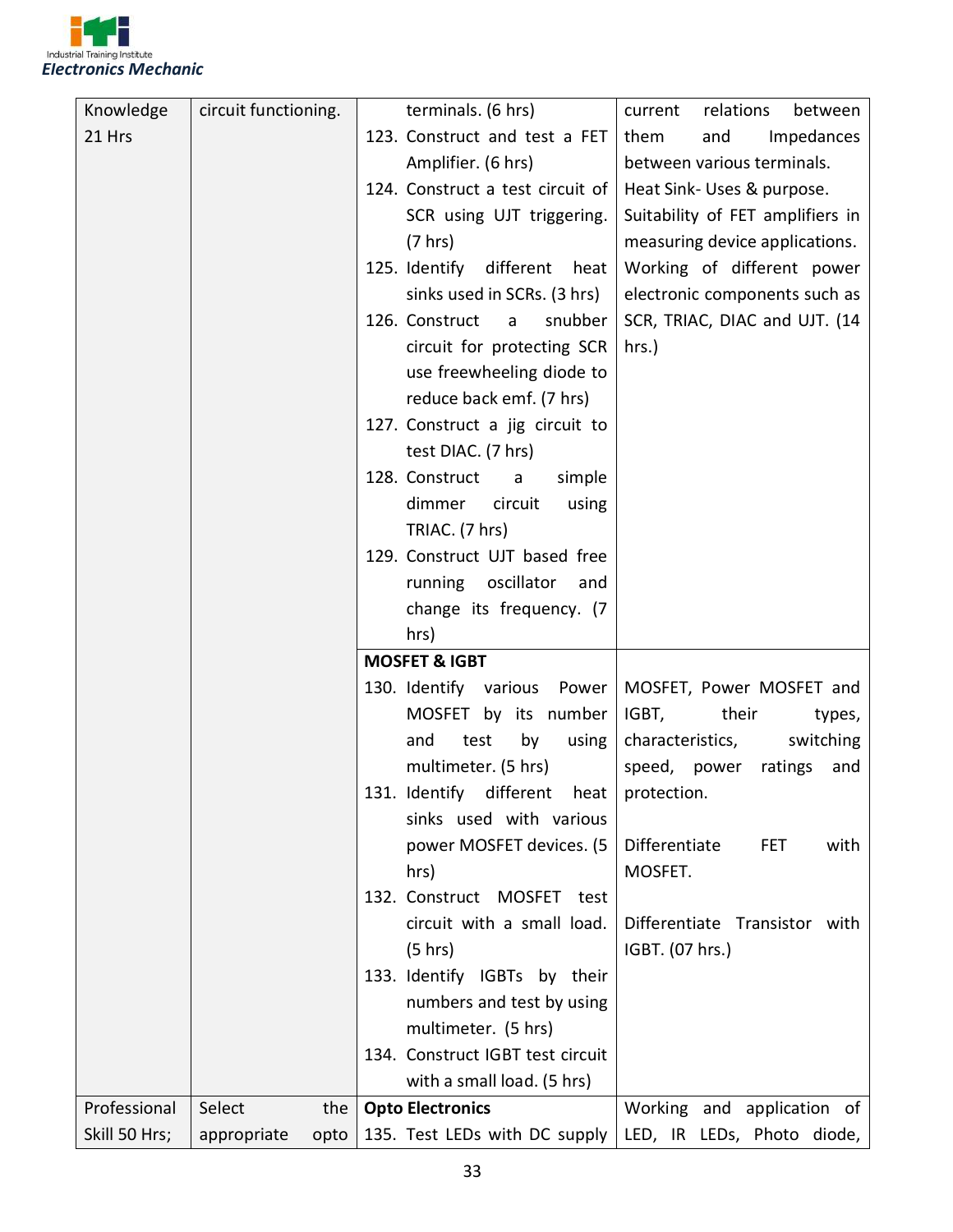

|               | electronics           | and measure voltage drop<br>photo<br>their<br>transistor,          |
|---------------|-----------------------|--------------------------------------------------------------------|
| Professional  | components<br>and     | characteristics<br>and<br>using<br>and<br>current                  |
| Knowledge     | the<br>verify         | multimeter. (5 hrs)<br>applications.                               |
| 14 Hrs        | characteristics<br>in | 136. Construct a circuit to test                                   |
|               | different circuit.    | photo voltaic cell. (5 hrs)<br>Optical sensor, opto-couplers,      |
|               |                       | circuits with opto isolators.<br>137. Construct a circuit to       |
|               |                       | switch a lamp load using                                           |
|               |                       | photo diode. (5 hrs)<br>Characteristics<br>LASER<br>of             |
|               |                       | diodes. (14 hrs.)<br>138. Construct a circuit<br>to                |
|               |                       | switch a lamp load using                                           |
|               |                       | photo transistor. (5 hrs)                                          |
|               |                       | 139. Identify<br>opto<br>coupler                                   |
|               |                       | input<br>and<br>output                                             |
|               |                       | terminals and<br>measure                                           |
|               |                       | the quantum of isolation                                           |
|               |                       | input/output<br>between                                            |
|               |                       | terminals and operate a                                            |
|               |                       | relay by connecting a                                              |
|               |                       | switch. (5 hrs)                                                    |
| Professional  | Assemble, test and    | <b>Basic Gates</b><br>Introduction to Digital                      |
| Skill 50 Hrs; | troubleshoot          | 140. Identify different Logic<br>Electronics.                      |
|               | various<br>digital    | Gates (AND, OR, NAND,<br>Difference between<br>analog              |
| Professional  | circuits.             | NOR, EX-OR, EX-NOR, NOT<br>and digital signals.                    |
| Knowledge     |                       | families<br>ICs)<br>by<br>the<br>number<br>their<br>Logic<br>and   |
| 14 Hrs        |                       | printed on them. (05hrs)<br>comparison, logic levels of TTL        |
|               |                       | 141. Verify the truth tables of<br>and CMOS.                       |
|               |                       | all Logic Gate ICs by Number systems (Decimal,                     |
|               |                       | binary, octal, Hexadecimal).<br>connecting switches and            |
|               |                       | LEDs. (05hrs)<br>BCD code, ASCII code and code                     |
|               |                       | 142. Construct and verify the<br>conversions.                      |
|               |                       | truth table of all the gates<br>Various Logic Gates and their      |
|               |                       | truth tables.(05 hrs.)<br>using NAND and NOR                       |
|               |                       | gates. (04hrs)                                                     |
|               |                       | 143. Use digital IC tester to test                                 |
|               |                       | the various digital ICs (TTL                                       |
|               |                       | and CMOS). (03hrs)                                                 |
|               |                       | <b>Combinational Circuits</b>                                      |
|               |                       | 144. Construct<br>Half<br>Adder<br>Combinational<br>logic circuits |
|               |                       | such as Half Adder, Full adder,<br>circuit using ICs and verify    |
|               |                       | the truth table. (3 hrs)<br>Parallel Binary adders, 2-bit          |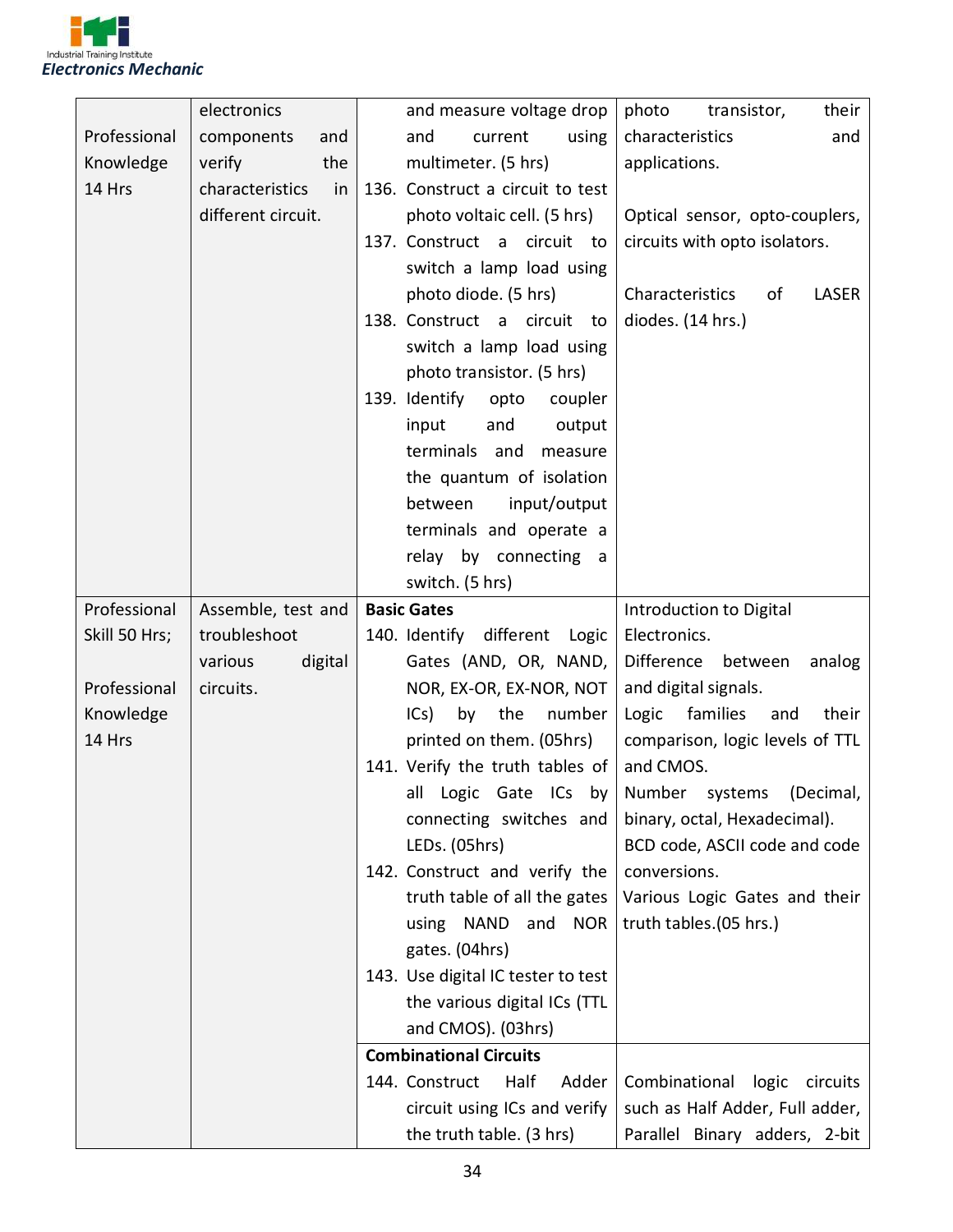

|               |                      |                   | 145. Construct Full adder with      | and four bit full adders.         |
|---------------|----------------------|-------------------|-------------------------------------|-----------------------------------|
|               |                      |                   | two Half adder circuit              | Magnitude comparators.            |
|               |                      |                   | using ICs and verify the            | Half adder, full adder ICs and    |
|               |                      |                   | truth table. (03hrs)                | their<br>applications<br>for      |
|               |                      |                   | 146. Construct the adder cum        | implementing<br>arithmetic        |
|               |                      |                   | subtractor<br>circuit<br>and        | operations.                       |
|               |                      |                   | verify the result. (03hrs)          | Concept of encoder<br>and         |
|               |                      |                   | 147. Construct and Test a 2 to      | decoder. Basic Binary Decoder     |
|               |                      |                   | 4 Decoder. (3 hrs)                  | and four bit binary decoders.     |
|               |                      |                   | 148. Construct and Test a 4 to      | Need for multiplexing of data.    |
|               |                      |                   | 2 Encoder. (3 hrs)                  | 1:4 line Multiplexer / De-        |
|               |                      |                   | 149. Construct and Test a 4 to      | multiplexer. (04 hrs.)            |
|               |                      |                   | 1 Multiplexer. (3 hrs)              |                                   |
|               |                      |                   | 150. Construct and Test a 1 to      |                                   |
|               |                      |                   | 4 De Multiplexer. (3 hrs)           |                                   |
|               |                      | <b>Flip Flops</b> |                                     |                                   |
|               |                      |                   | 151. Identify different Flip-Flop   | Introduction to Flip-Flop.        |
|               |                      |                   | (ICs)<br>by the<br>number           | S-R Latch, Gated S-R Latch, D-    |
|               |                      |                   | printed on them. (03hrs)            | Latch.                            |
|               |                      |                   | 152. Construct and test four bit    | Flip-Flop: Basic RS Flip Flop,    |
|               |                      |                   | latch using 7475. (03hrs)           | edge triggered D Flip Flop, JK    |
|               |                      |                   | 153. Construct and test R-S         | Flip Flop, T Flip Flop.           |
|               |                      |                   | flip-flop using IC7400 with         | Master-Slave flip flops and       |
|               |                      |                   | clock and without clock             | Timing diagrams.                  |
|               |                      |                   | pulse. (03hrs)                      | Basic flip flop applications like |
|               |                      |                   | 154. Verify the truth tables of     | data storage, data transfer and   |
|               |                      |                   | Flip-Flop ICs (RS, D, T, JK,        | frequency division. (05 hrs.)     |
|               |                      |                   | MSJK)<br>by<br>connecting           |                                   |
|               |                      |                   | switches and LEDs. (03hrs)          |                                   |
| Professional  | Simulate<br>and      |                   | <b>Electronic circuit simulator</b> |                                   |
| Skill 50 Hrs; | analyze the analog   |                   | 155. Prepare simple digital and     | Study the library components      |
|               | and digital circuits |                   | electronic circuits using           | available<br>the<br>circuit<br>in |
| Professional  | using<br>Electronic  |                   | the software (10 hrs)               | simulation software.              |
| Knowledge     | simulator software.  |                   | 156. Simulate and test the          | the<br>Various<br>resources<br>of |
| 14 Hrs        |                      |                   | prepared<br>digital<br>and          | software. (14 hrs.)               |
|               |                      |                   | analog circuits (16 hrs)            |                                   |
|               |                      |                   | 157. Convert<br>the<br>prepared     |                                   |
|               |                      |                   | circuit<br>into<br>layout<br>a      |                                   |
|               |                      |                   | diagram. (10 hrs)                   |                                   |
|               |                      |                   | 158. Prepare simple,<br>power       |                                   |
|               |                      |                   |                                     |                                   |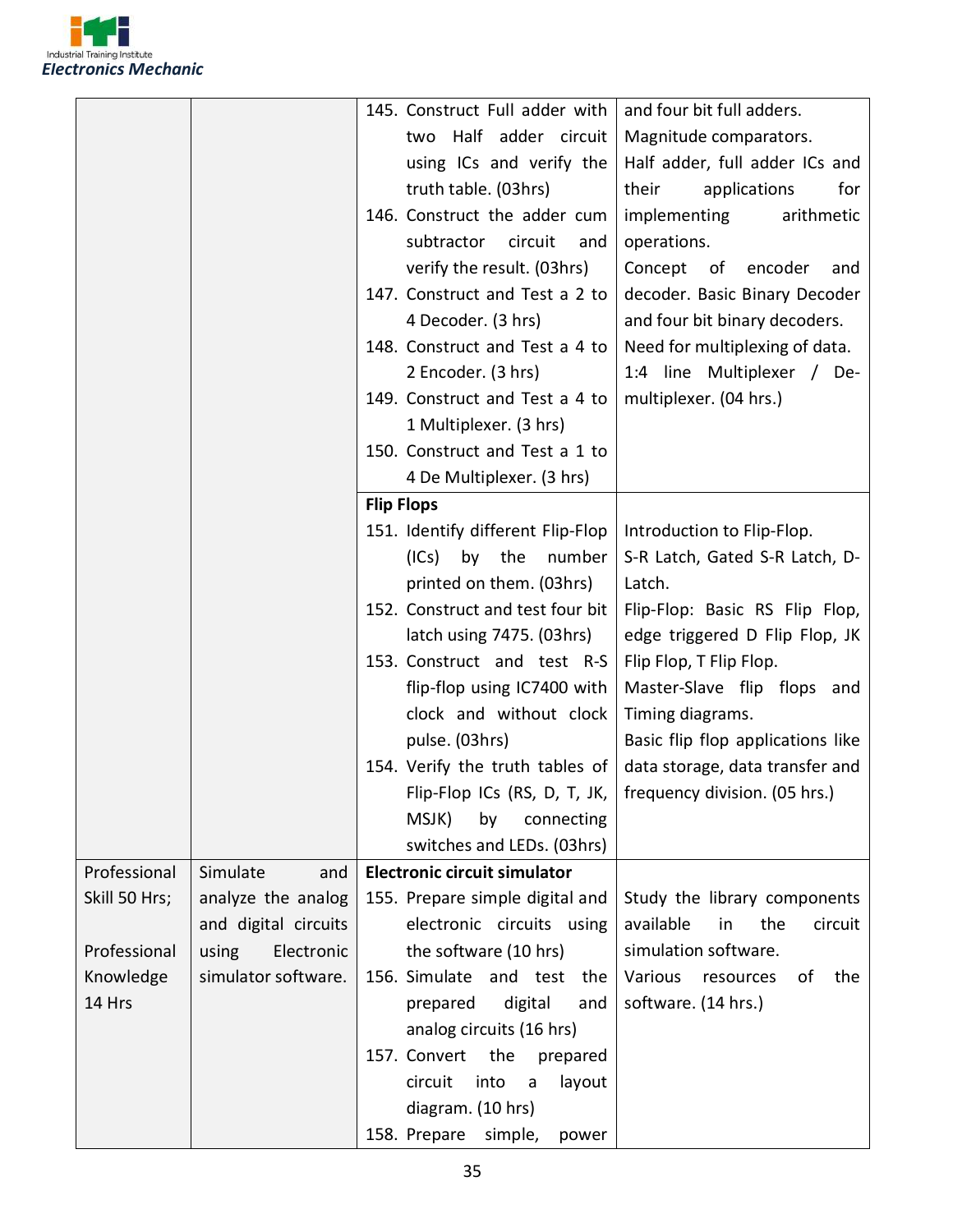

|               |                       | electronic and domestic                                       |                                              |
|---------------|-----------------------|---------------------------------------------------------------|----------------------------------------------|
|               |                       | electronic<br>circuit<br>using                                |                                              |
|               |                       | simulation software. (14                                      |                                              |
|               |                       | hrs)                                                          |                                              |
| Professional  | Assemble, test and    | <b>Counter &amp; shift Registers</b>                          |                                              |
| Skill 75 Hrs; | troubleshoot          | 159. Construct and test a four                                | Basics of Counters, types, two               |
|               | digital<br>various    | bit asynchronous binary                                       | bit and three bit Asynchronous               |
| Professional  | circuits.             | counter using 7493 (6hrs)                                     | binary counters and decade                   |
| Knowledge     |                       | 160. Construct and test 7493<br>as a modulus-12 counter.      | counters with<br>the<br>timing<br>diagrams.  |
| 21 Hrs        |                       | (6hrs)                                                        | 3-bit Synchronous<br>counters                |
|               |                       | 161. Construct and test a four                                | and<br>synchronous<br>decade                 |
|               |                       | bit Synchronous binary                                        | counters.                                    |
|               |                       | 74163.<br>using<br>counter                                    | Types of seven<br>segment                    |
|               |                       | (8hrs)                                                        | display.                                     |
|               |                       | 162. Construct<br>and<br>test                                 | BCD display and<br>BCD to                    |
|               |                       | synchronous<br>Decade<br>counter. (6hrs)                      | decimal decoder.<br>BCD to 7 segment display |
|               |                       | 163. Construct and test an                                    | circuits.                                    |
|               |                       | up/down<br>synchronous                                        | Basics of Register, types and                |
|               |                       | decade<br>counter<br>using                                    | application of Registers. (21                |
|               |                       | 74190 and monitor the                                         | hrs.)                                        |
|               |                       | output on LEDs. (8hrs)                                        |                                              |
|               |                       | 164. Identify and test common<br>anode<br>and                 |                                              |
|               |                       | common<br>cathode seven segment                               |                                              |
|               |                       | LED display using multi                                       |                                              |
|               |                       | meter. (5hrs)                                                 |                                              |
|               |                       | 165. Display the<br>two<br>digit                              |                                              |
|               |                       | count value<br>on<br>seven                                    |                                              |
|               |                       | display<br>segment<br>using                                   |                                              |
|               |                       | decoder/driver ICs. (6hrs)<br>166. Construct a shift register |                                              |
|               |                       | using RS/D/JK flip flop and                                   |                                              |
|               |                       | verify the result. (6hrs)                                     |                                              |
|               |                       | 167. Construct and test four bit                              |                                              |
|               |                       | SIPO register. (8hrs)                                         |                                              |
|               |                       | 168. Construct and test four bit                              |                                              |
|               |                       | PIPO register. (8hrs)                                         |                                              |
|               |                       | 169. Construct<br>and<br>test<br>bidirectional<br>shift       |                                              |
|               |                       | registers. (8hrs)                                             |                                              |
| Professional  | Construct and test    | Op-Amp & Timer 555                                            |                                              |
| Skill 75 Hrs; | different<br>circuits | <b>Applications</b>                                           | Block diagram and Working of                 |
|               | using<br>ICs          | 170. Use analog IC tester to                                  | Op-Amp,<br>importance,<br>Ideal              |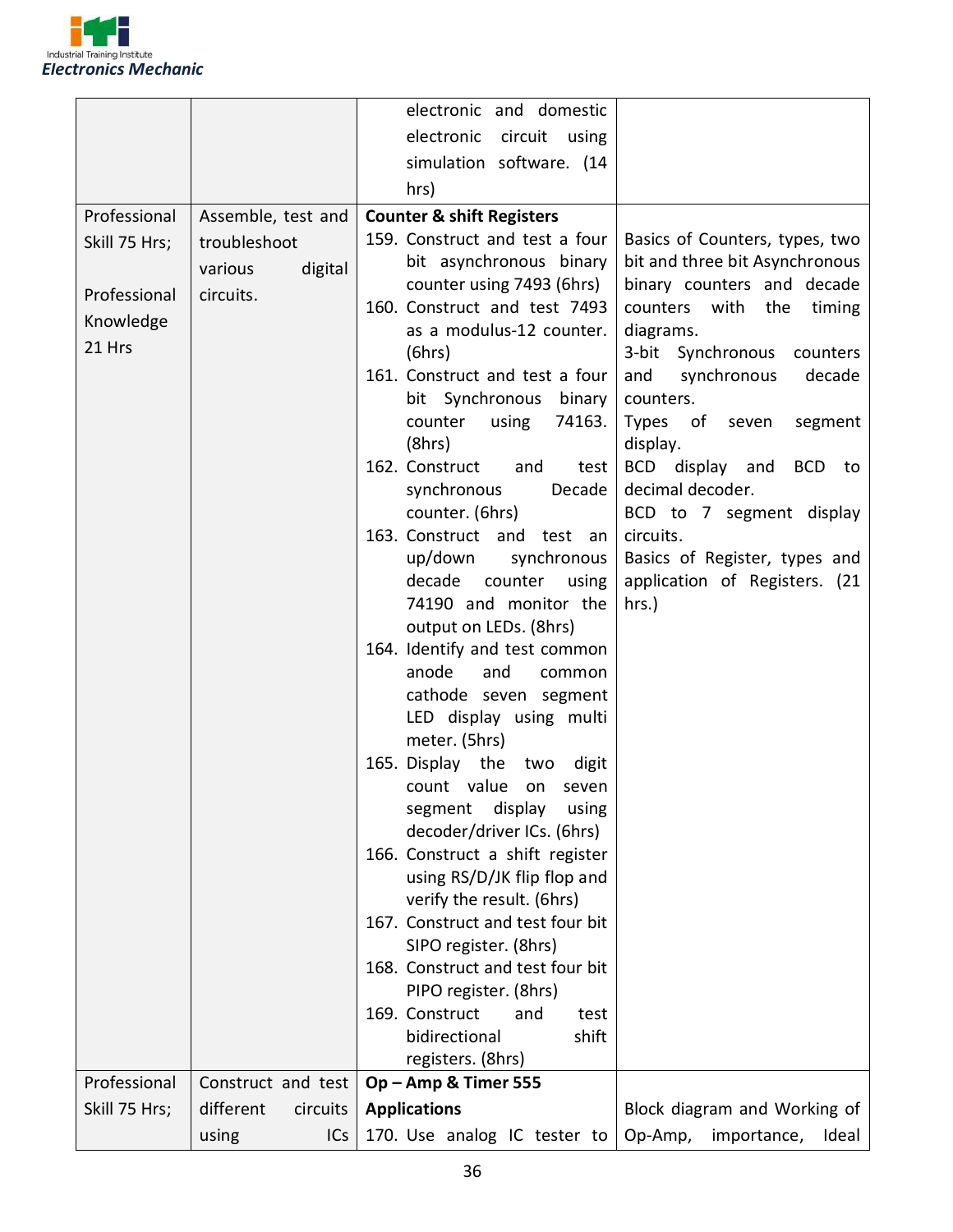

| Professional        | 741operational                         | test the various analog           | characteristics,<br>advantages        |
|---------------------|----------------------------------------|-----------------------------------|---------------------------------------|
| Knowledge           | amplifiers<br>& ICs                    | ICs. $(5 hr)$                     | and applications.                     |
| 21 Hrs              | linear<br>555                          | 171. Construct and test various   | Schematic diagram of 741,             |
|                     | integrated circuits                    | Op-Amp circuits Inverting,        | symbol.                               |
|                     | and execute the                        | Non-inverting<br>and              | Non-inverting<br>voltage              |
|                     | result.                                | Summing<br>Amplifiers.            | amplifier, inverting voltage          |
|                     |                                        | (10hrs)                           | amplifier, summing amplifier,         |
|                     |                                        | 172. Construct<br>and<br>test     | Comparator,<br>zero<br>cross          |
|                     |                                        | Differentiator<br>and             | differentiator,<br>detector,          |
|                     |                                        | Integrator (10 hrs)               | integrator<br>and                     |
|                     |                                        | 173. Construct and test a zero    | instrumentation<br>amplifier,         |
|                     |                                        | crossing detector. (5 hrs)        | other popular Op-Amps.                |
|                     |                                        | 174. Construct<br>and<br>test     | <b>Block</b><br>diagram<br>of<br>555, |
|                     |                                        | Instrumentation amplifier         | functional description<br>w.r.t.      |
|                     |                                        | (10 hrs)                          | different configurations of 555       |
|                     |                                        | 175. Construct and<br>test<br>- a | such as monostable, astable           |
|                     |                                        | Binary weighted and R-2R          | and VCO<br>operations for             |
|                     |                                        | Ladder type Digital-to-           | various application. (28 hrs.)        |
|                     |                                        | Analog<br>Converters              |                                       |
|                     |                                        | (10 hrs.)                         |                                       |
|                     |                                        | 176. Construct and test Astable   |                                       |
|                     |                                        | timer circuit using IC 555        |                                       |
|                     |                                        | (05hrs)                           |                                       |
|                     |                                        | 177. Construct and test mono      |                                       |
|                     |                                        | stable timer circuit using        |                                       |
|                     |                                        | IC 555. (05hrs)                   |                                       |
|                     |                                        | 178. Construct and test VCO (V    |                                       |
|                     |                                        | to F Converter) using IC          |                                       |
|                     |                                        | 555. (05hrs)                      |                                       |
|                     |                                        | 179. Construct and test 555       |                                       |
|                     |                                        | timers as pulse width             |                                       |
|                     |                                        | modulator. (10 hrs)               |                                       |
|                     | Project work / Industrial visit        |                                   |                                       |
| <b>Broad Areas:</b> | a) Delayed automatic power on circuit. |                                   |                                       |
|                     |                                        |                                   |                                       |

- b) Neon flasher circuit using IC 741
- c) UJT act as a relaxation oscillator
- d) Up/down synchronous decade counter
- e) Portable continuity cum capacitor tester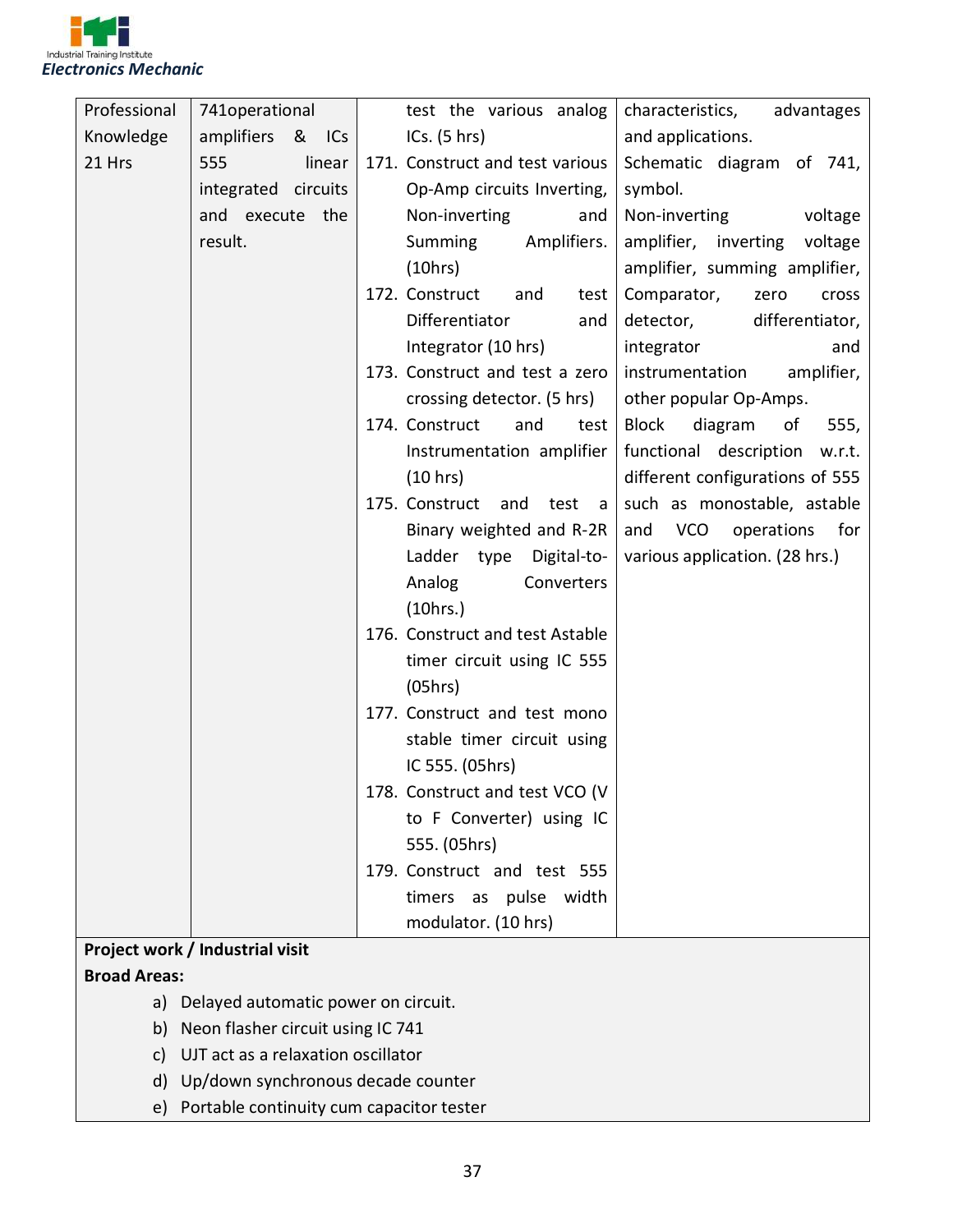

| <b>SYLLABUS FOR ELECTRONICS MECHANIC TRADE</b>                       |                                                                                                                                                       |                                                                                                                                                                                                                                                                                                                                                                                                                                       |                                                                                                                                                                                                                                                                     |  |
|----------------------------------------------------------------------|-------------------------------------------------------------------------------------------------------------------------------------------------------|---------------------------------------------------------------------------------------------------------------------------------------------------------------------------------------------------------------------------------------------------------------------------------------------------------------------------------------------------------------------------------------------------------------------------------------|---------------------------------------------------------------------------------------------------------------------------------------------------------------------------------------------------------------------------------------------------------------------|--|
|                                                                      | <b>SECOND YEAR</b>                                                                                                                                    |                                                                                                                                                                                                                                                                                                                                                                                                                                       |                                                                                                                                                                                                                                                                     |  |
| <b>Duration</b>                                                      | <b>Reference Learning</b><br><b>Outcome</b>                                                                                                           | <b>Professional Skills</b><br>(Trade Practical)<br><b>With Indicative Hours</b>                                                                                                                                                                                                                                                                                                                                                       | <b>Professional Knowledge</b><br>(Trade Theory)                                                                                                                                                                                                                     |  |
| Professional<br>Skill 25 Hrs;<br>Professional<br>Knowledge<br>09 Hrs | Measure<br>the<br>various parameters<br><b>DSO</b><br>and<br>by<br>execute the result<br>with standard one.                                           | <b>Digital Storage Oscilloscope</b><br>180. Identify the different front<br>panel control of a DSO. (5<br>hrs)<br>181. Measure the Amplitude,<br>Frequency<br>and<br>time<br>of<br>period<br>typical<br>electronic signals using<br>DSO. (7 hrs)<br>182. Take a print of a signal<br>from DSO by connecting it<br>to a printer and tally with<br>applied signal. (6 hrs)<br>183. Construct<br>and<br>test<br>function generator using | Advantages and features of<br>DSO.<br><b>Block</b><br>diagram<br>Digital<br>of<br>(DSO)<br>storage oscilloscope<br>CRO and applications.<br>Applications of digital CRO.<br>Block diagram of function<br>generator.<br>Differentiate a CRO with DSO.<br>$(09$ hrs.) |  |
|                                                                      |                                                                                                                                                       | IC 8038. (7 hrs)                                                                                                                                                                                                                                                                                                                                                                                                                      |                                                                                                                                                                                                                                                                     |  |
| Professional<br>Skill 75 Hrs;                                        | Identify,<br>place,<br>solder and desolder<br>and test different                                                                                      | Basic SMD (2, 3, 4 terminal<br>components)<br>184. Identification of 2, 3, 4                                                                                                                                                                                                                                                                                                                                                          | Introduction<br>SMD<br>to<br>technology<br>Identification of 2,<br>3,<br>-4                                                                                                                                                                                         |  |
| Professional<br>Knowledge<br>27 Hrs                                  | <b>SMD</b><br>discrete<br>and<br>components<br>ICs package<br>with<br>due<br>and<br>care<br>following<br>safety<br>norms using proper<br>tools/setup. | terminal<br>SMD<br>components. (5 hrs)<br>185. De-solder<br>the<br>SMD<br>from<br>components<br>the<br>given PCB. (5 hrs)<br>186. Solder<br>the<br>SMD<br>components in the same<br>PCB. (5 hrs)<br>187. Check for cold continuity<br>of PCB. (3 hrs)<br>188. Identification<br>of<br>loose<br>/dry solder, broken tracks<br>printed<br>wired<br>on<br>assemblies. (7 hrs)                                                            | terminal SMD components.<br>of<br>SMD<br>Advantages<br>components<br>over<br>conventional<br>lead<br>components.<br>Soldering of SM assemblies -<br>Reflow soldering.<br>Tips for selection of hardware,<br>Inspection of SM. (09 hrs.)                             |  |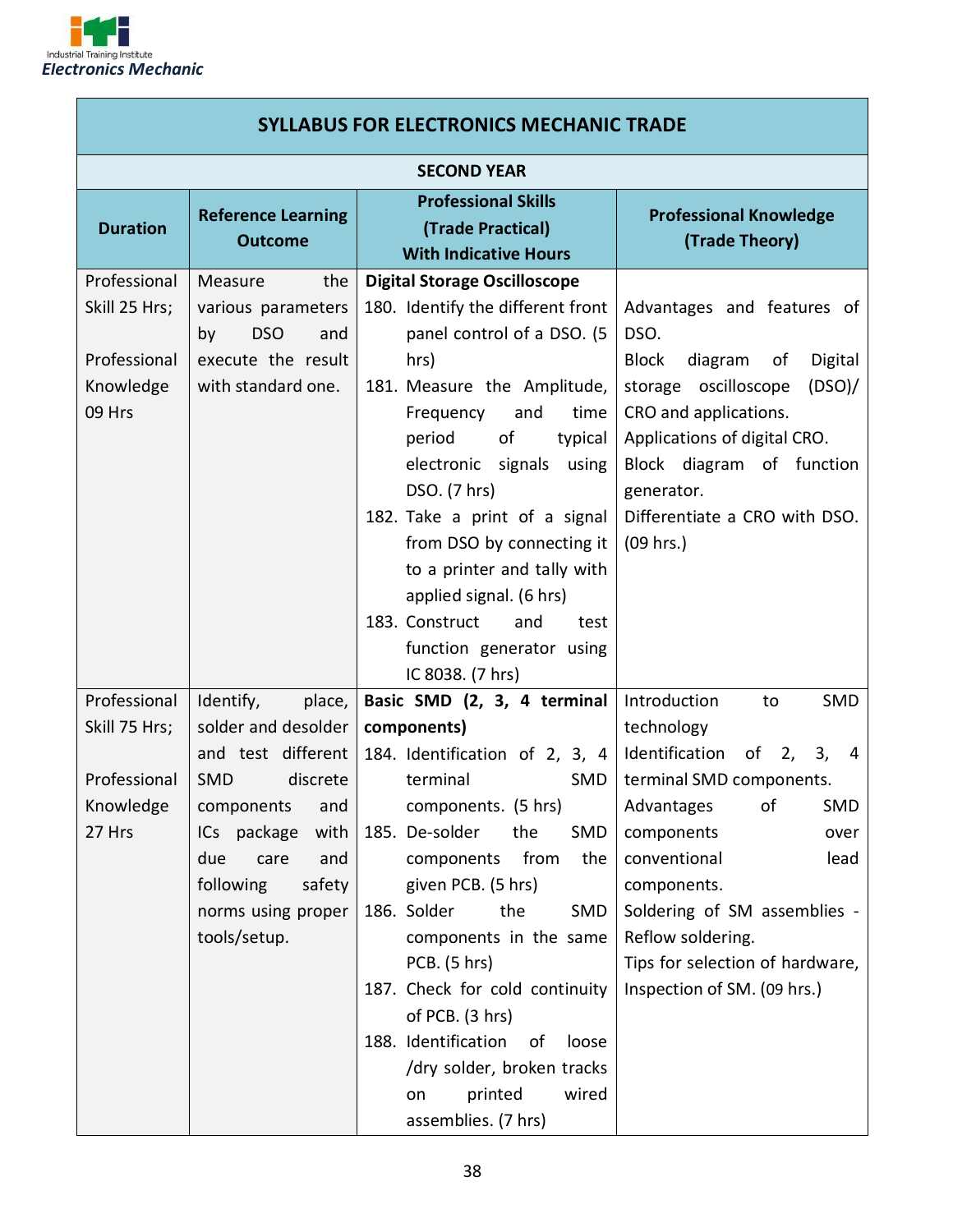

|               |                      | <b>Soldering</b><br><b>SMD</b><br>and<br>De- |                                   |
|---------------|----------------------|----------------------------------------------|-----------------------------------|
|               |                      | soldering                                    | Introduction to Surface Mount     |
|               |                      | 189. Identify<br>various                     | Technology (SMT).                 |
|               |                      | connections<br>and<br>setup                  | Advantages, Surface Mount         |
|               |                      | for<br>SMD<br>required                       | components and packages.          |
|               |                      | Soldering station. (5 hrs)                   | Introduction to solder paste      |
|               |                      | 190. Identify crimping tools for             | (flux).                           |
|               |                      | various IC packages. (3                      | Soldering of SM assemblies,       |
|               |                      | hrs)                                         | reflow soldering.                 |
|               |                      | 191. Make<br>the<br>necessary                | Tips for selection of hardware,   |
|               |                      | settings on SMD soldering                    | Inspection of SM.                 |
|               |                      | station<br>de-solder<br>to                   | Identification<br>of              |
|               |                      | various ICs of different                     | Programmable<br>Gate<br>array     |
|               |                      | packages (at least four) by                  | (PGA) packages.                   |
|               |                      | choosing proper crimping                     | Specification of various tracks,  |
|               |                      | tools. (14 hrs)                              | calculation of track width for    |
|               |                      | 192. Make<br>the<br>necessary                | different current ratings.        |
|               |                      | settings on SMD soldering                    | Cold/ Continuity check of         |
|               |                      | station to solder various                    | PCBs.                             |
|               |                      | ICs of different packages                    | Identification of lose / dry      |
|               |                      | (at least four) by choosing                  | solders, broken tracks<br>on      |
|               |                      | proper crimping tools. (14                   | printed wiring assemblies.        |
|               |                      | hrs)                                         | Introduction to Pick place        |
|               |                      | 193. Make<br>the<br>necessary                | Reflow<br>Machine,<br>Oven,       |
|               |                      | rework<br>setting<br>of                      | Preparing<br>stencil,&<br>stencil |
|               |                      | defective surface mount                      | printer (18 hrs.)                 |
|               |                      | component used                               |                                   |
|               |                      | soldering / de-soldering                     |                                   |
|               |                      | method. (14 hrs)                             |                                   |
| Professional  | PCB<br>Rework<br>on  | <b>PCB Rework</b>                            |                                   |
| Skill 50 Hrs; | after<br>identifying | 194. Checked<br>and<br>Repair                | Introduction to Static charges,   |
|               | defects from SMD     | Printed<br>Circuit<br><b>Boards</b>          | prevention, handling of static    |
| Professional  | soldering and de-    | single, Double layer, and                    | sensitive<br>devices,<br>various  |
| Knowledge     | soldering.           | important tests for PCBs.                    | standards for ESD.                |
| 18 Hrs        |                      | (12 hrs)                                     | Introduction to non-soldering     |
|               |                      | 195. Inspect soldered joints,                | interconnections.                 |
|               |                      | detect the defects and                       | Construction of Printed Circuit   |
|               |                      | test the PCB for rework. (8)                 | Boards (single, Double, multi-    |
|               |                      | hrs)                                         | layer),<br>Important tests for    |
|               |                      | conformal<br>196. Remove<br>the              | PCBs.                             |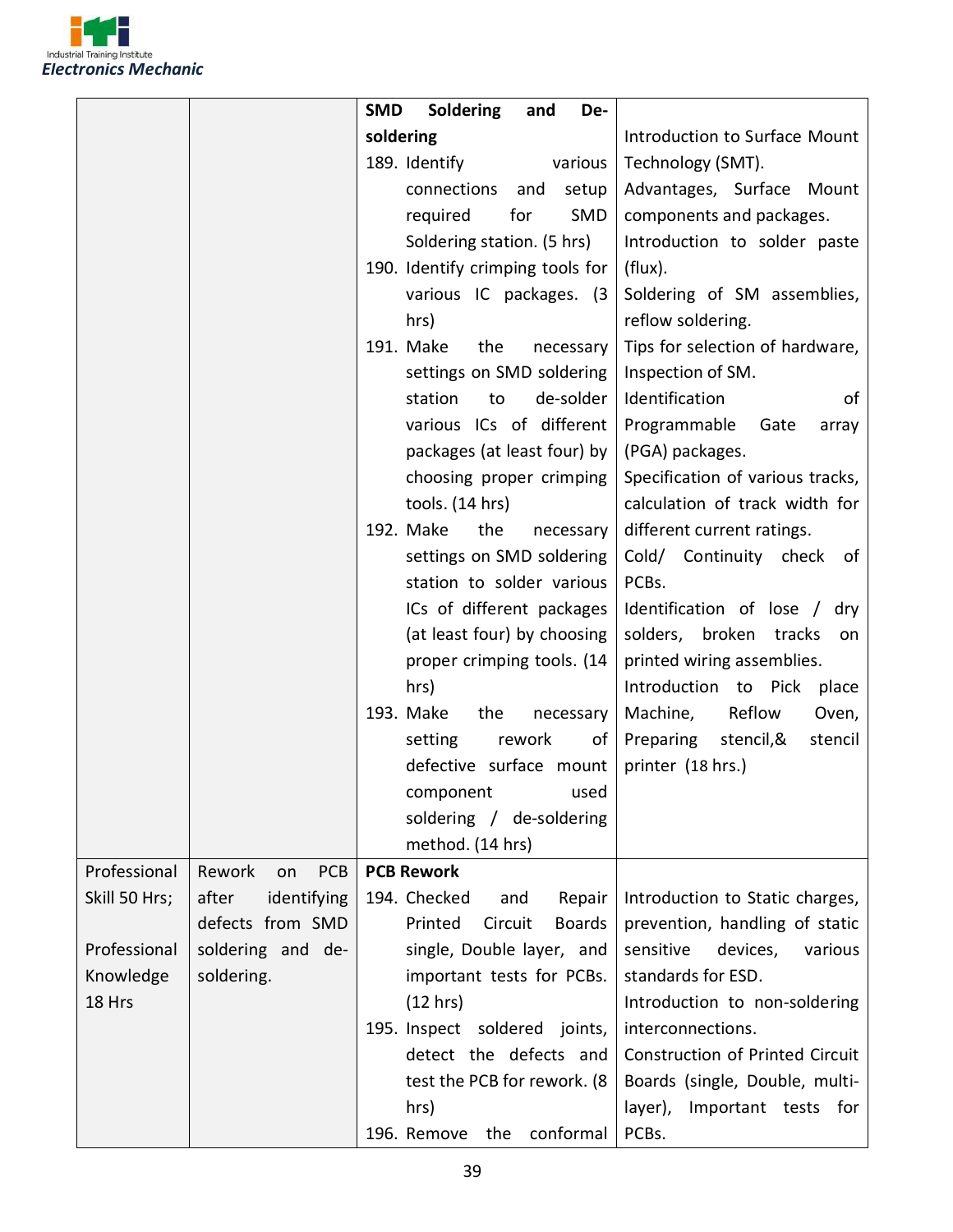

|               |                       | different<br>by<br>coatings               | Introduction to rework and         |
|---------------|-----------------------|-------------------------------------------|------------------------------------|
|               |                       | methods. (8 hrs)                          | repair concepts.                   |
|               |                       | 197. Perform replacement of               | Repair of damaged track.           |
|               |                       | coating. (8 hrs)                          | Repair of damaged pad and          |
|               |                       | 198. Perform<br>baking<br>and             | plated through hole.               |
|               |                       | preheating. (8 hrs)                       | Repair of solder mask. (18 hrs.)   |
|               |                       | 199. Repair solder mask and               |                                    |
|               |                       | damage pad. (6 hrs)                       |                                    |
| Professional  | Construct different   | <b>Protection devices</b>                 |                                    |
| Skill 50 Hrs; | electrical<br>control | 200. Identify different types of          | Necessity of fuse, fuse ratings,   |
|               | circuits and test for | fuses<br>along with fuse                  | types of fuses, fuse bases.        |
| Professional  | their<br>proper       | holders, overload (no volt                | Single/ three phase MCBs,          |
| Knowledge     | functioning<br>with   | coil),<br>current<br>adjust               | single phase ELCBs.                |
| 18 Hrs        | due<br>care<br>and    | (Biometric strips to set the              | Types of contactors, relays and    |
|               | safety.               | current). (9 hrs)                         | working voltages.                  |
|               |                       | 201. Test the given MCBs. (8              | Contact currents, protection       |
|               |                       | hrs)                                      | to contactors and high current     |
|               |                       | 202. Connect an ELCB and test             | applications. (09 hrs.)            |
|               |                       | leakage<br>of<br>the<br>an                |                                    |
|               |                       | electrical motor control                  |                                    |
|               |                       | circuit. (8 hrs)                          |                                    |
|               |                       | <b>Electrical control circuits</b>        |                                    |
|               |                       | 203. Measure the coil winding             | Fundamentals of single phase       |
|               |                       | resistance of the given                   | Induction<br>motors,               |
|               |                       | motor. (6 hrs.)                           | synchronous speed, slip, rotor     |
|               |                       | 204. Prepare the setup of DOL             | frequency.                         |
|               |                       | starter and Control an                    | Torque-speed characteristics,      |
|               |                       | induction motor. (7 hrs)                  | Starters used for Induction        |
|               |                       | 205. Construct a<br>direction             | motors. (09 hrs.)                  |
|               |                       | control circuit to change                 |                                    |
|               |                       | direction of an induction                 |                                    |
|               |                       | motor. (6 hrs.)                           |                                    |
|               |                       | 206. Connect an overload relay            |                                    |
|               |                       | and test for its proper                   |                                    |
|               |                       | functioning. (6 hrs)                      |                                    |
| Professional  | Prepare,<br>crimp,    | <b>Electronic Cables &amp; Connectors</b> |                                    |
| Skill 50 Hrs; | terminate and test    | 207. Identify various types of            | diagram<br>Cable<br>signal         |
|               | various cables used   | cables<br>viz.<br>RF coaxial              | conventions                        |
| Professional  | different<br>in.      | feeder,<br>screened cable,                | Classification<br>electronic<br>of |
| Knowledge     | electronics           | ribbon<br>cable,<br>RCA                   | cables as per the application      |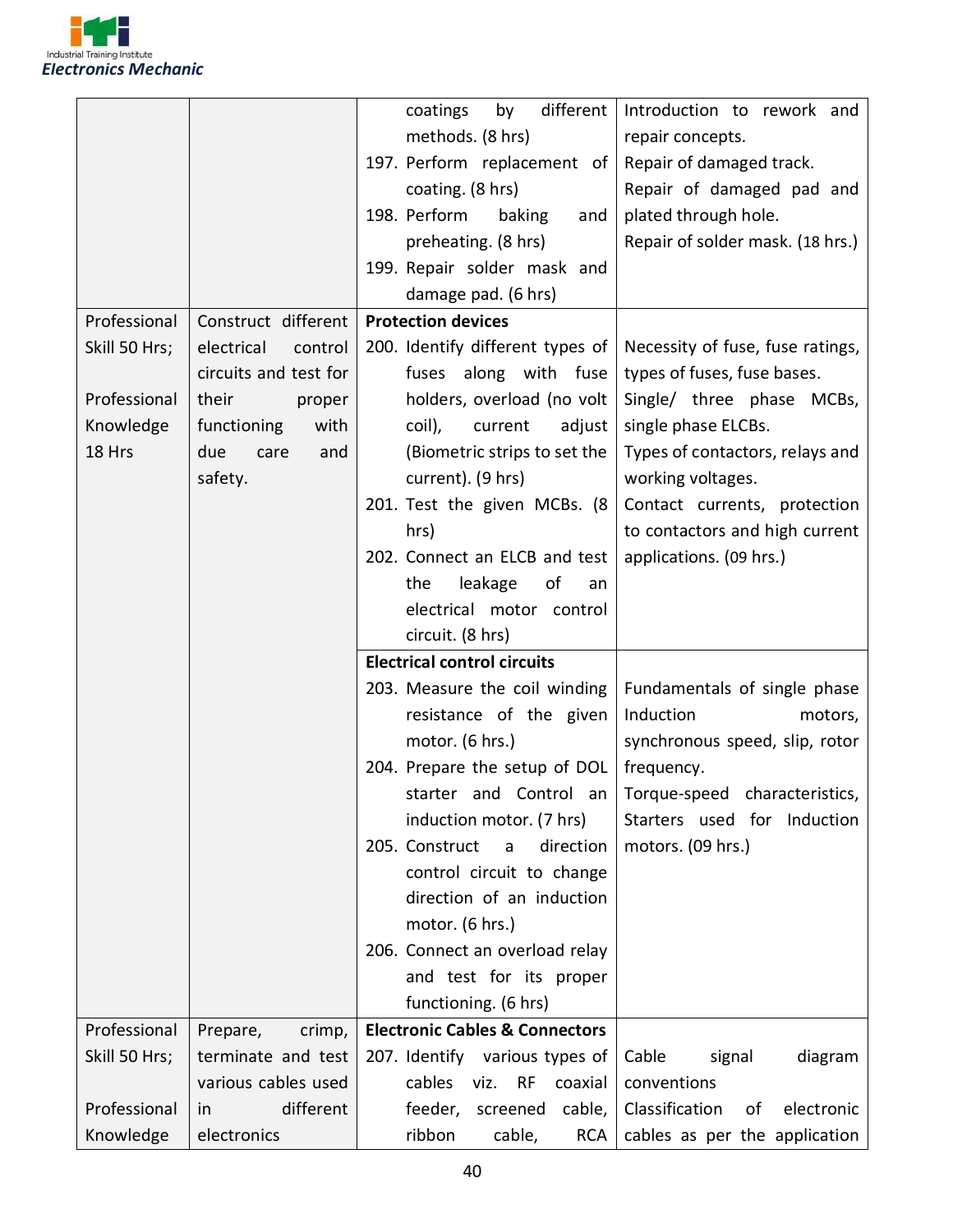

| 18 Hrs        | industries.            | connector cable, digital<br>w.r.t.<br>insulation,                 | gauge,   |
|---------------|------------------------|-------------------------------------------------------------------|----------|
|               |                        | current capacity, flexibility etc.<br>optical audio, video cable, |          |
|               |                        | Different types of connector &<br>RJ45, RJ11,<br>Ethernet         |          |
|               |                        | cable, fibre optic cable<br>their terminations<br>to              | the      |
|               |                        | splicing, fibre optic cable<br>cables.                            |          |
|               |                        | mechanical<br>Male / Female type<br>splices,                      | DB       |
|               |                        | insulation, gauge, current<br>connectors.                         |          |
|               |                        | capacity, flexibility etc.<br>Ethernet 10 Base cross over         |          |
|               |                        | used in various electronics<br>cables<br>and<br>pin               | out      |
|               |                        | products, different input<br>assignments, UTP and STP,            |          |
|               |                        | SCTP, TPC, coaxial, types of<br>output sockets. (15 hrs)          |          |
|               |                        | 208. Identify<br>fibre optical Cables and Cable<br>suitable       |          |
|               |                        | connectors, solder/crimp<br>trays.                                |          |
|               |                        | /terminate & test the<br>Different types of connectors            |          |
|               |                        | cable sets. (10 hrs)<br>Servo 0.1" connectors, FTP,               |          |
|               |                        | 209. Check the continuity as<br>RCA, BNC, HDMI                    |          |
|               |                        | Audio/video connectors like<br>per the marking on the             |          |
|               |                        | connector for preparing<br>XLR, RCA (phono), 6.3 mm               |          |
|               |                        | the cable set. (10 hrs)<br>PHONO, 3.5 / 2.5 mm PHONO,             |          |
|               |                        | 210. Identify and select various<br>BANTAM, SPEAKON, DIN, mini    |          |
|               |                        | and<br>cables<br>connectors<br>DIN, RF connectors, USB, Fire      |          |
|               |                        | inside the CPU cabinet of<br>wire, SATA Connectors, VGA,          |          |
|               |                        | PC. (10 hrs)<br>DVI connectors, MIDI and                          |          |
|               |                        | 211. Identify<br>the<br>suitable<br>RJ45, RJ11 etc. (18 hrs.)     |          |
|               |                        | connector and cable to                                            |          |
|               |                        | connect a computer with                                           |          |
|               |                        | a network switch and                                              |          |
|               |                        | prepare a cross over cable                                        |          |
|               |                        | to connect two network                                            |          |
|               |                        | computers. (5 hrs)                                                |          |
| Professional  | Assemble and test      | <b>Communication electronics</b>                                  |          |
| Skill 75 Hrs; | a commercial AM/       | 212. Modulate<br>Radio Wave Propagation<br>and                    |          |
|               | receiver<br>FM.<br>and | Demodulate<br>various<br>principle, fading.                       |          |
| Professional  | evaluate               | signals using AM and FM<br>Need for Modulation, types of          |          |
| Knowledge     | performance.           | on the trainer kit and<br>modulation                              | and      |
| 27 Hrs        |                        | demodulation.<br>observe<br>waveforms                             |          |
|               |                        | (10 hrs)<br>Fundamentals<br>of                                    | Antenna, |
|               |                        | 213. Construct and test<br>various parameters, types of<br>IC.    |          |
|               |                        | Antennas & application.<br>based<br>AM<br>Receiver                |          |
|               |                        | (10 hrs)<br>Introduction to AM, FM & PM,                          |          |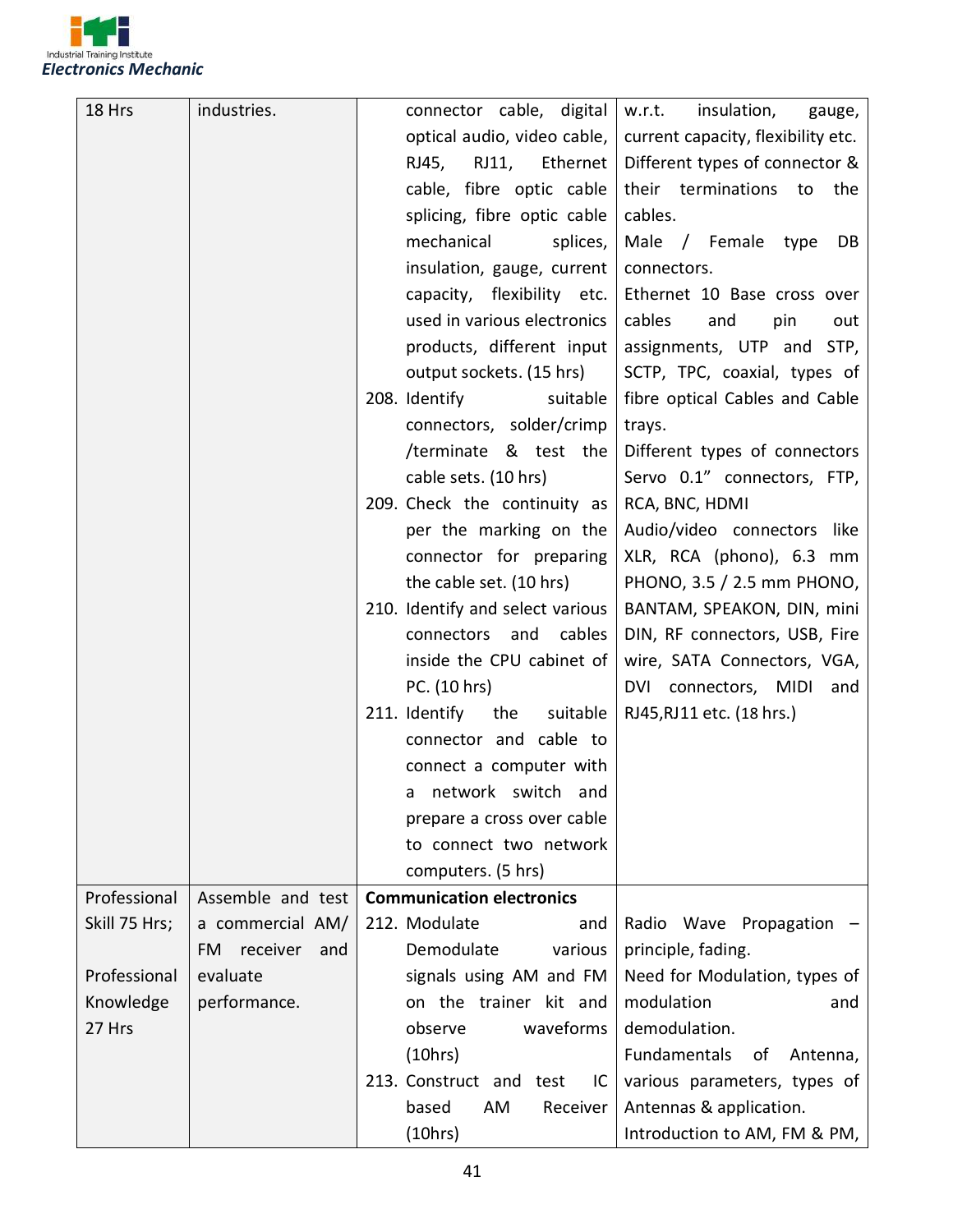

|               |                      | SSB-SC & DSB-SC.<br>214. Construct and test<br>- IC                           |
|---------------|----------------------|-------------------------------------------------------------------------------|
|               |                      | based<br>Block diagram of AM and FM<br>FM<br>transmitter                      |
|               |                      | transmitter.<br>(10hrs)                                                       |
|               |                      | 215. Construct and test<br>FM Generation & Detection.<br>- IC                 |
|               |                      | based AM transmitter and<br>Digital<br>modulation<br>and                      |
|               |                      | the<br>demodulation<br>transmitter<br>techniques,<br>test                     |
|               |                      | Calculate<br>sampling,<br>the<br>quantization<br>&<br>power.                  |
|               |                      | modulation index. (10hrs)<br>encoding.                                        |
|               |                      | 216. Dismantle the given FM<br>Concept of multiplexing and                    |
|               |                      | de multiplexing of AM/ FM/<br>receiver set and identify                       |
|               |                      | different<br>PAM/PPM/PWM signals.<br>stages<br>(AM                            |
|               |                      | section, audio amplifier<br>simple block diagram                              |
|               |                      | $\boldsymbol{A}$<br>section etc) (10hrs)<br>approach to be adopted for        |
|               |                      | 217. Modulate two<br>explaining<br>the<br>above                               |
|               |                      | signals<br>using AM kit draw the way<br>mod/demod techniques. (27             |
|               |                      | calculate<br>from<br>$hrs.$ )<br>and                                          |
|               |                      | of<br>(%)<br>percent                                                          |
|               |                      | modulation. (10hrs)                                                           |
|               |                      | 218. Modulate                                                                 |
|               |                      | and<br>Demodulate a signal using                                              |
|               |                      | PPM,<br><b>PWM</b>                                                            |
|               |                      | PAM,                                                                          |
|               |                      | Techniques (15hrs)                                                            |
| Professional  | Test, service<br>and | Microcontroller (8051)                                                        |
| Skill 75 Hrs; | troubleshoot<br>the  | 219. Identify various ICs & their<br>Introduction Microprocessor &            |
|               | various              | functions on the given<br>8051Microcontroller,                                |
| Professional  | of<br>components     | Microcontroller Kit. (5hrs)<br>architecture, pin details & the                |
| Knowledge     | different domestic/  | 220. Identify the address range<br>bus system.                                |
| 27 Hrs        | industrial           | of RAM & ROM. (5hrs)<br>Function of different ICs used                        |
|               | programmable         | in the Microcontroller Kit.<br>221. Measure<br>the<br>crystal                 |
|               | systems.             | Differentiate<br>microcontroller<br>frequency, connect it to                  |
|               |                      | the controller. (5hrs)<br>with microprocessor.                                |
|               |                      | 222. Identify the port pins of<br>Interfacing of memory to the                |
|               |                      | microcontroller.<br>the controller & configure                                |
|               |                      | Internal hardware resources of<br>the ports for Input &                       |
|               |                      | microcontroller.<br>Output operation. (7hrs)                                  |
|               |                      | 223. Use 8051 microcontroller,<br>I/O port pin configuration.                 |
|               |                      | Different variants of 8051 &<br>connect 8 LED to the port,                    |
|               |                      | blink the LED with a<br>their resources.                                      |
|               |                      | switch. (10hrs)<br>Register<br>banks<br>their<br>&                            |
|               |                      | 224. Perform the initialization,<br>functioning.<br>their<br><b>SFRs</b><br>& |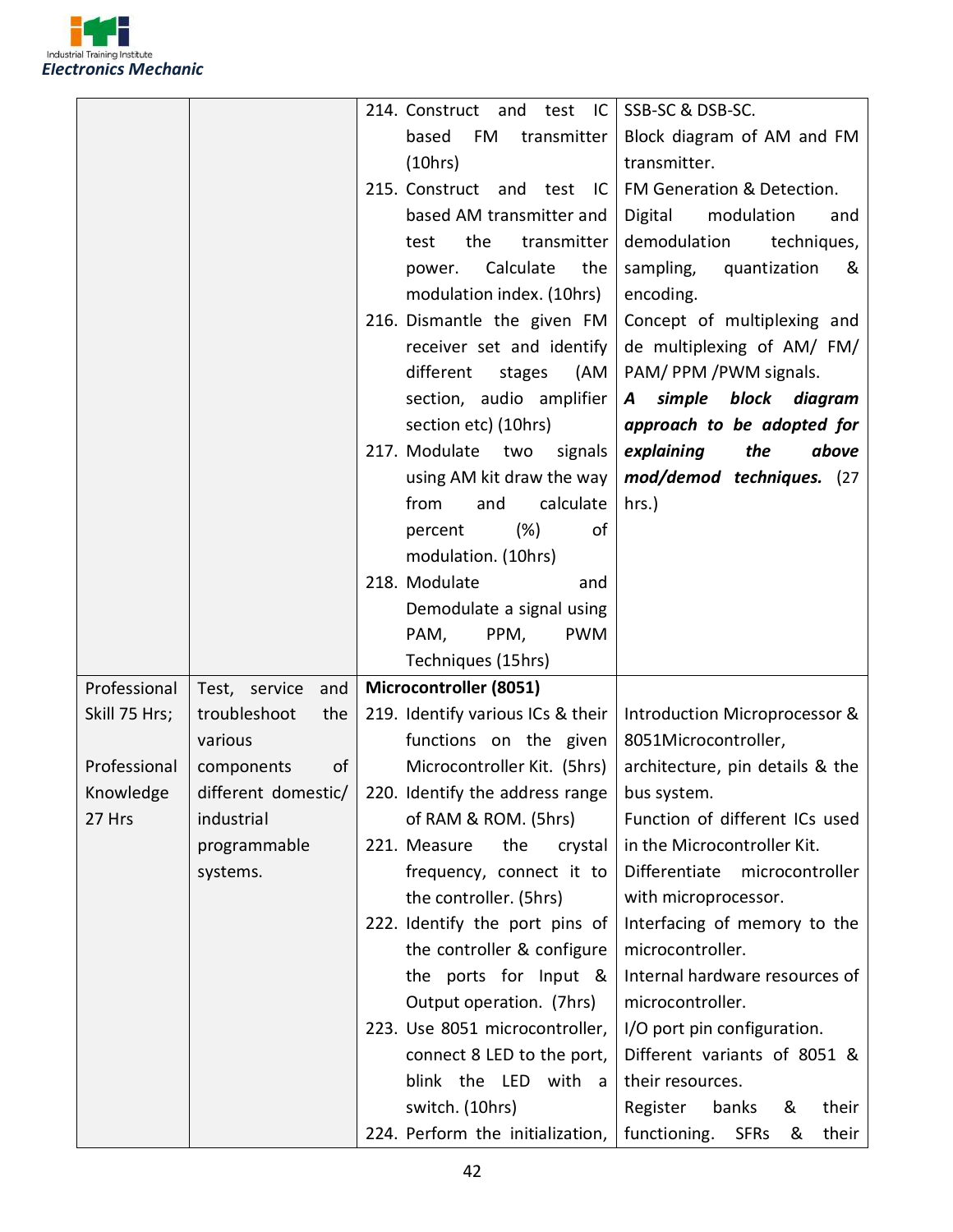

|               |                       | load & turn on a LED with                                           | configuration<br>for<br>different     |
|---------------|-----------------------|---------------------------------------------------------------------|---------------------------------------|
|               |                       | delay using Timer. (8hrs)                                           | applications.                         |
|               |                       | 225. Perform the use of a                                           | Comparative study of 8051             |
|               |                       |                                                                     | with 8052.                            |
|               |                       | Timer as an Event counter                                           |                                       |
|               |                       | to count external events.                                           | Introduction<br><b>PIC</b><br>to      |
|               |                       | (10 hrs)                                                            | Architecture. (27 hrs.)               |
|               |                       | 226. Demonstrate entering of                                        |                                       |
|               |                       | simple programs, execute                                            |                                       |
|               |                       | & monitor the results. (10                                          |                                       |
|               |                       | hrs)                                                                |                                       |
|               |                       | 227. Perform<br>with<br>8051                                        |                                       |
|               |                       | microcontroller                                                     |                                       |
|               |                       | assembling<br>language                                              |                                       |
|               |                       | program, check<br>the                                               |                                       |
|               |                       | reading of an input port                                            |                                       |
|               |                       | and sending the received                                            |                                       |
|               |                       | bytes to the output port                                            |                                       |
|               |                       | of the microcontroller,                                             |                                       |
|               |                       | used switches and LCD for                                           |                                       |
|               |                       | the input and output.                                               |                                       |
|               |                       |                                                                     |                                       |
|               |                       | (15hrs)                                                             |                                       |
| Professional  | Execute<br>the        | Sensors,<br><b>Transducers</b><br>and                               |                                       |
| Skill 75 Hrs; | operation<br>οf       | <b>Applications</b>                                                 | Basics of passive and active          |
|               | different<br>process  | 228. Identify sensors used in                                       | transducers.                          |
| Professional  | identify,<br>sensors, | process industries such as                                          | Role,<br>selection<br>and             |
| Knowledge     | wire & test various   | RTDs, Temperature ICs,                                              | characteristics.                      |
| 27 Hrs        | sensors of different  | Thermocouples, proximity                                            | Sensor voltage and current            |
|               | industrial processes  | switches<br>(inductive,                                             | formats.                              |
|               | selecting<br>by       | capacitive<br>and<br>photo                                          |                                       |
|               | appropriate<br>test   | electric), load cells, strain                                       | Thermistors/ Thermocouples -          |
|               | instruments.          | gauge. LVDT<br>PT<br>100                                            | principle,<br><b>Basic</b><br>salient |
|               |                       | (platinum<br>resistance                                             | features,<br>operating<br>range,      |
|               |                       | level<br>sensor),<br>water                                          | composition, advantages and           |
|               |                       | sensor, thermostat float                                            | disadvantages.                        |
|               |                       | switch, float valve<br>by                                           |                                       |
|               |                       | their appearance (15hrs)                                            | Strain gauges/ Load cell -            |
|               |                       | 229. Measure temperature of a                                       | principle, gauge factor, types        |
|               |                       | fire<br>lit<br>using<br>a                                           | of strain gauges.                     |
|               |                       | Thermocouple and record<br>the readings referring to $ $ Inductive/ | capacitive                            |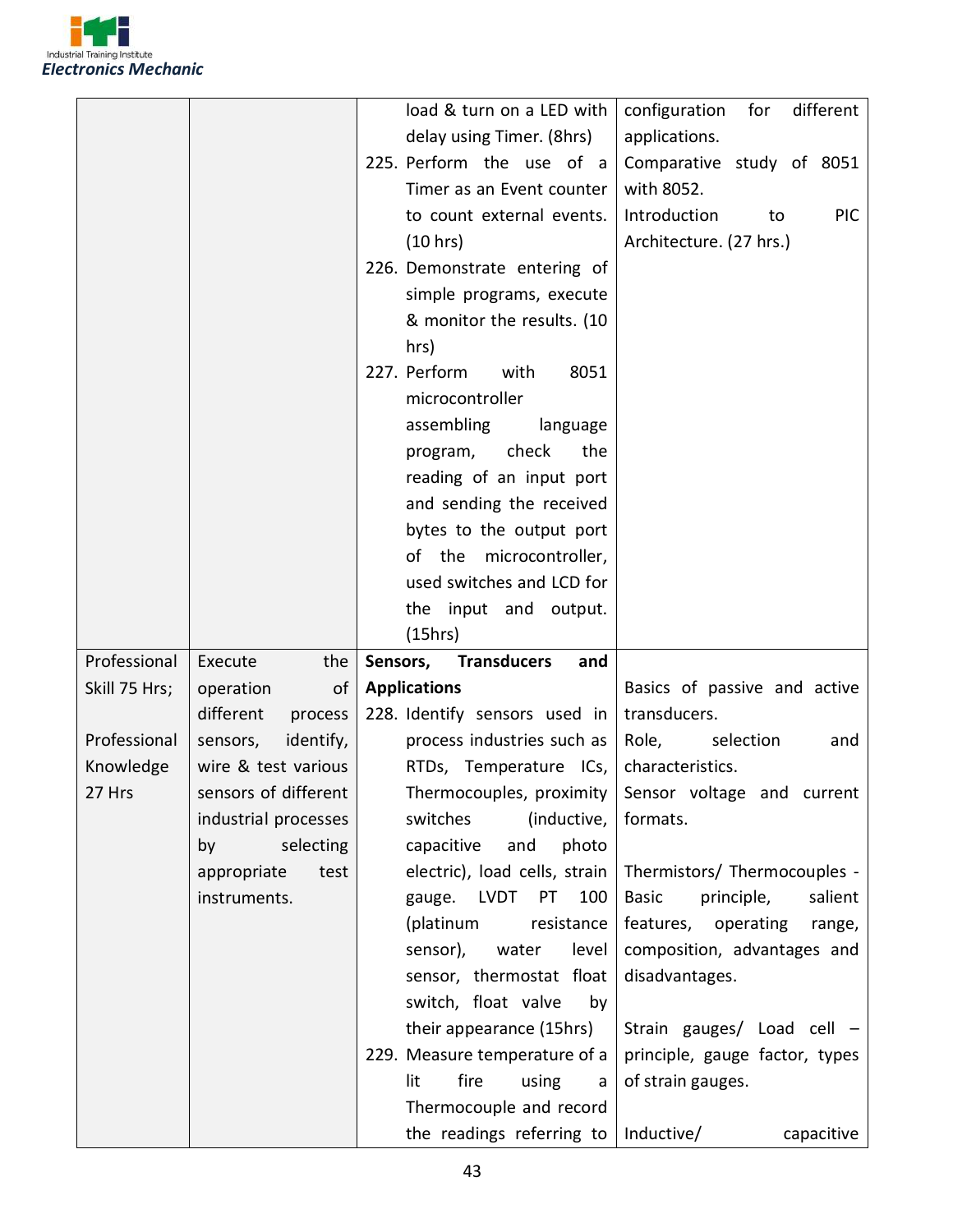

|                  |                       | data chart. (15hrs)                  | transducers - Principle<br>of   |
|------------------|-----------------------|--------------------------------------|---------------------------------|
|                  |                       | 230. Measure temperature of a        | operation, advantages<br>and    |
|                  |                       | lit fire using RTD and               | disadvantages.                  |
|                  |                       | the<br>readings<br>record            |                                 |
|                  |                       | referring to data chart (15          | Principle of operation of LVDT, |
|                  |                       | $hrs.$ )                             | advantages<br>and               |
|                  |                       | 231. Measure the DC voltage          | disadvantages.                  |
|                  |                       | of a LVDT (15hrs)                    |                                 |
|                  |                       | different  <br>232. Detect           | Proximity<br>sensors            |
|                  |                       | objectives<br>using                  | applications,<br>working        |
|                  |                       | capacitive, inductive and            | principles of eddy current,     |
|                  |                       | photoelectric<br>proximity           | inductive<br>capacitive<br>and  |
|                  |                       | sensors (15hrs)                      | proximity sensors (27 hrs.)     |
| Professional     | Plan and carry out    | <b>Analog IC Applications</b>        |                                 |
| <b>Skill 100</b> | the selection of a    | 233-237                              | Discussion on the identified    |
| Hrs;             | project, assemble     | Make<br>simple<br>projects/          | projects with respect to data   |
|                  | project<br>the<br>and | Applications using ICs 741, 723,     | of the concerned ICs.           |
| Professional     | evaluate              | 555, 7106, 7107                      | Components used<br>the<br>in    |
| Knowledge        | performance for a     | Sample projects:                     | project. (18 hrs.)              |
| 36 Hrs           | domestic/commerc      | Laptop protector<br>$\bullet$        |                                 |
|                  | ial applications.     | Mobile<br>cell<br>phone<br>$\bullet$ |                                 |
|                  |                       | charger                              |                                 |
|                  |                       | <b>Battery monitor</b>               |                                 |
|                  |                       | Metal detector                       |                                 |
|                  |                       | Mains detector                       |                                 |
|                  |                       | acid<br>Lead<br>battery              |                                 |
|                  |                       | charger                              |                                 |
|                  |                       | Smoke detector                       |                                 |
|                  |                       | Solar charger                        |                                 |
|                  |                       | <b>Emergency light</b>               |                                 |
|                  |                       | Water level controller               |                                 |
|                  |                       | Door watcher                         |                                 |
|                  |                       | (Instructor will pick up any five    |                                 |
|                  |                       | of<br>the<br>projects<br>for         |                                 |
|                  |                       | implementation) (50Hrs)              |                                 |
|                  |                       | <b>Digital IC Applications</b>       |                                 |
|                  |                       | 238-242                              | Discussion on the identified    |
|                  |                       | Make<br>simple                       | projects with respect to data   |
|                  |                       | projects/Applications                | of the concerned ICs.           |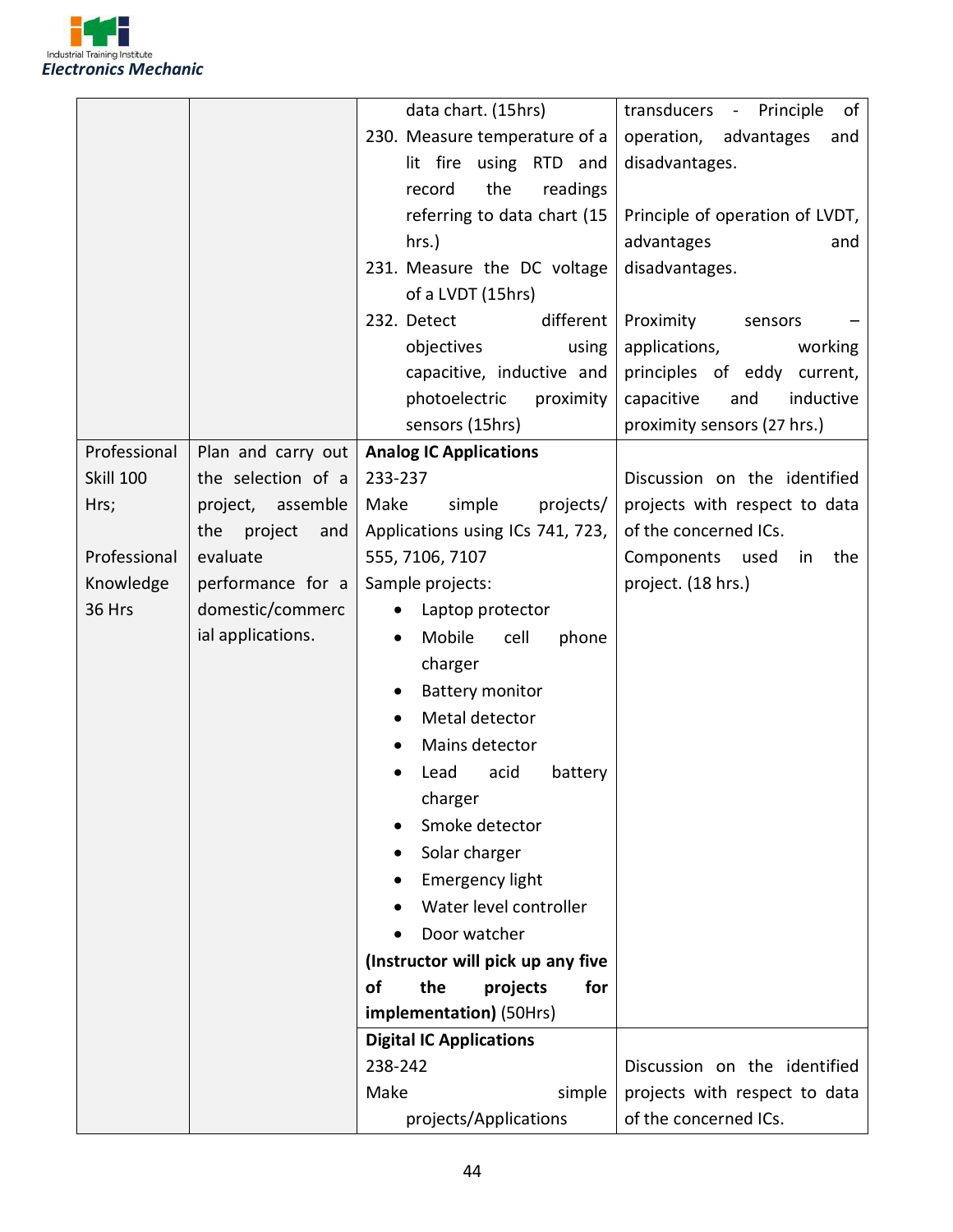

|               |                     | using various digital ICs           | Components<br>the<br>in<br>used    |
|---------------|---------------------|-------------------------------------|------------------------------------|
|               |                     | (digital<br>display,<br>event       | project. (18 hrs.)                 |
|               |                     | counter, stepper<br>motor           |                                    |
|               |                     | driver etc)                         |                                    |
|               |                     | Duty cycle selector                 |                                    |
|               |                     | <b>Frequency Multiplier</b>         |                                    |
|               |                     | Digital<br>Mains                    |                                    |
|               |                     | <b>Resumption Alarm</b>             |                                    |
|               |                     | Digital Lucky Random                |                                    |
|               |                     | number generator                    |                                    |
|               |                     | <b>Dancing LEDs</b>                 |                                    |
|               |                     | Count down timer                    |                                    |
|               |                     | Clap switch                         |                                    |
|               |                     | Stepper motor control               |                                    |
|               |                     | Digital clock                       |                                    |
|               |                     | Event counter                       |                                    |
|               |                     | Remote jammer                       |                                    |
|               |                     | (Instructor will pick up any five   |                                    |
|               |                     | <b>of</b><br>the<br>for<br>projects |                                    |
|               |                     | implementation)                     |                                    |
|               |                     | (50 Hrs)                            |                                    |
|               |                     |                                     |                                    |
| Professional  | Prepare fibre optic | <b>Fiber optic communication</b>    |                                    |
| Skill 25 Hrs; | setup and execute   | 243. Identify the resources and     | Introduction to optical fiber,     |
|               | transmission<br>and | their need on the given             | optical connection and various     |
| Professional  | reception.          | fiber optic trainer kit (3)         | types optical<br>amplifier,<br>its |
| Knowledge     |                     | hrs)                                | of<br>advantages,<br>properties    |
| 09 Hrs        |                     | 244. Make optical fiber setup       | optic fiber, testing, losses,      |
|               |                     | to transmit and receive             | types of fiber optic cables and    |
|               |                     | analog and digital data (4          | specifications.                    |
|               |                     | hrs)                                | Encoding of light.                 |
|               |                     | 245. Set up the OFC trainer kit     | Fiber optic joints,<br>splicing,   |
|               |                     | to study AM, FM, PWM                | testing<br>the<br>related<br>and   |
|               |                     | modulation<br>and                   | equipment/ measuring tools.        |
|               |                     | demodulation. (6 hrs)               | Precautions and safety aspects     |
|               |                     | 246. Perform FM modulation          | while handling optical cables.     |
|               |                     | and demodulation using              | (09 hrs.)                          |
|               |                     | OFC trainer kit using audio         |                                    |
|               |                     | signal and voice link (4<br>hrs)    |                                    |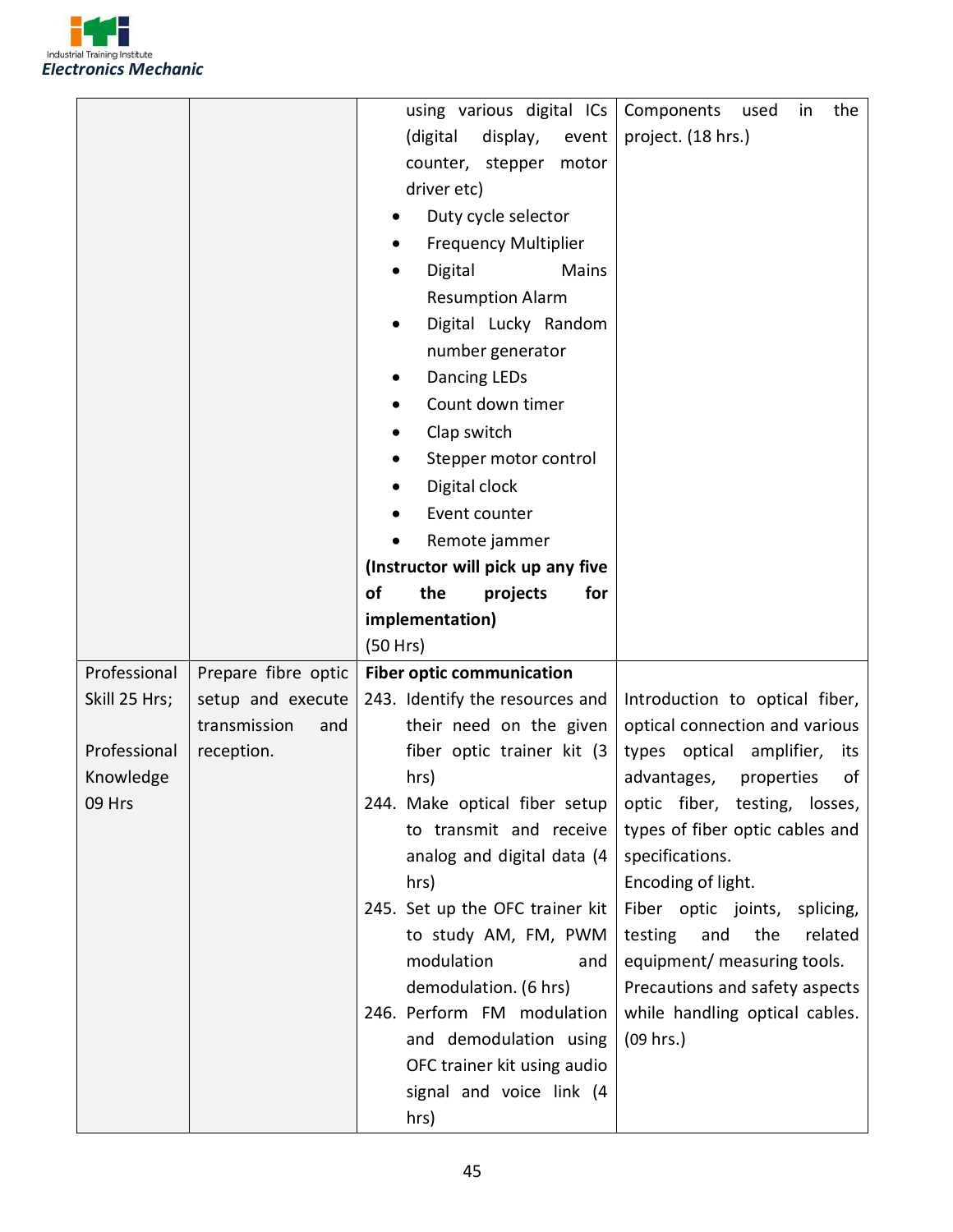

|               |                            | 247. Perform PWM modulation                                       |
|---------------|----------------------------|-------------------------------------------------------------------|
|               |                            | and demodulation using                                            |
|               |                            | OFC trainer kit using audio                                       |
|               |                            | signal and voice link (4                                          |
|               |                            | hrs)                                                              |
|               |                            | 248. Perform PPM modulation                                       |
|               |                            | demodulation using<br>and                                         |
|               |                            | <b>OFC</b><br>trainer<br>kit using                                |
|               |                            | audio signal and<br>voice                                         |
|               |                            | link<br>(4 hrs)                                                   |
| Professional  | Plan and Interface         | <b>Digital panel Meter</b>                                        |
| Skill 50 Hrs; | the LCD, LED DPM           | 249. Identify<br>LED<br>Display<br>Different types<br>of<br>seven |
|               | panels to various          | module<br>segment displays, decoders<br>and<br>its                |
| Professional  | circuits<br>and            | decoder/driver ICs (6 hrs)<br>and driver ICs.                     |
| Knowledge     | evaluate                   | 250. Display a word on a two<br>Concept of multiplexing and       |
| 18 Hrs        | performance.               | line LED (8 hrs)<br>its advantages.                               |
|               |                            | 251. Measure/current flowing<br>Block diagrams of 7106 and        |
|               |                            | through a resistor and<br>7107 and their configuration            |
|               |                            | for different measurements.<br>display it on LED Module           |
|               |                            | (10 hrs)<br>Use of DPM with seven                                 |
|               |                            | 252. Measure/current flowing<br>segment display.                  |
|               |                            | Principles of working of LCD.<br>through a sensor<br>and          |
|               |                            | Different sizes of LCDs.<br>display it<br>LED<br>on a             |
|               |                            | module(DPM) (10 hrs)<br>Decoder/ driver ICs used with             |
|               |                            | LCD<br>253. Identify<br>Display<br>LCDs and their pin diagrams.   |
|               |                            | module<br>Use of DPM with LCD to<br>and<br>its                    |
|               |                            | decoder/driver ICs (8 hrs) $\vert$ display different voltage &    |
|               |                            | 254. Measure/current flowing<br>current signals. (18 hrs.)        |
|               |                            | through a resistor and                                            |
|               |                            | display it. (8 hrs)                                               |
| Professional  | Detect the faults          | <b>SMPS and Inverter</b>                                          |
| Skill 150Hrs; | troubleshoot<br>and        | 255. Identify<br>the<br>Concept and block diagram of              |
|               | SMPS,<br><b>UPS</b><br>and | components/devices<br>manual, automatic and servo<br>and          |
| Professional  | inverter.                  | draw their corresponding<br>voltage stabilizer, o/p voltage       |
| Knowledge     |                            | symbols (4 hrs)<br>adjustment.                                    |
| 54 Hrs        |                            | 256. Dismantle<br>the<br>Voltage cut-off systems, relays<br>given |
|               |                            | stabilizer and find major<br>used in stabilizer.                  |
|               |                            | sections/ ICs components.<br>Block Diagram of different           |
|               |                            | (6 hrs)<br>types of Switch mode power                             |
|               |                            | defect<br>supplies and their working<br>257. List<br>the<br>and   |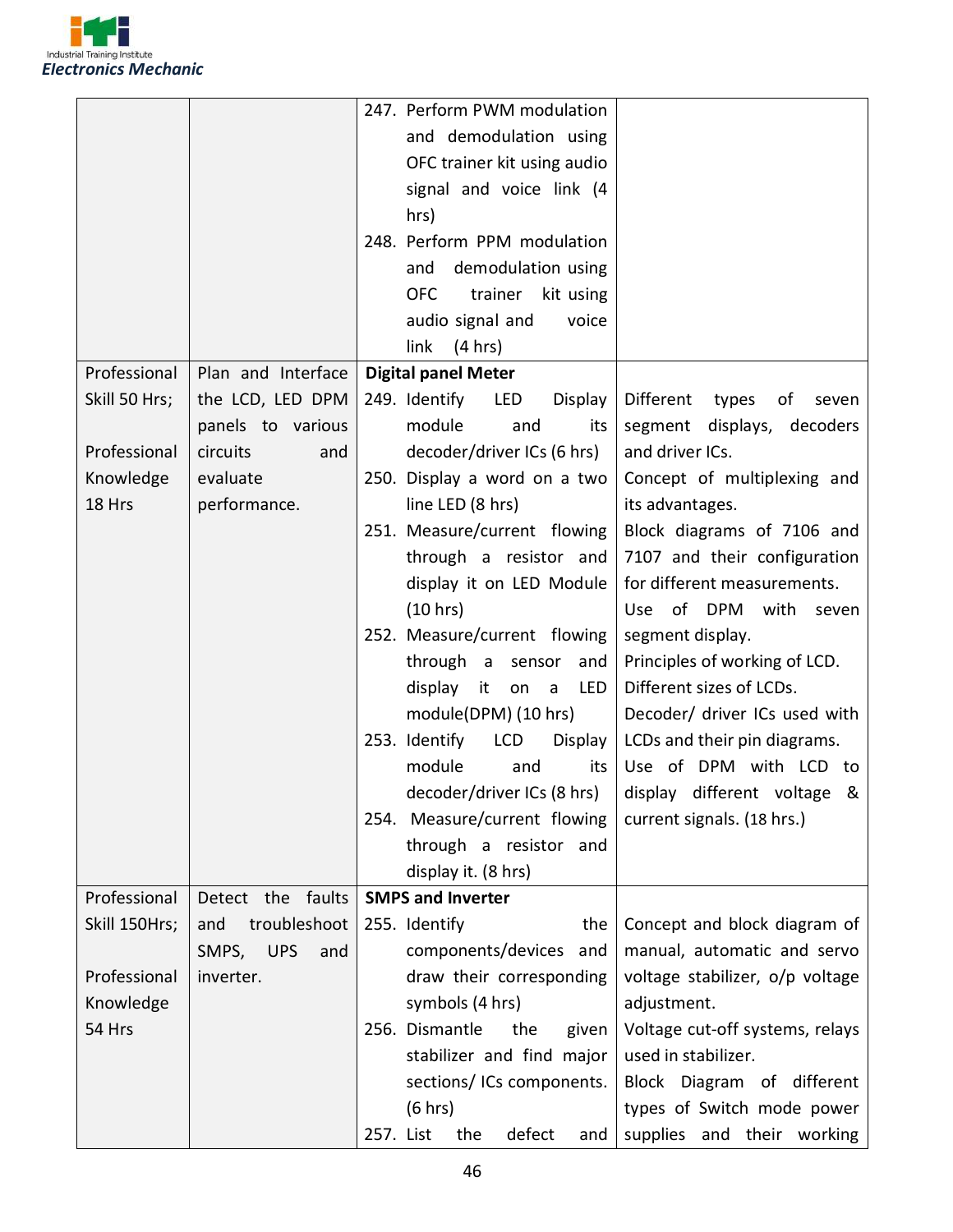

|  |            | symptom in the faulty                | principles.                      |
|--|------------|--------------------------------------|----------------------------------|
|  |            | SMPS. (5 hrs)                        | Various types of chopper         |
|  |            | 258. Measure / Monitor major         | circuits.                        |
|  |            | test points of computer              | Inverter;<br>principle<br>of     |
|  |            | SMPS. (8 hrs)                        | operation, block diagram,        |
|  |            | 259. Troubleshoot the fault in       | power rating, change over        |
|  |            | the given SMPS<br>unit.              | period.                          |
|  |            | Rectify the defect and               | Installation<br>of<br>inverters, |
|  |            | verify the output with               | protection circuits used in      |
|  |            | load.<br>Record<br>your              | inverters.                       |
|  |            | procedure followed for               | Battery level, overload, over    |
|  |            | trouble<br>shooting<br>the           | charging etc.                    |
|  |            | defects (10 hrs)                     | Various<br>faults<br>and<br>its  |
|  |            | 260. Use SMPS used in TVs and        | rectification in inverter.       |
|  |            | PCs for Practice. (6 hrs)            | Block diagram of DC-DC           |
|  |            | 261. Install and test the SMPS       | converters and their working     |
|  |            | in PC $(6 hrs)$                      | principals. (27 hrs.)            |
|  |            | 262. Install<br>and<br>test<br>an    |                                  |
|  |            | inverter. (6 hrs)                    |                                  |
|  |            | 263. Troubleshoot the fault in       |                                  |
|  |            | the given inverter unit.             |                                  |
|  |            | Rectify the defects and              |                                  |
|  |            | verify the output with               |                                  |
|  |            | load. (6 hrs)                        |                                  |
|  |            | 264. Construct and test IC           |                                  |
|  |            | Based DC-DC converter                |                                  |
|  |            | for different voltages (6            |                                  |
|  |            | hrs)                                 |                                  |
|  |            | 265. Construct<br>and<br>test<br>- a |                                  |
|  |            | switching<br>step<br>down            |                                  |
|  |            | regulator using LM2576 (6            |                                  |
|  |            | hrs)                                 |                                  |
|  |            | 266. Construct and test<br>- a       |                                  |
|  |            | switching<br>step<br>up              |                                  |
|  |            | regulator using MC 34063             |                                  |
|  |            | (6 hrs)                              |                                  |
|  | <b>UPS</b> |                                      |                                  |
|  |            | 267. Connect battery stack to        | Concept<br>Uninterrupted<br>of   |
|  |            | the UPS. (4 hrs)                     | power supply.                    |
|  |            | 268. Identify<br>front<br>panel      | Difference between Inverters     |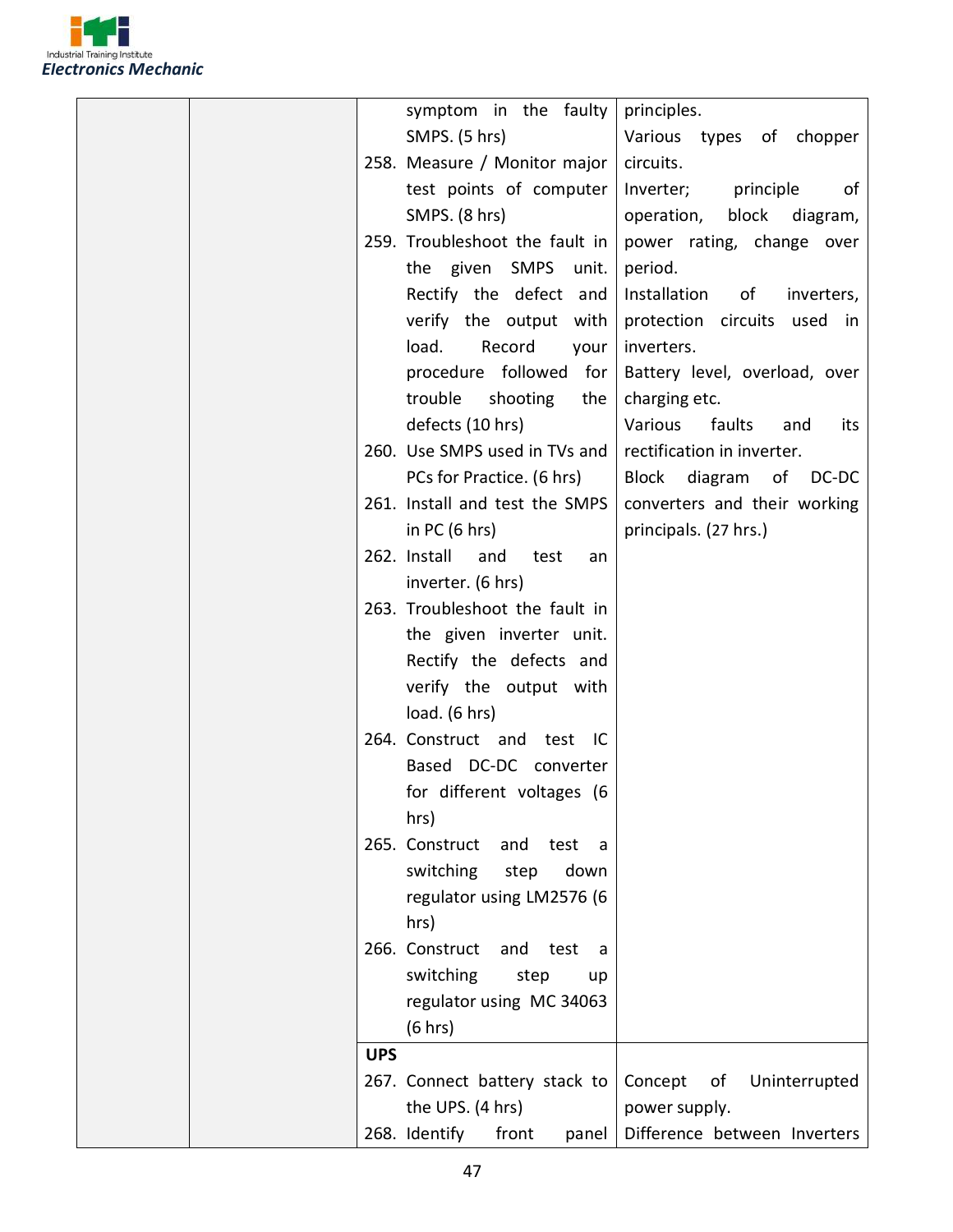

|                                        | control & indicators of             | and UPS.                              |
|----------------------------------------|-------------------------------------|---------------------------------------|
|                                        | <b>UPS.</b> (4 hrs)                 | Basic block diagram of UPS &          |
|                                        | 269. Connect Battery & load to      | operating principle.                  |
|                                        | UPS & test on battery               | Types of UPS: Off line UPS, On        |
|                                        | mode. (6 hrs)                       | line UPS, Line interactive UPS        |
|                                        | 270. Open top cover of a UPS;       | & their comparison                    |
|                                        | identify<br>isolator<br>its         | specifications.<br><b>UPS</b><br>Load |
|                                        | transformers, the<br><b>UPS</b>     | power factor & types of               |
|                                        | transformer and various             | indications & protections             |
|                                        | circuit boards in UPS. (10          | UPS circuit description and           |
|                                        | hrs)                                | working - controlling circuits,       |
|                                        | 271. Identify the various test      | Micro<br>controller<br>circuits,      |
|                                        | and verify the<br>point             | circuits,<br>power<br>charging        |
|                                        | voltages on these (7 hrs.)          | circuits,<br>alarm<br>circuits,       |
|                                        | 272. Identify various circuit       | Indicator circuits.                   |
|                                        | boards<br><b>UPS</b><br>in<br>and   | Installation of single phase &        |
|                                        | monitor<br>voltages<br>at           | three phase UPS. (27 hrs.)            |
|                                        | various test points (7 hrs)         |                                       |
|                                        | 273. Perform<br>load test to        |                                       |
|                                        | measure backup time. (7             |                                       |
|                                        | hrs)                                |                                       |
|                                        | 274. Perform<br>all<br>above        |                                       |
|                                        | experiment<br>for<br>three          |                                       |
|                                        | phase UPS. (30 hrs)                 |                                       |
| Professional<br>Install a solar panel, | Solar<br><b>Power</b><br>(Renewable |                                       |
| Skill 75 Hrs;<br>execute testing and   | <b>Energy System)</b>               | Need for renewable energy             |
| evaluate                               | 275. Install a solar panel to a     | sources, Solar energy as a            |
| Professional<br>performance<br>by      | roof. (25 hrs)                      | renewable resource.                   |
| Knowledge<br>connecting<br>the         | 276. Wire a solar controller to     | Materials used for solar cells.       |
| 27 Hrs<br>the<br>panel<br>to           | a battery storage station.          | Principles of conversion of           |
| inverter.                              | $(5 \text{ hrs})$                   | solar light into electricity.         |
|                                        | 277. Install solar power 500        | Basics of photovoltaic's cell.        |
|                                        | panel to directly 12 V DC           | Module, panel and Arrays.             |
|                                        | appliances (15 hrs)                 | Factors that influence the            |
|                                        | 278. Connect storage batteries      | output of a PV module.                |
|                                        | to a power inverter (5 hrs)         | SPV systems and the key               |
|                                        | 279. Connect and test solar         | benefits. Difference between          |
|                                        |                                     |                                       |
|                                        | panel to the Inverter and           | SPV and conventional power.           |
|                                        | run the load. (5 hrs)               | Solar charge controller or            |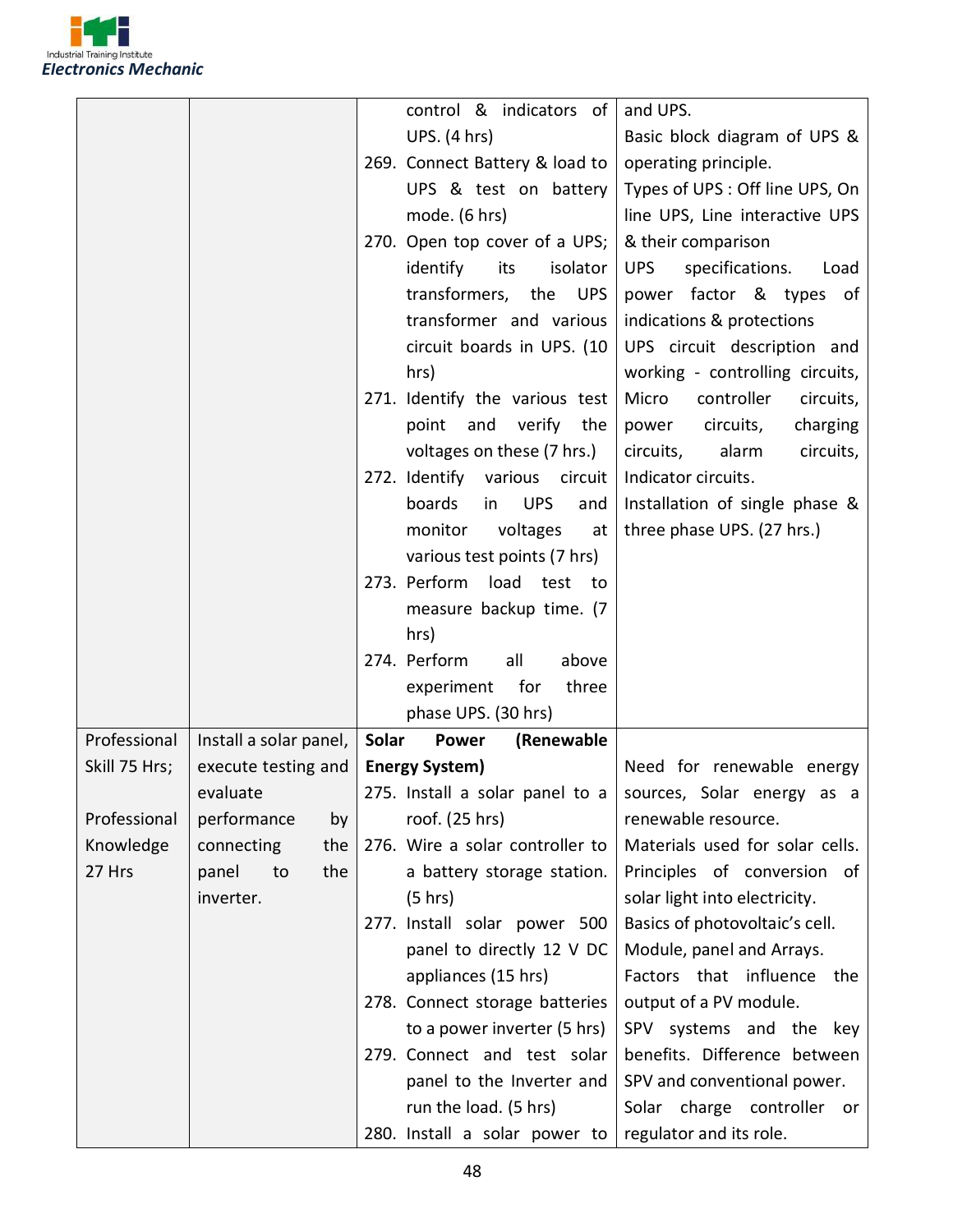

|               |                     | charge a rechargeable 12<br>precautions<br>Safety<br>while    |
|---------------|---------------------|---------------------------------------------------------------|
|               |                     | V DC battery and find out<br>working with solar systems.      |
|               |                     | the charging time (15 hrs)<br>(27 hrs.)                       |
|               |                     | 281. Install a Solar Inverter. (5                             |
|               |                     | hrs)                                                          |
| Professional  | Dismantle, identify | <b>Cell phones</b>                                            |
| Skill 50 Hrs; | the various parts   | 282. Dismantle, identify the<br>mobile<br>Introduction<br>to  |
|               | and interface of a  | assemble<br>communication.<br>parts<br>and                    |
| Professional  | cell phone to a PC. | different types of smart                                      |
| Knowledge     | Estimate<br>and     | phones (6 hrs)<br>Concept cell site, hand off,                |
| 18 Hrs        | troubleshoot.       | 283. Dismantle<br>the<br>block<br>frequency<br>reuse,<br>cell |
|               |                     | phone/smart<br>diagram and working of cell<br>phone           |
|               |                     | remove the key pad and<br>phones, cell phone features.        |
|               |                     | clean it, test for<br>the                                     |
|               |                     | of<br>continuity<br>the<br>GSM and CDMA technology.           |
|               |                     | matrix/tracks (10 hrs)                                        |
|               |                     | 284. Interface<br>the<br>Use IEMI number to trace<br>cell     |
|               |                     | phone/smart phone to<br>lost/misplaced mobile phone.          |
|               |                     | the PC and transfer the<br>(18 hrs.)                          |
|               |                     | data card (6 hrs)                                             |
|               |                     | 285. Flash the various brands                                 |
|               |                     | of<br>cell<br>phone/smart                                     |
|               |                     | phone (at least 3) (5 hrs)                                    |
|               |                     | 286. Format<br>the<br>cell                                    |
|               |                     | phone/smart phone for                                         |
|               |                     | virus<br>(approach<br>the                                     |
|               |                     | mobile<br>repair                                              |
|               |                     | shop/service centre) (5                                       |
|               |                     | hrs)                                                          |
|               |                     | 287. Unlock<br>the<br>handsets                                |
|               |                     | through<br>codes<br>and                                       |
|               |                     | software (3 hrs)                                              |
|               |                     | 288. Perform the interfacing of                               |
|               |                     | cell phone/smart phone                                        |
|               |                     | to the PC and dismantle                                       |
|               |                     | the<br>cell<br>phone<br>and                                   |
|               |                     | identify the power section                                    |
|               |                     | and test its healthiness (6                                   |
|               |                     | hrs)                                                          |
|               |                     | 289. Find out the fault of basic                              |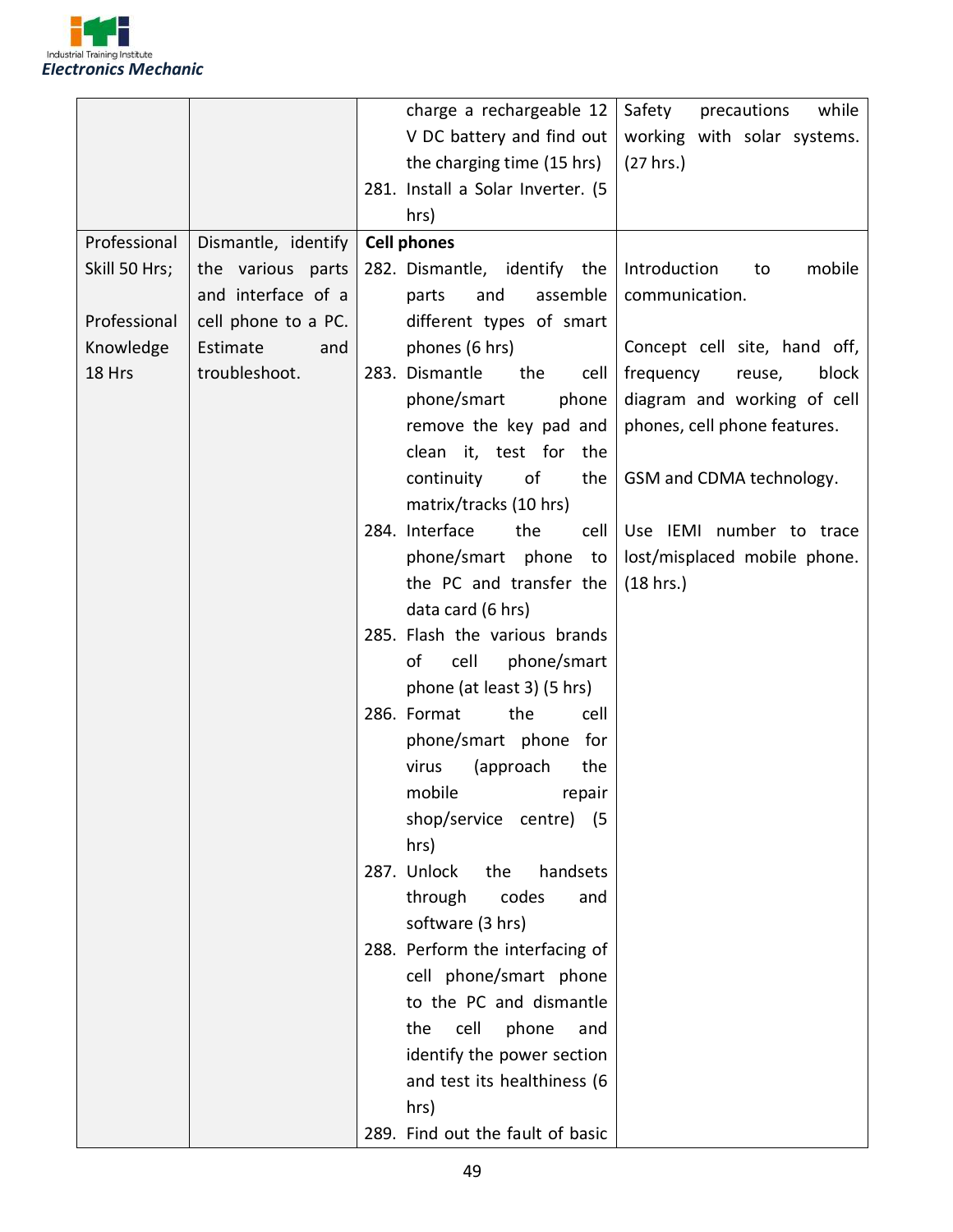

|                          |                       | cell phone system. Rectify                                           |
|--------------------------|-----------------------|----------------------------------------------------------------------|
|                          |                       | the fault in ringer section                                          |
|                          |                       | check<br>and<br>the                                                  |
|                          |                       | performance (6 hrs)                                                  |
|                          |                       | 290. Replace various<br>faulty                                       |
|                          |                       | parts like mic, speaker,                                             |
|                          |                       | data/charging/audio jack                                             |
|                          |                       | etc. $(5 \text{ hrs})$                                               |
| Professional             | Check the various     | <b>LED Lights</b>                                                    |
| Skill 25 Hrs;            | parts of a LED lights | Types of LED panels used in<br>291. Dismantle the LED light,         |
|                          | &<br>stacks<br>and    | identify the connections<br>various lighting applications.           |
| Professional             | troubleshoot.         | of LEDs stacks, protection                                           |
| Knowledge                |                       | circuits, regulator (12 hrs)<br>Stacking of LEDs.                    |
| 09 Hrs                   |                       | 292. Identify<br>the<br>rectifier,                                   |
|                          |                       | controller part of LED                                               |
|                          |                       | Driving of LED stacks. (09 hrs.)                                     |
|                          |                       | lights (8 hrs)                                                       |
|                          |                       | 293. Make<br>series<br>string                                        |
|                          |                       | connection of six LED's                                              |
|                          |                       | and connect four Series                                              |
|                          |                       | strings in parallel. (8 hrs)                                         |
|                          |                       | 294. Connect to such parallel                                        |
|                          |                       | sets in Series to create a                                           |
|                          |                       | matrix of LED's. (14 hrs.)                                           |
|                          |                       | 295. Apply suitable voltage                                          |
|                          |                       | and check Voltage across                                             |
|                          |                       | series strings. (8 hrs)                                              |
| Professional   Identify, | operate               | LCD and LED TV                                                       |
| Skill 50 Hrs;            | various<br>controls,  | 296. Identify<br><b>Difference</b><br>between<br>and<br>operate<br>a |
|                          | troubleshoot<br>and   | different Controls on LCD,<br>conventional CTV with LCD &            |
| Professional             | replace modules of    | LED TV (05hrs)<br>LED TVs.                                           |
| Knowledge                | the LCD/LED TV &      | 297. Identify components and<br>Principle of LCD and LED TV          |
| 18 Hrs                   | its remote.           | different sectors of LCD<br>and function of its different            |
|                          |                       | and LED TV. (10hrs)<br>section.                                      |
|                          |                       | 298. Dismantle; Identify the<br>Basic principle and working of       |
|                          |                       | of<br>the<br>3D TV.<br>parts<br>remote                               |
|                          |                       | control (05hrs)<br>IPS panels and their features.                    |
|                          |                       | 299. Dismantle<br>the<br>Different types of interfaces<br>given      |
|                          |                       | LCD/LED TV to find faults<br>like HDMI, USB, RGB etc.                |
|                          |                       | with input stages through<br>TV Remote Control -Types,               |
|                          |                       | parts and functions, IR Code<br>connectors. (10hrs)                  |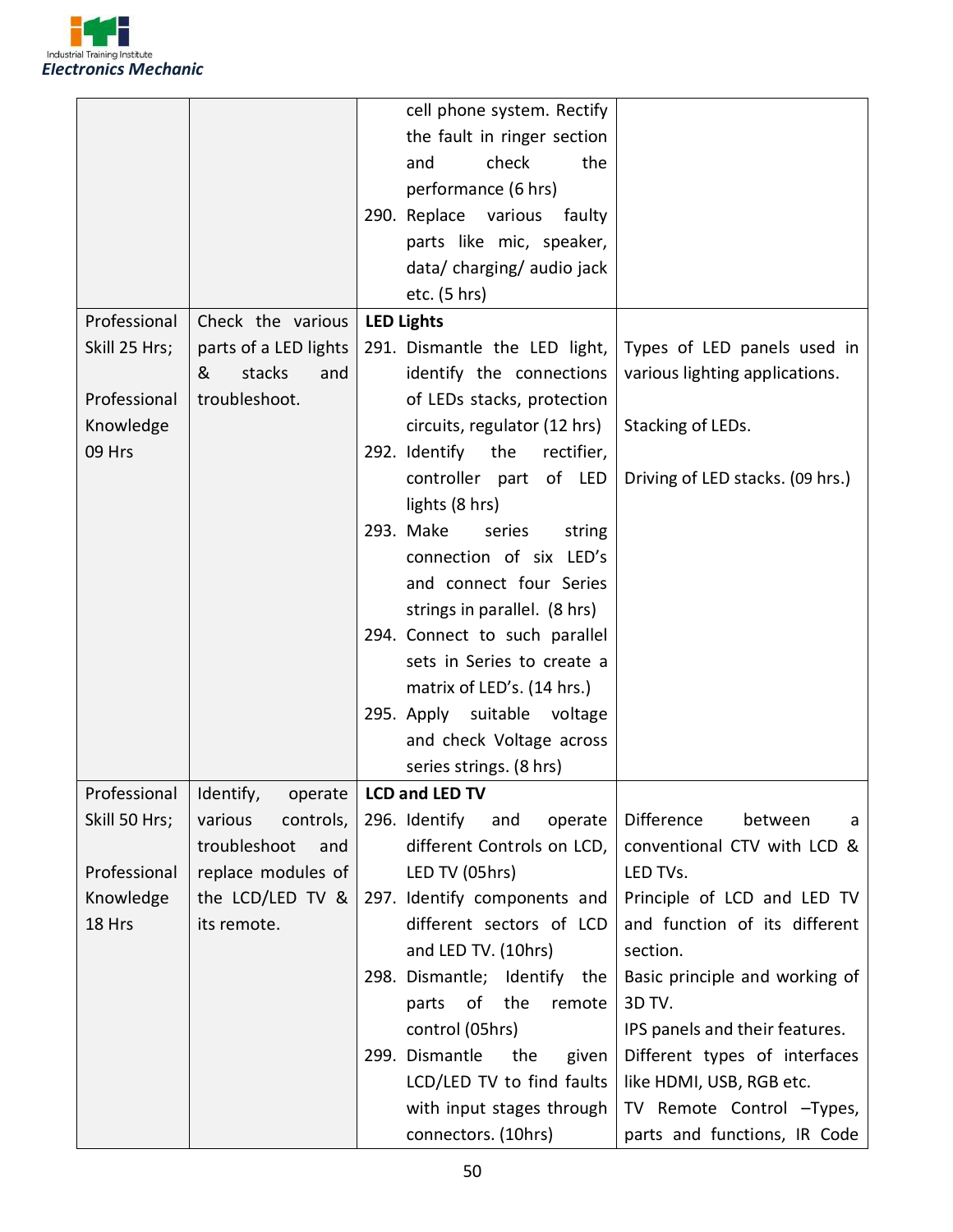

|                     |                                             | 300. Detect the defect in a<br>transmitter<br>Code<br>and<br>IR   |
|---------------------|---------------------------------------------|-------------------------------------------------------------------|
|                     |                                             | LED/LCD TV receiver given<br>Receiver.                            |
|                     |                                             | to you. Rectify the fault.<br>Working principle, operation        |
|                     |                                             | of remote control.<br>(15hrs)                                     |
|                     |                                             | 301. Troubleshoot the faults in<br>Different adjustments, general |
|                     |                                             | the given LED/LCD TV<br>faults in Remote Control. (36             |
|                     |                                             | receiver.<br>hrs.)<br>Locate<br>and                               |
|                     |                                             | rectify the faults. (15hrs)                                       |
|                     |                                             | 302. Test LED/LCD TV after                                        |
|                     |                                             | troubleshooting<br>the                                            |
|                     |                                             | defects (10 hrs)                                                  |
|                     |                                             | 303. Identify<br>various                                          |
|                     |                                             | connectors and connect                                            |
|                     |                                             | cable<br>the<br>operators                                         |
|                     |                                             | external decoder (set top                                         |
|                     |                                             | box ) to the TV. (5 hrs.)                                         |
|                     | Project work / Industrial visit             |                                                                   |
| <b>Broad areas:</b> |                                             |                                                                   |
| a)                  | Remote control for home appliances          |                                                                   |
| b)                  | Solar power inverter                        |                                                                   |
| c)                  | Musical light chaser                        |                                                                   |
| d)                  | 7 segment LED display decoder drive circuit |                                                                   |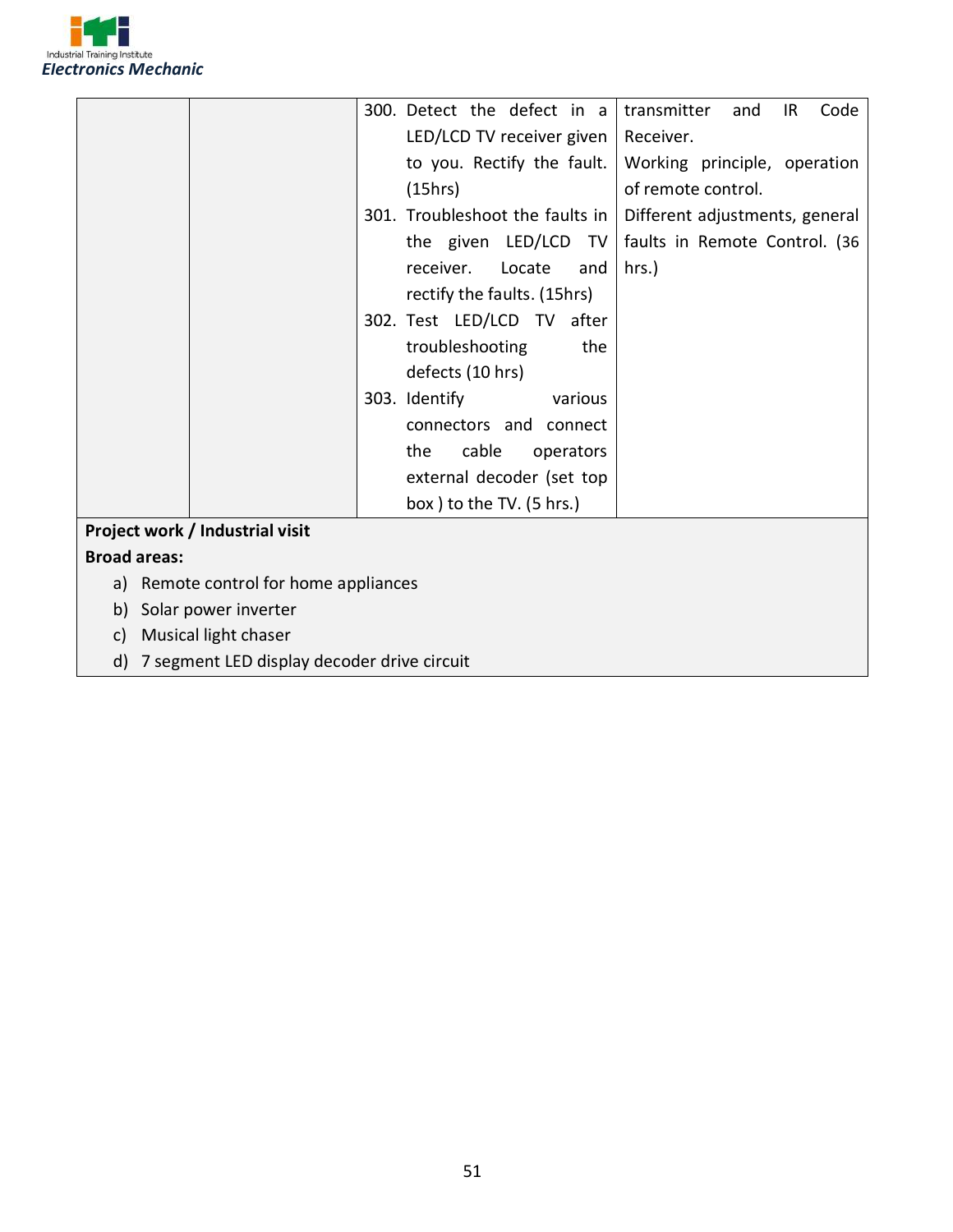

# **SYLLABUS FOR CORE SKILLS**

- 1. Workshop Calculation & Science(Common for two years course) (80Hrs + 80 Hrs)
- 2. Engineering Drawing (Common for Group-II (Electrical, Electronics & IT Trade Group)) (80Hrs + 80 Hrs)
- 3. Employability Skills (Common for all CTS trades) (160Hrs + 80 Hrs)

Learning outcomes, assessment criteria, syllabus and Tool List of Core Skills subjects which is common for a group of trades, provided separately inwww.bharatskills.gov.in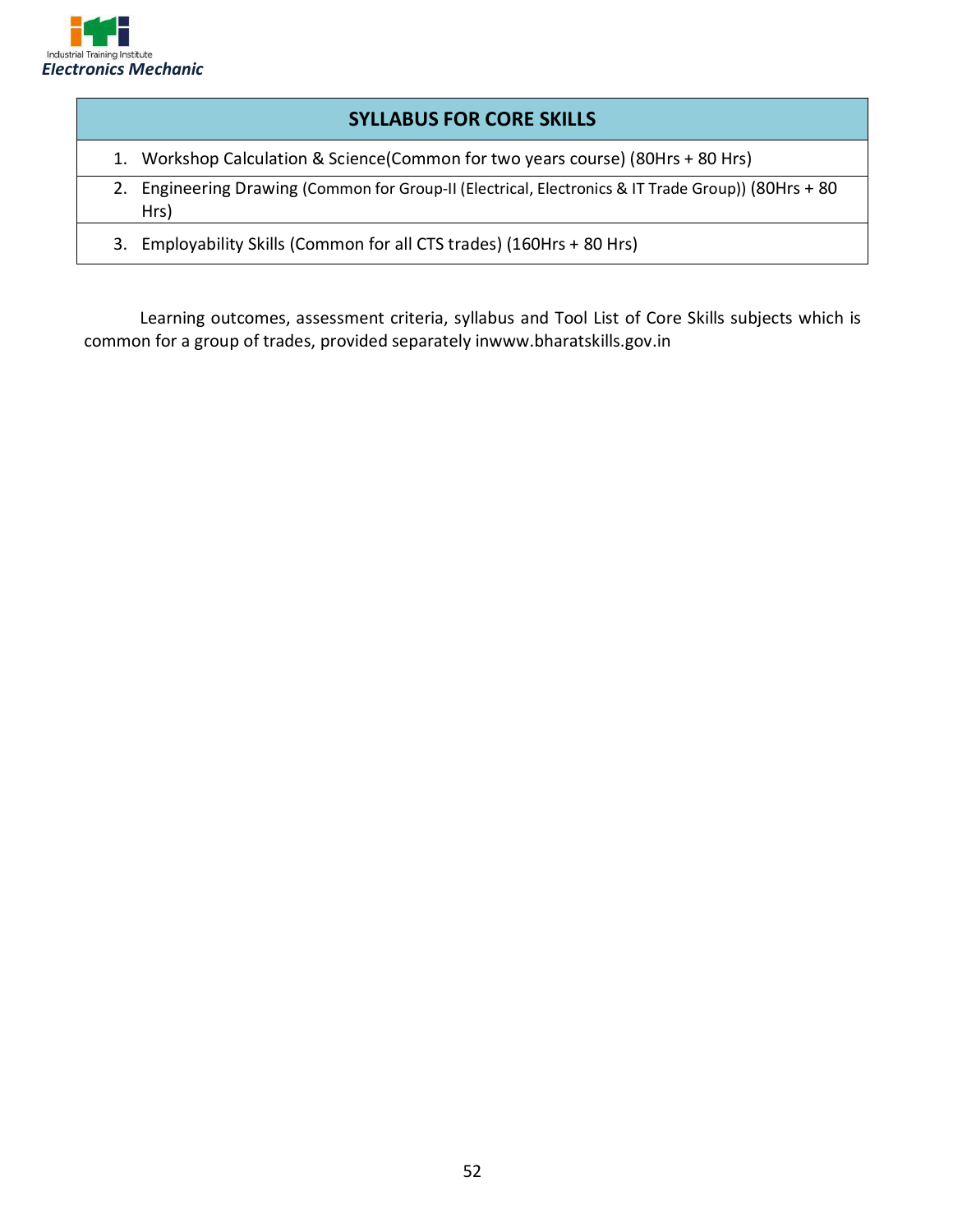

ĩ

| <b>List of Tools &amp; Equipment</b>                    |                                                                                    |                            |                 |  |
|---------------------------------------------------------|------------------------------------------------------------------------------------|----------------------------|-----------------|--|
| <b>ELECTRONICS MECHANIC(for batch of 24 candidates)</b> |                                                                                    |                            |                 |  |
| S No.                                                   | <b>Name of the Tools and</b><br><b>Equipment</b>                                   | <b>Specification</b>       | <b>Quantity</b> |  |
| А.                                                      | TRAINEES TOOL KIT (For each additional unit trainees tool kit SI. 1-12 is required |                            |                 |  |
| additionally)                                           |                                                                                    |                            |                 |  |
| 1.                                                      | Connecting screwdriver                                                             | 10 X 100 mm                | 12 Nos.         |  |
| 2.                                                      | Neon tester 500 V.                                                                 | 500 V                      | 8 Nos.          |  |
| 3.                                                      | Screw driver set                                                                   | Set of 7                   | 12 Nos.         |  |
| 4.                                                      | Insulated combination pliers                                                       | 150 mm                     | 8 Nos.          |  |
| 5.                                                      | Insulated side cutting pliers                                                      | 150mm                      | 10 Nos.         |  |
| 6.                                                      | Long nose pliers                                                                   | 150mm                      | 8 Nos.          |  |
| 7.                                                      | Soldering iron                                                                     | 25 Watt, 240 Volt          | 12 Nos.         |  |
| 8.                                                      | Electrician knife                                                                  | 100 mm                     | 8 Nos.          |  |
| 9.                                                      | Tweezers                                                                           | 150 mm                     | 12 Nos.         |  |
| 10.                                                     | Digital Multimeter                                                                 | (3 3/4 digit), 4000 Counts | 12 Nos.         |  |
| 11.                                                     | Soldering Iron Changeable bits                                                     | 15 Watt, 240 Volt          | 8 Nos.          |  |
| 12.                                                     | De- soldering pump electrical                                                      | 230 V, 40 W                | 12 Nos.         |  |
|                                                         | heated, manual operators                                                           |                            |                 |  |
|                                                         | B. SHOP TOOLS, INSTRUMENTS - For 2 (1+1) units no additional items are required    |                            |                 |  |
| <b>Lists of Tools:</b>                                  |                                                                                    |                            |                 |  |
| 13.                                                     | Steel rule graduated both in                                                       | 300 mm,                    | 4 Nos.          |  |
|                                                         | Metric and English Unit                                                            |                            |                 |  |
| 14.                                                     | Precision set of screw drivers                                                     | T5, T6, T7                 | 2 Nos.          |  |
| 15.                                                     | Tweezers - Bend tip                                                                |                            | 2 Nos.          |  |
| 16.                                                     | Steel measuring tape                                                               | 3 meter                    | 4 Nos.          |  |
| 17.                                                     | Tools makers vice                                                                  | 100mm (clamp)              | 1 Nos.          |  |
| 18.                                                     | Tools maker vice                                                                   | 50mm (clamp)               | 1 Nos.          |  |
| 19.                                                     | Crimping tool (pliers)                                                             | $7$ in $1$                 | 2 Nos.          |  |
| 20.                                                     | Magneto spanner set                                                                | 8 Spanners                 | 2 Nos.          |  |
| 21.                                                     | File flat bastard                                                                  | 200 mm                     | 2 Nos.          |  |
| 22.                                                     | File flat second cut                                                               | 200 mm                     | 2 Nos.          |  |
| 23.                                                     | File flat smooth                                                                   | 200 mm                     | 2Nos.           |  |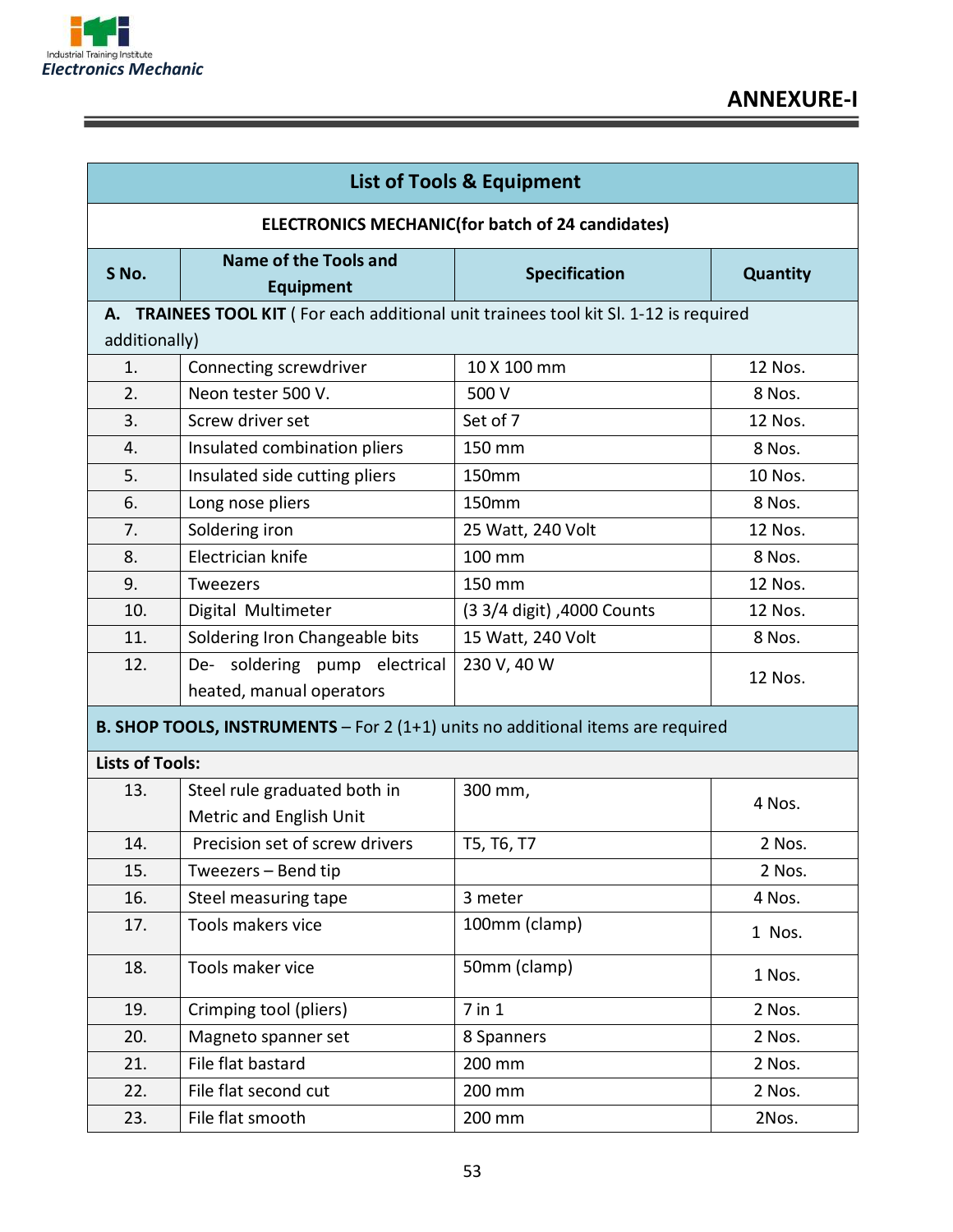

| 24. | Plier - Flat Nose                                                                                                   | 150 mm                                                                                              | 4 Nos.     |
|-----|---------------------------------------------------------------------------------------------------------------------|-----------------------------------------------------------------------------------------------------|------------|
| 25. | Round Nose pliers                                                                                                   | 100 mm                                                                                              | 4 Nos.     |
| 26. | Scriber straight                                                                                                    | 150 mm                                                                                              | 2 Nos.     |
| 27. | Hammer ball pen                                                                                                     | 500 grams                                                                                           | 1 No.      |
| 28. | Allen key set (Hexagonal -set of<br>9)                                                                              | 1 - 12 mm, set of 24 Keys                                                                           | 1 No.      |
| 29. | Tubular box spanner                                                                                                 | Set - 6 - 32 mm                                                                                     | 1 set.     |
| 30. | Magnifying lenses                                                                                                   | 75 mm                                                                                               | 2 Nos.     |
| 31. | Continuity tester                                                                                                   |                                                                                                     | 6 Nos.     |
| 32. | Hacksaw frame adjustable                                                                                            | 300 mm                                                                                              | 2 Nos.     |
| 33. | Chisel - Cold - Flat                                                                                                | 10 mm X 150 mm                                                                                      | 1 No.      |
| 34. | <b>Scissors</b>                                                                                                     | 200mm                                                                                               | 1 No.      |
| 35. | Handsaw 450mm                                                                                                       | Hand Saw - 450 mm                                                                                   | 1 No.      |
| 36. | Hand Drill Machine Electric with<br><b>Hammer Action</b>                                                            | <b>13 mm</b>                                                                                        | 2 Nos.     |
| 37. | First aid kit                                                                                                       |                                                                                                     | 1 No.      |
| 38. | <b>Bench Vice</b>                                                                                                   | Bench Vice - 125 mm                                                                                 |            |
|     |                                                                                                                     | Bench Vice - 100 mm                                                                                 | 1 No. each |
|     |                                                                                                                     | Bench Vice - 50 mm                                                                                  |            |
|     | <b>List of Equipments</b>                                                                                           |                                                                                                     |            |
| 39. | Dual DC regulated power supply                                                                                      | 30-0-30 V, 2 Amps                                                                                   | 4 Nos.     |
| 40. | DC Regulated Variable<br>Programmable DC Power<br>Supply                                                            | $0 - 30V/3A$                                                                                        | 2 Nos.     |
| 41. | LCR meter (Digital) Handheld                                                                                        |                                                                                                     | 1 No.      |
| 42. | <b>CRO Dual Trace</b>                                                                                               | 20 MHz (component testing<br>facilities)                                                            | 2 Nos.     |
| 43. | Signal Generator with Digital<br>Display for Frequency<br>Amplitude                                                 | 10 Hz to 100 Khz, 50/600 Ohms<br>(output impedance)                                                 | 2 Nos.     |
| 44. | <b>Battery Charger</b>                                                                                              | 0 - 6 - 9 - 12 - 24 - 48 V, 30 Amp                                                                  | 1 No.      |
| 45. | Analog multimeter                                                                                                   |                                                                                                     | 4 Nos.     |
| 46. | Clamp meter                                                                                                         | $0 - 10A$                                                                                           | 2 Nos.     |
| 47. | Function generator (DDS<br>Technology (Sine, Square,<br>Triangle, Ramp, Pulse, Serial<br>Data, TTL and Modulation.) | 1 mHz -10 MHz Function-<br>Pulse - Modulation<br>Generator with Built in<br>40MHz Frequency Counter | 2 Nos.     |
| 48. | Dimmer starter                                                                                                      | 3 Amps                                                                                              | 2 Nos.     |
|     |                                                                                                                     |                                                                                                     |            |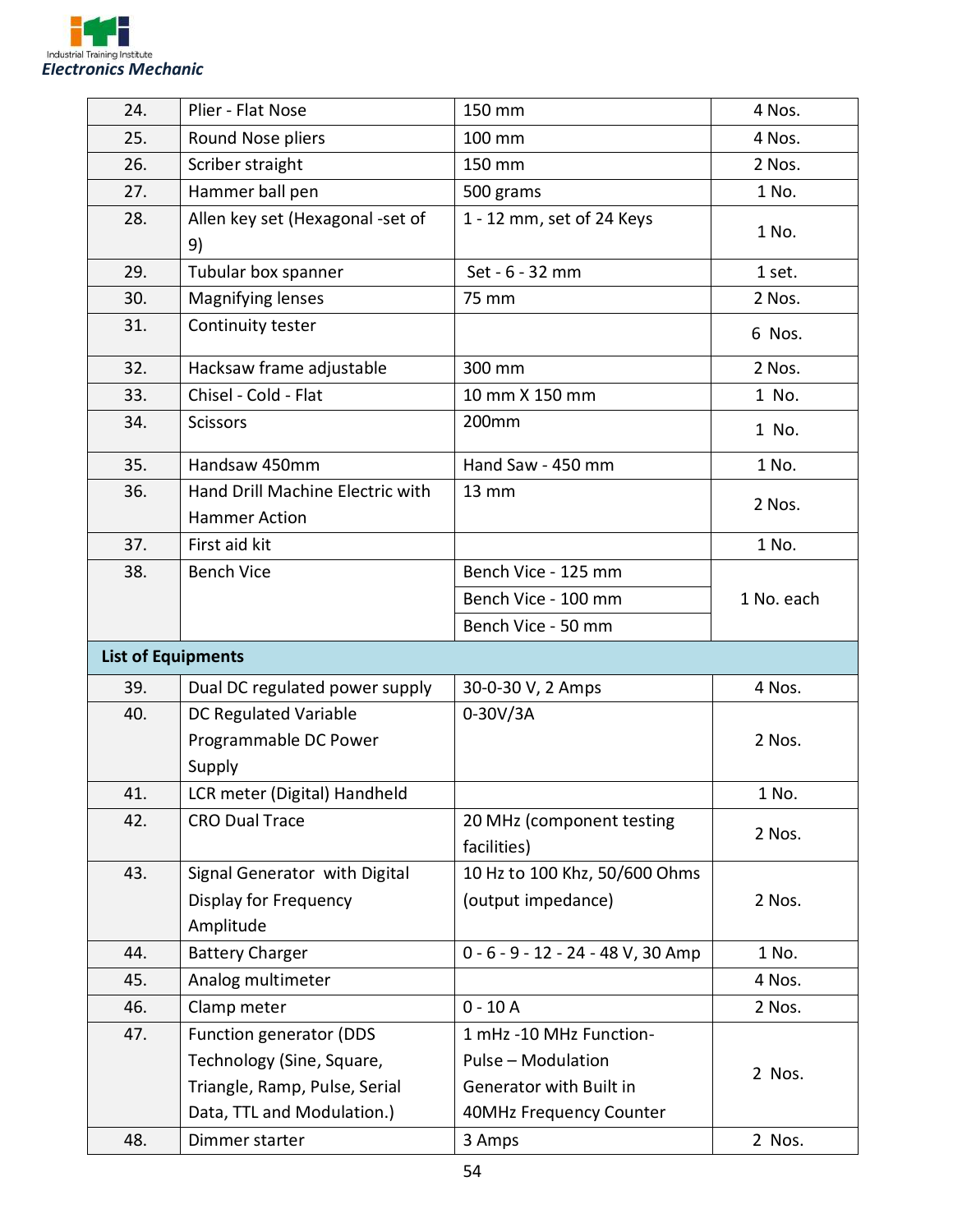

| 49.        | Autotransformer                                                                                                                                                                                                                                 | 15 Amps                                                                                                                                                                                                                                             | 2 Nos.      |
|------------|-------------------------------------------------------------------------------------------------------------------------------------------------------------------------------------------------------------------------------------------------|-----------------------------------------------------------------------------------------------------------------------------------------------------------------------------------------------------------------------------------------------------|-------------|
| 50.        | Analog Component Trainer                                                                                                                                                                                                                        | Breadboard for Circuit design<br>with necessary<br>DC /AC power supply:<br>Sine, Square, Triangle<br><b>Modulating Signal Generator</b><br>and Simulation Software                                                                                  | 4 Nos.      |
| 51.        | Milli Ammeter (AC)                                                                                                                                                                                                                              | $0 - 200$ mA                                                                                                                                                                                                                                        | 2 Nos.      |
| 52.        | Milli Ammeter (DC)                                                                                                                                                                                                                              | $0 - 500$ mA                                                                                                                                                                                                                                        | 2 Nos.      |
| 53.        | Op Amp trainer                                                                                                                                                                                                                                  |                                                                                                                                                                                                                                                     | 2 Nos.      |
| 54.        | Digital IC Trainer                                                                                                                                                                                                                              | Breadboard for Circuit design<br>with necessary<br>DC Power Supply, Graphical<br>LCD,<br>Clock Frequency 4 different<br>steps, Data Switches: 8 Nos,<br>LED Display: 8 Nos. (TTL), Seven<br>Segment Display, Teaching<br><b>Simulation Software</b> | 4 Nos.      |
| 55.        | Digital IC Tester                                                                                                                                                                                                                               |                                                                                                                                                                                                                                                     | 1 No.       |
| 56.        | Digital and Analog Bread Board<br><b>Trainer</b>                                                                                                                                                                                                | DC/AC Power Supply, Sine/<br>Square/ TTL Generator Data<br>Switches, LED indication, LED<br>Display: 8 in Nos<br>Simulation/Teaching Content<br>through software                                                                                    | 6 Nos.      |
| 57.        | Rheostats various values and<br>ratings                                                                                                                                                                                                         |                                                                                                                                                                                                                                                     | 2 Nos. each |
| 58.<br>59. | POWER ELECTRONICS TRAINER<br>with at least 6 no's of application<br>board<br><b>MOSFET Characteristics</b><br><b>SCR Characteristics</b><br><b>SCR Lamp Flasher</b><br><b>SCR Alarm Circuit</b><br>Series Inverter<br>Single Phase PWM Inverter |                                                                                                                                                                                                                                                     | 4 No.       |
|            | Computers in the assembled                                                                                                                                                                                                                      |                                                                                                                                                                                                                                                     | 4 Nos.      |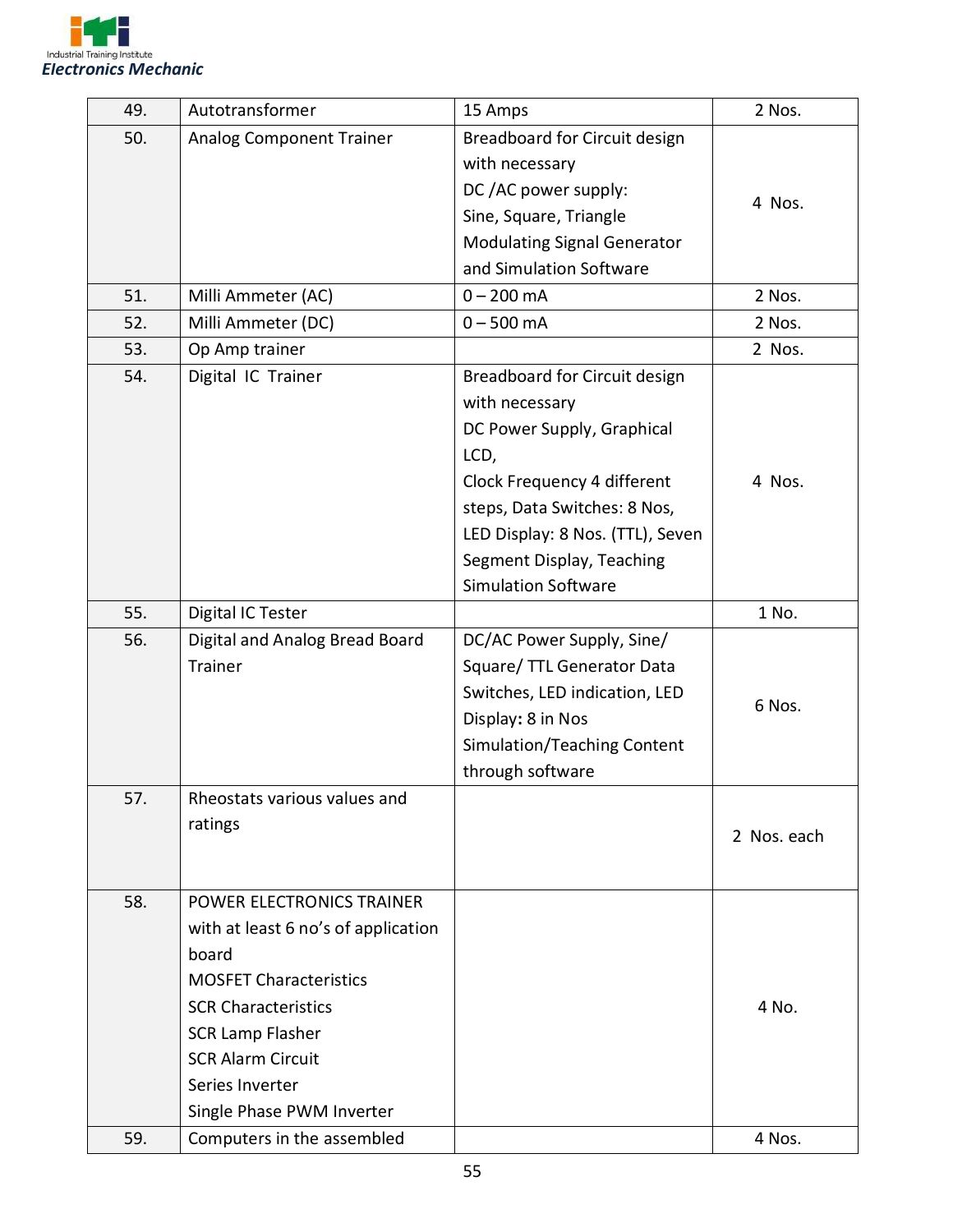

|     | form (including cabinet,         |                                  |             |
|-----|----------------------------------|----------------------------------|-------------|
|     | motherboards, HDD, DVD,          |                                  |             |
|     | SMPS, Monitor, KB, Mouse, LAN    |                                  |             |
|     | card, Blu-Ray drive and player), |                                  |             |
|     | MS Office education version.     |                                  |             |
| 60. | Laptops latest configuration     |                                  | 1 No.       |
| 61. | Laser jet Printer                |                                  | 1 No.       |
| 62. | INTERNET BROADBAND               |                                  | 1 No.       |
|     | <b>CONNECTION</b>                |                                  |             |
| 63. | Electronic circuit simulation    | Circuit Design and Simulation    |             |
|     | software with 6 user licenses    | Software with PCB Design         |             |
|     |                                  | with Gerber and G Code           | 1 No.       |
|     |                                  | Generation, 3D View of PCB,      |             |
|     |                                  | Breadboard View, Fault           |             |
|     |                                  | Creation and Simulation.         |             |
| 64. | Different types of electronic    |                                  |             |
|     | and electrical cables,           |                                  | As required |
|     | connectors, sockets,             |                                  |             |
|     | terminations.                    |                                  |             |
| 65. | Different types of Analog        |                                  |             |
|     | electronic components, digital   |                                  |             |
|     | ICs, power electronic            |                                  | As required |
|     | components, general purpose      |                                  |             |
|     | PCBs, bread board, MCB, ELCB     |                                  |             |
| 66. | DSO (colour)                     | 4 Channel, 50MHz Real Time       |             |
|     |                                  | Sampling 1G Samples/Sec, 12      |             |
|     |                                  | Mpts Memory with PC              |             |
|     |                                  | Interface USB, LAN and math      | 1 No.       |
|     |                                  | function includes +, -, FFT,     |             |
|     |                                  | differential, integral, abs, log |             |
|     |                                  | etc.                             |             |
| 67. | Soldering & De soldering         |                                  | 1 No.       |
|     | Station                          |                                  |             |
| 68. | SMD Soldering & De soldering     |                                  |             |
|     | Station with necessary           |                                  | 2 Nos.      |
|     | accessories                      |                                  |             |
| 69. | DOL starter                      |                                  | 1 No.       |
| 70. | <b>AC Motor Trainer Kit</b>      |                                  | 1 No.       |
|     | 1⁄4 HP motor                     |                                  |             |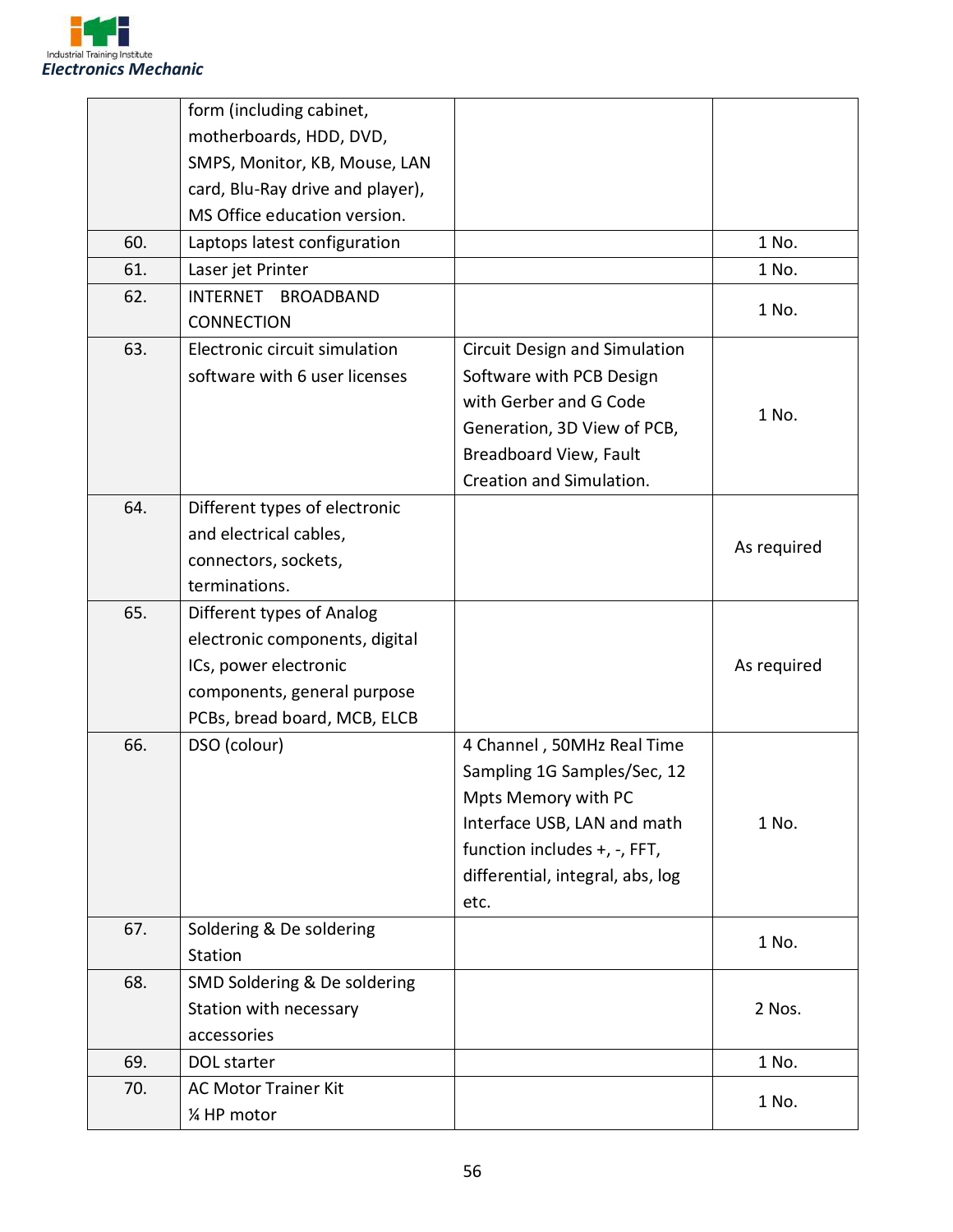

|     | Single Phase                  |                                 |        |
|-----|-------------------------------|---------------------------------|--------|
|     | Contactors                    |                                 |        |
|     | Relays                        |                                 |        |
|     | <b>MCB</b>                    |                                 |        |
|     | <b>DOL Starter</b>            |                                 |        |
| 71. | Frequency modulator and       | FM Modulator Type:              |        |
|     | Demodulator trainer kit       | Reactance Modulator, Varactor   |        |
|     |                               | Modulator, VCO Based            |        |
|     |                               | Modulator                       | 2 Nos. |
|     |                               | FM Demodulator type All 5       |        |
|     |                               | demodulation techniques         |        |
|     |                               | Detailed teaching and learning  |        |
|     |                               | contents through software.      |        |
| 72. | PAM, PPM, PWM trainer kit     |                                 | 2 Nos. |
| 73. | AM/FM Commercial radio        |                                 | 2 Nos. |
|     | receivers                     |                                 |        |
| 74. | Microcontroller kits (8051)   | Core 8051, ready to run         |        |
|     | along with programming        | programmer for AT89C51/52 &     |        |
|     | software (Assembly level      | 55, programming modes Key       | 4 Nos. |
|     | Programming)                  | Pad and PC circuits.            |        |
|     |                               | Detailed learning content       |        |
|     |                               | through simulation Software.    |        |
| 75. | Application kits for          | 1. Input Interface: 4x4 Matrix  |        |
|     | Microcontrollers 6 different  | Keypad, ASCII Key PAD, Four     |        |
|     | applications                  | Input Switch                    |        |
|     |                               | 2. Display Module 16X2 LCD,     |        |
|     |                               | Seven Segment, LED Bar Graph    |        |
|     |                               | 3. ADC/DAC Module with most     |        |
|     |                               | popular DC/DAC0808              | 1 set  |
|     |                               | 4. PC Interface: RS232 & USB    |        |
|     |                               | 5. Motor Drive: DC, Servo,      |        |
|     |                               | Stepper                         |        |
|     |                               | 6. DAQ: Data Acquisition to     |        |
|     |                               | sense different sensors signals |        |
| 76. | Sensor Trainer Kit Containing | Graphical touch LCD with        |        |
|     | following Sensors             | inbuilt processor for viewing   |        |
|     | 1. Thermocouple               | the output waveforms, In built  |        |
|     | 2. RTD                        | DAQ, and standard processing    | 2 Nos. |
|     | 3. Load Cell/ Strain Gauge    | circuits like Inverting, Non-   |        |
|     | 4. LVDT                       | Inverting, Power, Current,      |        |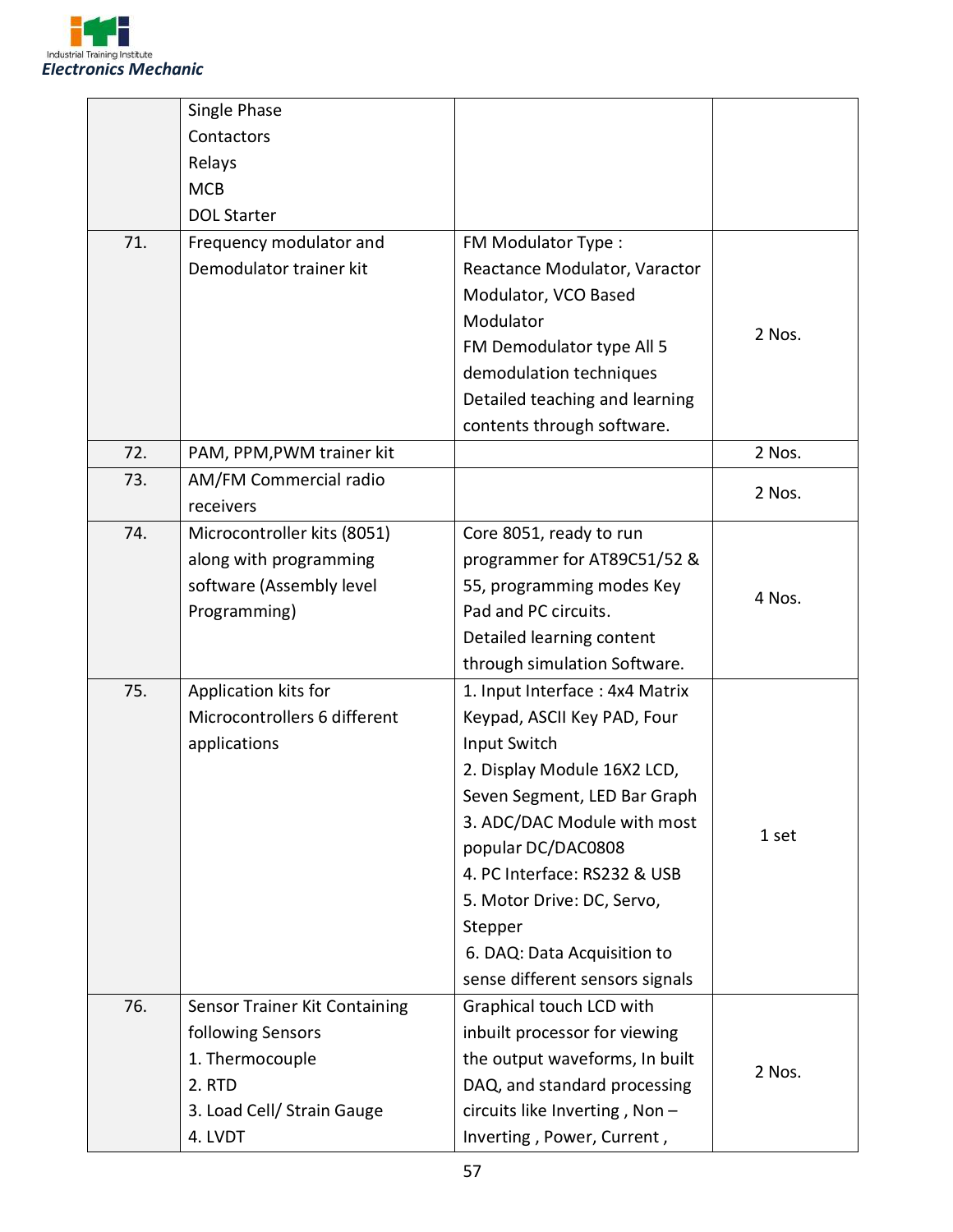

|     | 5. Smoke Detector Sensors      | Instrumentation                 |             |
|-----|--------------------------------|---------------------------------|-------------|
|     | 6. Speed Sensor                | Differential Amplifier,         |             |
|     | 7. Limit Switch                | F/V,V/F,V/I,I/V Converter,      |             |
|     | 8. Photo sensors               | Sensors: RTD, NTC               |             |
|     | 9. Optocouplor                 | Thermistor, LM35                |             |
|     | 10. Proximity Sensor           | Thermocouple, Gas(Smoke)        |             |
|     |                                | Sensor, Load cell, LVDT Sensor, |             |
|     |                                | <b>Speed Sensor</b>             |             |
| 77. | Various analog and digital ICs |                                 |             |
|     | useful for doing project works |                                 |             |
|     | mentioned in the digital and   |                                 | As required |
|     | analog IC applications modules |                                 |             |
| 78. | Different types of electronic  |                                 |             |
|     | and electrical cables,         |                                 |             |
|     | connectors, sockets,           |                                 | As required |
|     | terminations.                  |                                 |             |
| 79. |                                |                                 |             |
|     | Fiber optic communication      | Full Duplex Analog & Digital    |             |
|     | trainer                        | Trans-receiver with 660nm &     |             |
|     |                                | 950nm, Noise Generator with     | 2 Nos.      |
|     |                                | variable gain, Four Seven       |             |
|     |                                | Segment Display BER Counter,    |             |
|     |                                | Eye Pattern.                    |             |
| 80. | Seven segment DPM trainer      |                                 | 6 Nos.      |
| 81. | <b>LCD based DPM</b>           |                                 | 6 Nos.      |
| 82. | SMPS of different make         |                                 | 4 Nos.      |
| 83. | <b>UPS trainer</b>             | PWM switching technology,       |             |
|     |                                | Test points to measures the     |             |
|     |                                | voltages of different sections  | 1No.        |
|     |                                | Overall functioning of UPS      |             |
|     |                                | Trainer, AVR transformer, UPS   |             |
|     |                                | with load condition             |             |
| 84. | <b>UPS</b>                     |                                 | As required |
| 85. | Mobile phone Trainer           | 2G /3G/4G Dual SIM GSM          |             |
|     |                                | Handset.                        |             |
|     |                                | Frequency measurement and       | 1 No.       |
|     |                                | band verification. Real time    |             |
|     |                                | <b>Mobile Operation</b>         |             |
| 86. | Smart phones of different make |                                 | 4 Nos.      |
|     | (android/Windows)              |                                 |             |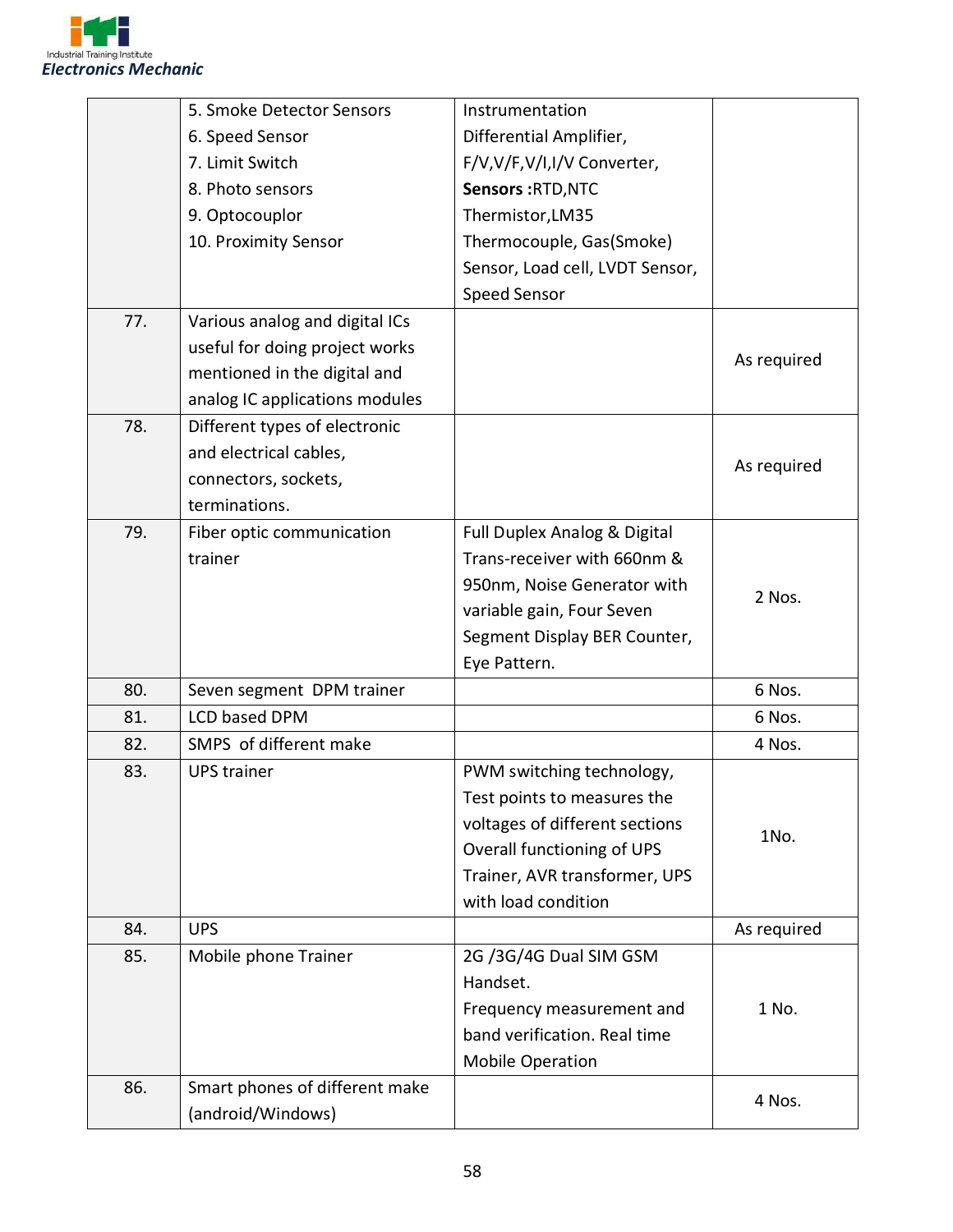

| 87. | Cell phone power source with      |                                                                                                                                                                                                                                                                                                                              |             |
|-----|-----------------------------------|------------------------------------------------------------------------------------------------------------------------------------------------------------------------------------------------------------------------------------------------------------------------------------------------------------------------------|-------------|
|     | charger chords for different cell |                                                                                                                                                                                                                                                                                                                              | As required |
|     | phones                            |                                                                                                                                                                                                                                                                                                                              |             |
| 88. | LCD TV (Trainer kit)              | 21-inch full HD LCD Color<br>Television should support PAL/<br>NTSC video formats<br>Complete block diagram of a<br>LCD TV system, Study board<br>indicating various sections of<br>LCD TV along with the test<br>points and switch faults                                                                                   | 1 No.       |
| 89. | LCD TV (21")                      |                                                                                                                                                                                                                                                                                                                              | 2 Nos.      |
| 90. | LED TV (Trainer kit)              | 20-inch full HD LED Color<br>Television, PAL/ NTSC video<br>formats, complete block<br>diagram of a LED TV system,<br>Study board indicating various<br>sections of LED TV along with<br>the test points and switch<br>faults<br>Trouble shooting in different<br>sections.                                                  | 1 No.       |
| 91. | LED TV (21")                      |                                                                                                                                                                                                                                                                                                                              | 2 Nos.      |
| 92. | Home theatre system               |                                                                                                                                                                                                                                                                                                                              | 1No.        |
| 93. | Solar Training Kit/ Simulator     | With built in meters for DCV,<br>DCA, AC multifunction Meter<br>(for<br>ACI,<br>ACV,<br>Power,<br>Frequency), Protection Circuits,<br>BS-10 terminals for making the<br>connection,<br>Dual<br>Single/<br>axis<br>tracking<br>system<br>Charge Controller: PWM based<br>MPPT, Charging Stage: Bulk,<br>Absorptions and Float | 1 No.       |
| 94. | LED lighting system               | Measurement of Power,<br>Voltage, Current, Power Factor<br>and Light output performance<br>of different lighting products<br>like LED, CFL at variable input                                                                                                                                                                 | 2 sets      |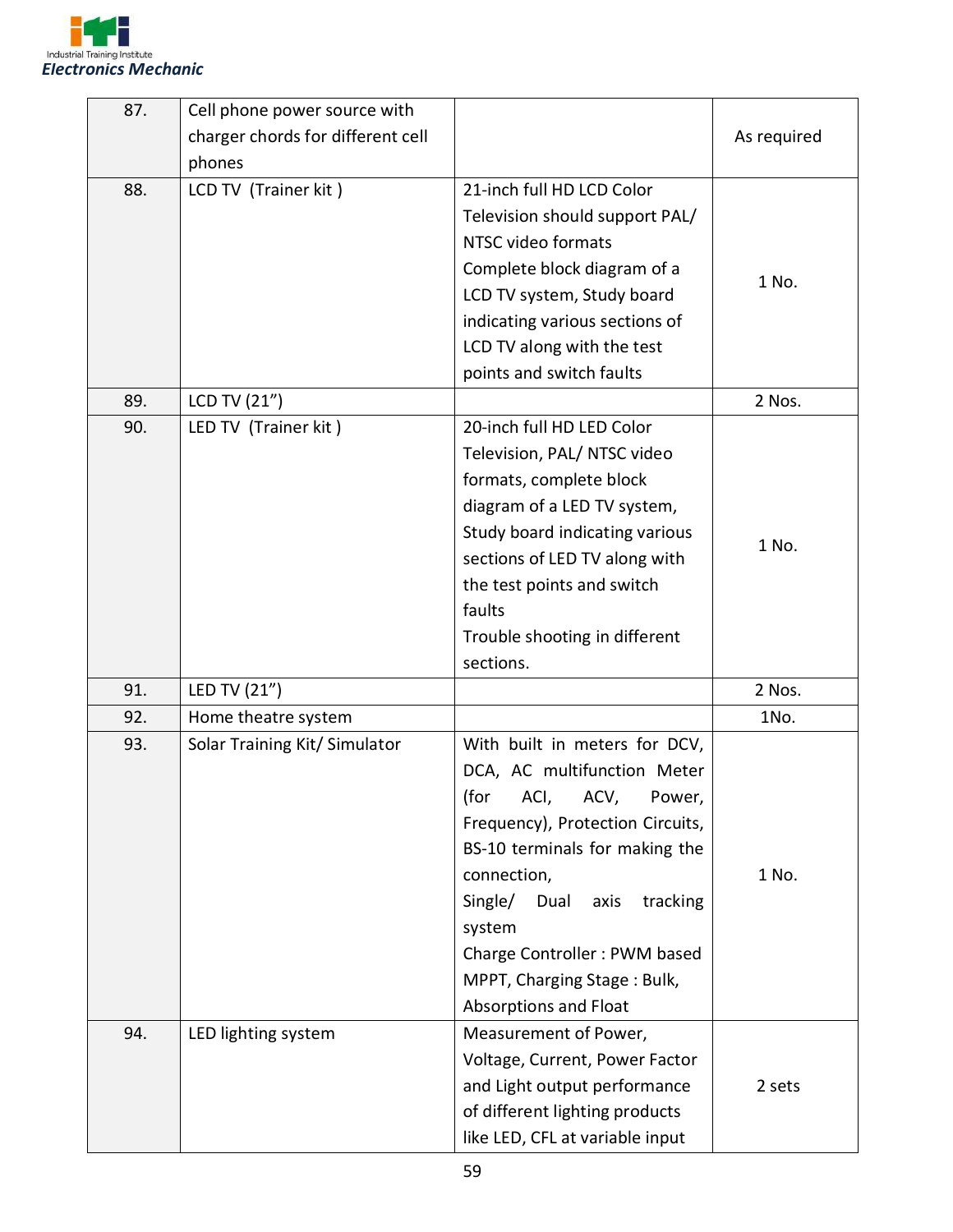

|                                                                                                    |                                  | voltages 0 to 245V variable AC |        |
|----------------------------------------------------------------------------------------------------|----------------------------------|--------------------------------|--------|
| <b>C. Shop Floor Furniture and Materials</b> - For 2 (1+1) units no additional items are required. |                                  |                                |        |
| 95.                                                                                                | Instructor's table               |                                | 1 No.  |
| 96.                                                                                                | Instructor's chair               |                                | 2 Nos. |
| 97.                                                                                                | <b>Metal Rack</b>                | 100cm x 150cm x 45cm           | 4 Nos. |
| 98.                                                                                                | Lockers with 16 drawers standard |                                | 2 Nos. |
|                                                                                                    | size                             |                                |        |
| 99.                                                                                                | <b>Steel Almirah</b>             | 2.5 m x 1.20 m x 0.5 m         | 2 Nos. |
| 100.                                                                                               | Black board/white board          |                                | 1 No.  |
| 101.                                                                                               | Fire Extinguisher                |                                | 2 Nos. |
| 102.                                                                                               | <b>Fire Buckets</b>              |                                | 2 Nos. |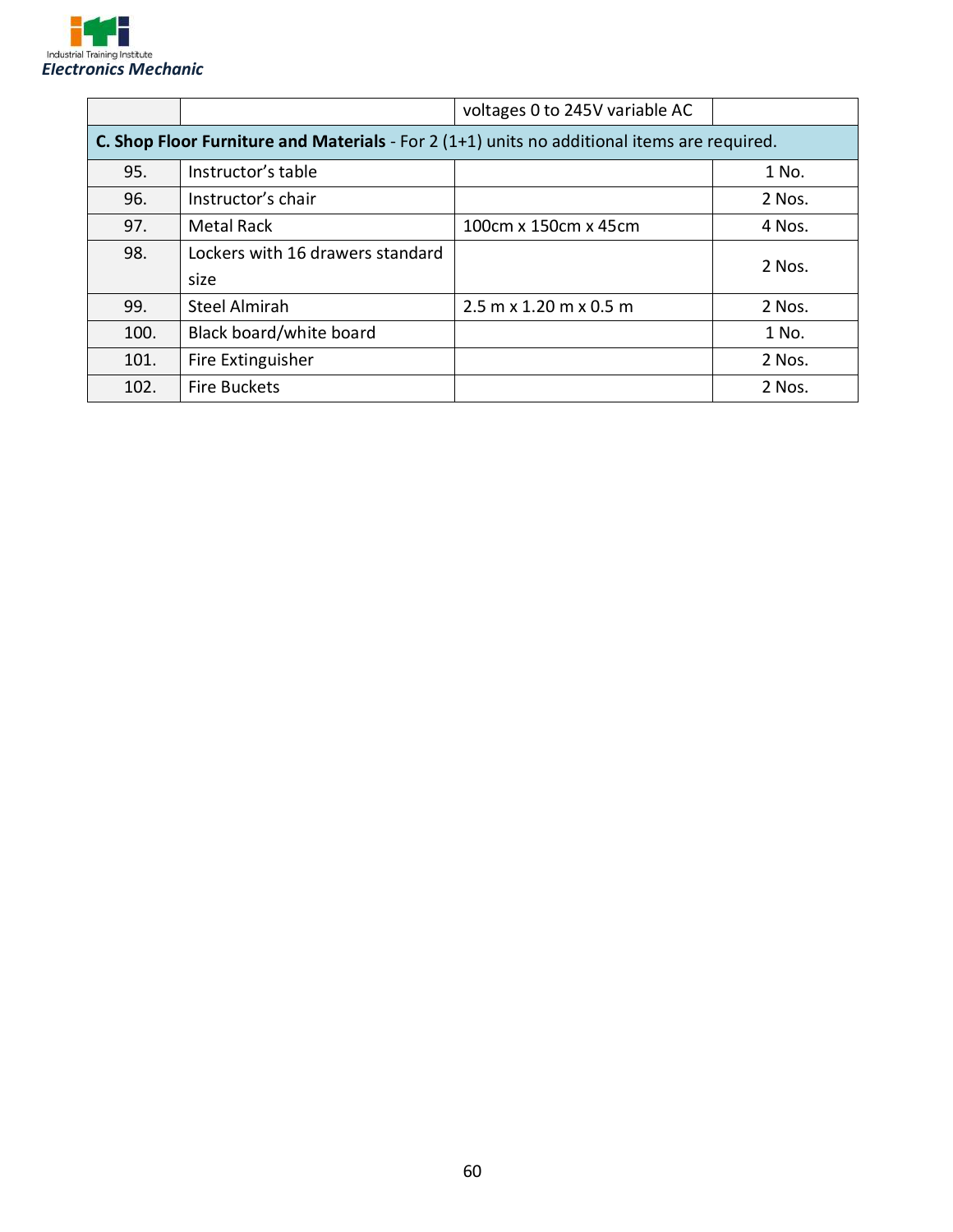

**The Co** 

 $\overline{\phantom{0}}$ 

The DGT sincerely acknowledges contributions of the Industries, State Directorates, Trade Experts, Domain Experts, trainers of ITIs, NSTIs, faculties from universities and all others who contributed in revising the curriculum.

Special acknowledgement is extended by DGT to the following expert members who had contributed immensely in this curriculum.

|       | List of Expert Members participated for finalizing the course curriculum of Electronics Mechanic<br>trade on 13.01.2017 at CSTARI, Kolkata |                                      |                |
|-------|--------------------------------------------------------------------------------------------------------------------------------------------|--------------------------------------|----------------|
| S No. | <b>Name &amp; Designation</b><br>Shri/Mr./Ms.                                                                                              | Organization                         | <b>Remarks</b> |
| 1.    | DEEPANKAR MALLICK,                                                                                                                         | DGT, MSDE, New Delhi                 | Chairman       |
|       | DDG (Trg.)                                                                                                                                 |                                      |                |
| 2.    | H. V. SAMVATSAR,                                                                                                                           | CSTARI, Kolkata                      | Member         |
|       | Director                                                                                                                                   |                                      |                |
| 3.    | <b>SANJAY KUMAR</b>                                                                                                                        | CSTARI, Kolkata                      | Member         |
|       | Joint Director of Trg.                                                                                                                     |                                      |                |
| 4.    | L. K. MUKHERJEE                                                                                                                            | CSTARI, Kolkata                      | Member         |
|       | Dy. Director of Trg.                                                                                                                       |                                      |                |
| 5.    | R. N. BADYOPADHYAYA                                                                                                                        | of Studies<br>&<br>Skill,<br>Board   | Member         |
|       | Chairman                                                                                                                                   | WBSCT&VE&SD                          |                |
| 6.    | P. K. BISWAS                                                                                                                               | BHEL-PSER, Salt Lake, Sec-II         | Member         |
|       | Sr. DGM                                                                                                                                    |                                      |                |
| 7.    | P. C. BHANDARI                                                                                                                             | J K Cement Ltd.                      | Member         |
|       | <b>Technical Advisor</b>                                                                                                                   | Kanpur                               |                |
| 8.    | AMALENDU JANA                                                                                                                              | TATA Communication Pvt. Ltd.         | Member         |
|       | Manager                                                                                                                                    | Ultadanga, Kolkata                   |                |
| 9.    | <b>VIVEK KR. SINGH</b>                                                                                                                     | <b>SAMEER Kolkata Centre</b>         | Member         |
|       | SC-D & DDO                                                                                                                                 | Plot - L2, Block -GP, Sec-V,         |                |
|       |                                                                                                                                            | Kolkata-91                           |                |
| 10.   | K. RAVIKUMAR                                                                                                                               | AAI, NetajiSubhash Chandra           | Member         |
|       | <b>DGM</b>                                                                                                                                 | <b>Bose International Airport</b>    |                |
| 11.   | K. C. DUTTA                                                                                                                                | AAI, NetajiSubhash Chandra           | Member         |
|       | Sr. Superintendent                                                                                                                         | <b>Bose International Airport</b>    |                |
| 12.   | <b>SUMANTA MODAK,</b>                                                                                                                      | <b>EVEREADY Industries Pvt. Ltd.</b> | Member         |
|       | <b>General Manager (Works)</b>                                                                                                             | (Representative of CII)              |                |
| 13.   | D. W. PATNE,                                                                                                                               | Association of Non Govt. ITI,        | Member         |
|       | Secretary/Principal                                                                                                                        | Maharastra                           |                |
| 14.   | <b>UPENDRA KUMAR MALLICK</b>                                                                                                               | DTE&T, Odisha                        | Member         |
|       | Dy. Director                                                                                                                               |                                      |                |
| 15.   | R. K. JHA                                                                                                                                  | FTI, Jamshedpur                      | Member         |
|       | Dy. Director of Trg.                                                                                                                       |                                      |                |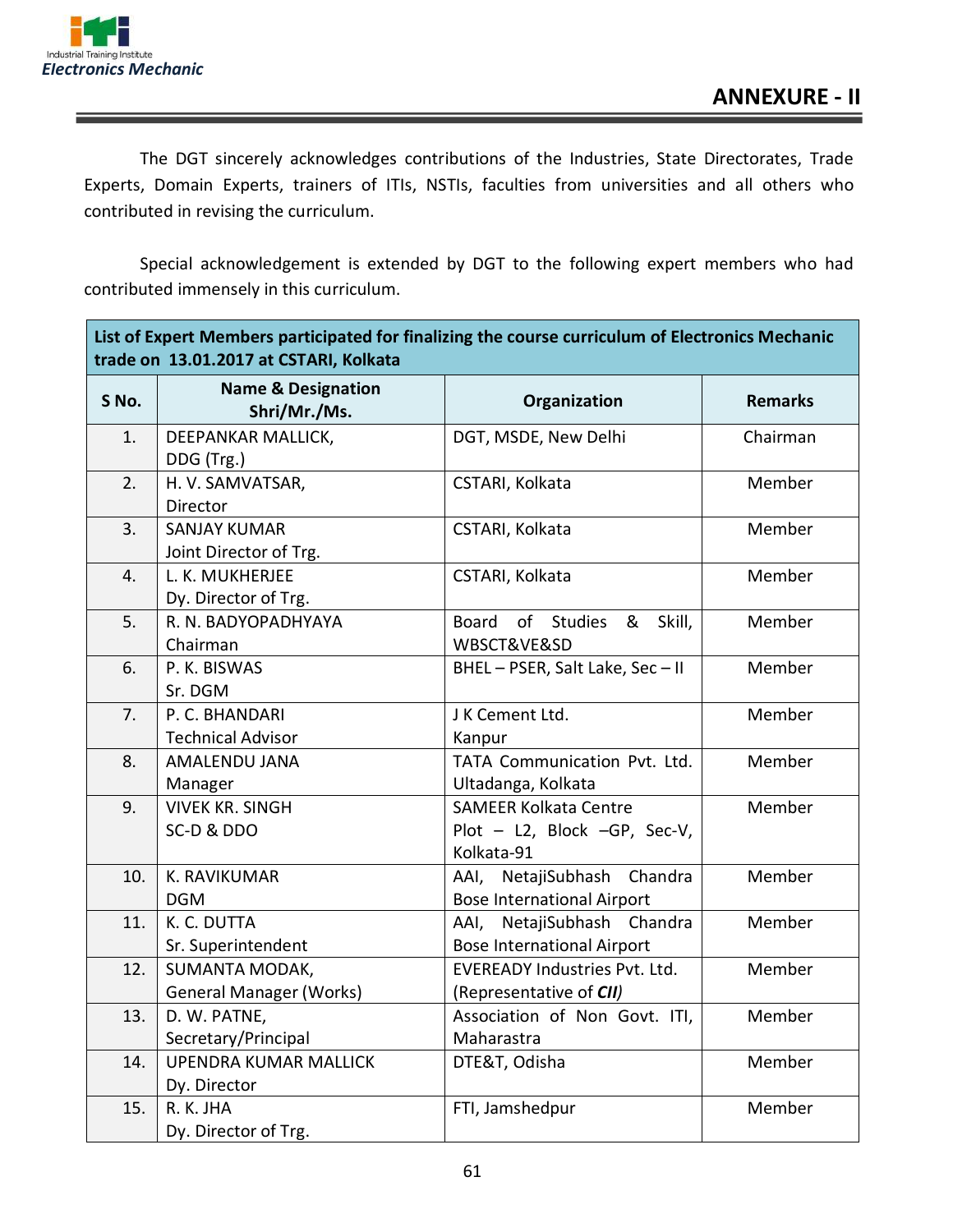

| 16. | N. R. PATTANAIK         | Govt. ITI Balasore, Odisha<br>Member                    |        |
|-----|-------------------------|---------------------------------------------------------|--------|
|     | Principal               |                                                         |        |
| 17. | <b>VIVEK CHAUDHARI</b>  | Ujjwal ITI Nashirabad,<br>Dist-                         | Member |
|     | Principal               | Jalgoan, Maharastra                                     |        |
| 18. | Fr. JOSE PADAMATTAM     | Don Bosco Technical Institute,                          | Member |
|     | Principal               | <b>Park Circus</b>                                      |        |
| 19. | <b>NIRMALYA NATH</b>    | CSTARI, Kolkata                                         | Member |
|     | Asst. Director of Trg.  |                                                         |        |
| 20. | <b>Brindaban Das</b>    | CSTARI, Kolkata                                         | Member |
|     | Asst. Director of Trg.  |                                                         |        |
| 21. | <b>RANADIP MITRA</b>    | GRSE Ltd., Kolkata                                      | Member |
|     | Manager (HRD)           |                                                         |        |
| 22. | JOYDEEP PAL MAJUMDER    | Rifle<br>Factory,<br>Ishapore,                          | Member |
|     | Asst. Work Manager      | Ministry of Defence, Govt.                              |        |
|     |                         | India, WB                                               |        |
| 23. | PRABHAT SAMIR PAL       | GRSE Ltd., Kolkata                                      | Member |
|     | Jr. Manager             |                                                         |        |
| 24. | SATYABADI SATAPATHY     | <b>HAL</b><br>Division,<br>Koraput<br>$\qquad \qquad -$ | Member |
|     | <b>Training Officer</b> | Koraput, Odisha                                         |        |
| 25. | P. K. BAIRAGI           | CSTARI, Kolkata                                         | Member |
|     | <b>Training Officer</b> |                                                         |        |
| 26. | <b>B. K. NIGAM</b>      | CSTARI, Kolkata                                         | Member |
|     | <b>Training Officer</b> |                                                         |        |
| 27. | <b>RUPA MALLIK</b>      | Govt. ITI Gariahat, Kolkata - 19                        | Member |
|     | Instructor              |                                                         |        |
| 28. | <b>DEBLINA ROY</b>      | Don Bosco Technical Institute,                          | Member |
|     | Instructor              | <b>Park Circus</b>                                      |        |
| 29. | H. B. KOSHTI,           | Govt. ITI Byculla, Mumbai -                             | Member |
|     | Craft Instructor        | 400011                                                  |        |

| <b>MEMBERS OF SECTOR MENTOR COUNCIL</b> |                                             |                      |                                             |
|-----------------------------------------|---------------------------------------------|----------------------|---------------------------------------------|
| S No.                                   | <b>Name &amp; Designation</b><br>Sh/Mr./Ms. | Organization         | <b>Mentor Council</b><br><b>Designation</b> |
| $\mathbf{1}$                            | M.R.K Naidu, Head (CR&D)                    | ECIL, Hyderabad      | Chairman                                    |
| 2                                       | PradeepDoshi, SVP                           | ESSCI, NewDelhi      | Member                                      |
| 3                                       | T. Venkataswamy, Assit. Engg.               | BHEL, Hyderabad      | Member                                      |
| 4                                       | A Prasanna Lakshmi, Faculty                 | BHEL, Hyderabad      | Member                                      |
| 5                                       | T. Venkateswara Sharma, Sr. Officer HR      | BEL, Hyderabad       | Member                                      |
| 6                                       | P. Chandrashekhar, MD                       | Techno Design Group, | Member                                      |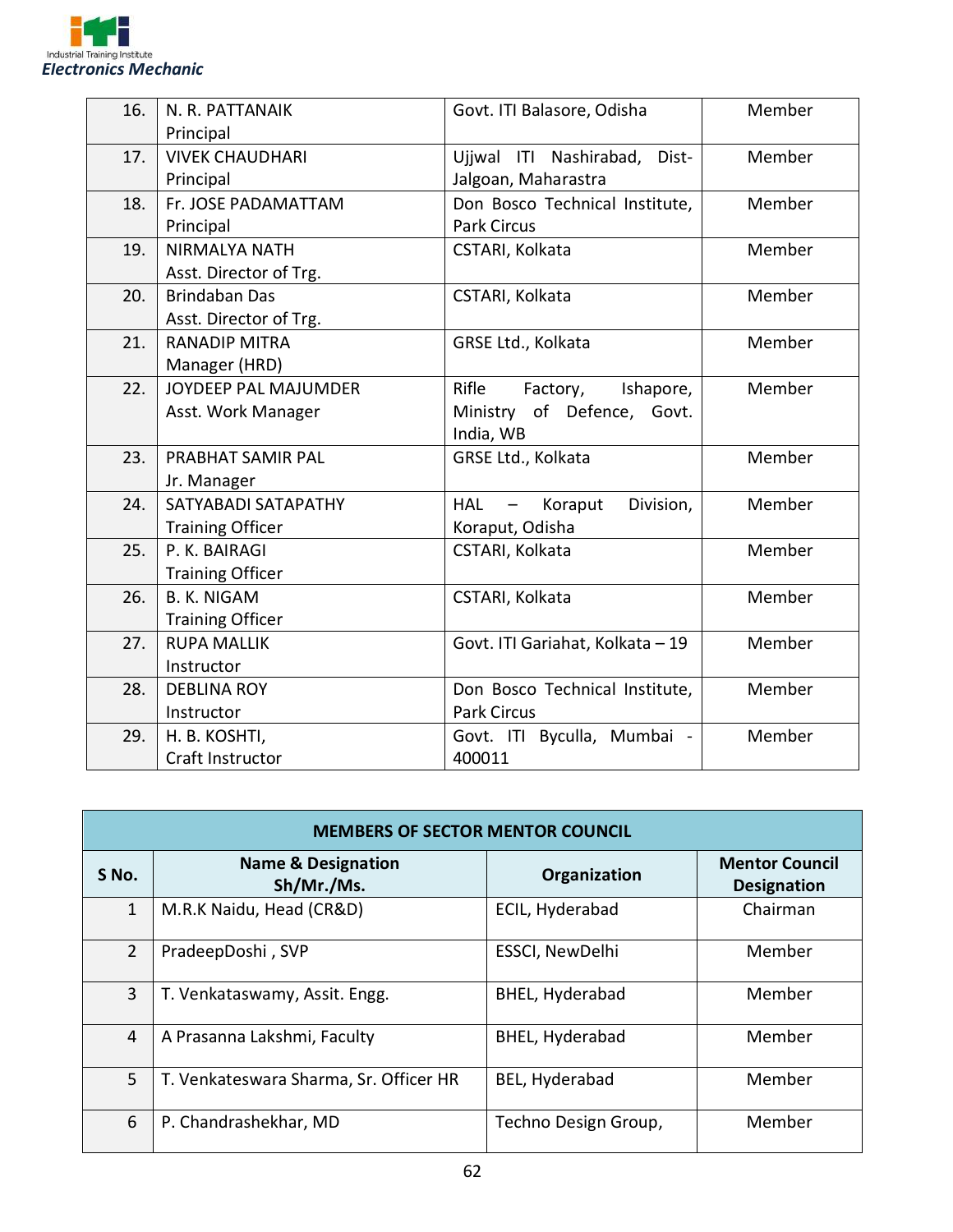

|               |                                     | Hyderabad                          |                    |
|---------------|-------------------------------------|------------------------------------|--------------------|
| 7             | S.CH. Apparao, Managers(operations) | BEL, Hyderabad                     | Member             |
| 8             | T. Ram Mohan Rao, Sr. Manager       | BDL, Hyderabad                     | Member             |
| 9             | B UdayaBhaskarRao, DGM Electronics  | <b>BDL, Hyderabad</b>              | Member             |
| 10            | M Manoharan, MD                     | Automation Solutions,<br>Hyderabad | Member             |
| 11            | S K Sastry, MD                      | EPROSYS, Hyderabad                 | Member             |
| 12            | <b>KBR Siva Prasad</b>              | HAL, Hyderabad                     | Member             |
| <b>Mentor</b> |                                     |                                    |                    |
| 1.            | R.L Singh, DDG(T)                   | DGET, MOLE, NewDelhi               | Mentor             |
|               | <b>Members of Core Group</b>        |                                    |                    |
| 2.            | C.S Murthy, DDT                     | ATI-EPI, Hyderabad                 | <b>TEAM LEADER</b> |
| 3.            | C.H Ravi, DDT                       | ATI-EPI, Mumbai                    | Member             |
| 4.            | L K Mukherjee, DDT                  | CSTARI, Kolkata                    | Member             |
| 5.            | N.R Aravindan JDT                   | NIMI, Chennai                      | Member             |
| 6.            | C. Ramasubramanian, DDT             | AHI, Bangalore                     | Member             |
| 7.            | H.C Goyal, DDT                      | ATI-EPI, Dehradun                  | Member             |
| 8.            | Avinash Kishore, ADT                | DGET, MOLE, NewDelhi               | Member             |
| 9.            | R. Malathi, TO                      | RVTI(W), Bangalore                 | Member             |
| 10.           | D K Ojha, DDT                       | ATI-EPI, Dehradun                  | Member             |
| 11.           | DM Basha, TO                        | ATI, Mumbai                        | Member             |
| 12.           | AshwiniKoli, JTA                    | RVTI (W), Bangalore                | Member             |
| 13.           | H N Bargal, TO                      | ITI, Mumbai                        | Member             |
| 14.           | R S Nemade, TO                      | ITI, Mumbai                        | Member             |
| 15.           | Z A Gadyal, JTO                     | ITI, Belgaum                       | Member             |
| 16.           | M V Pillai, GI                      | ITI, Thane                         | Member             |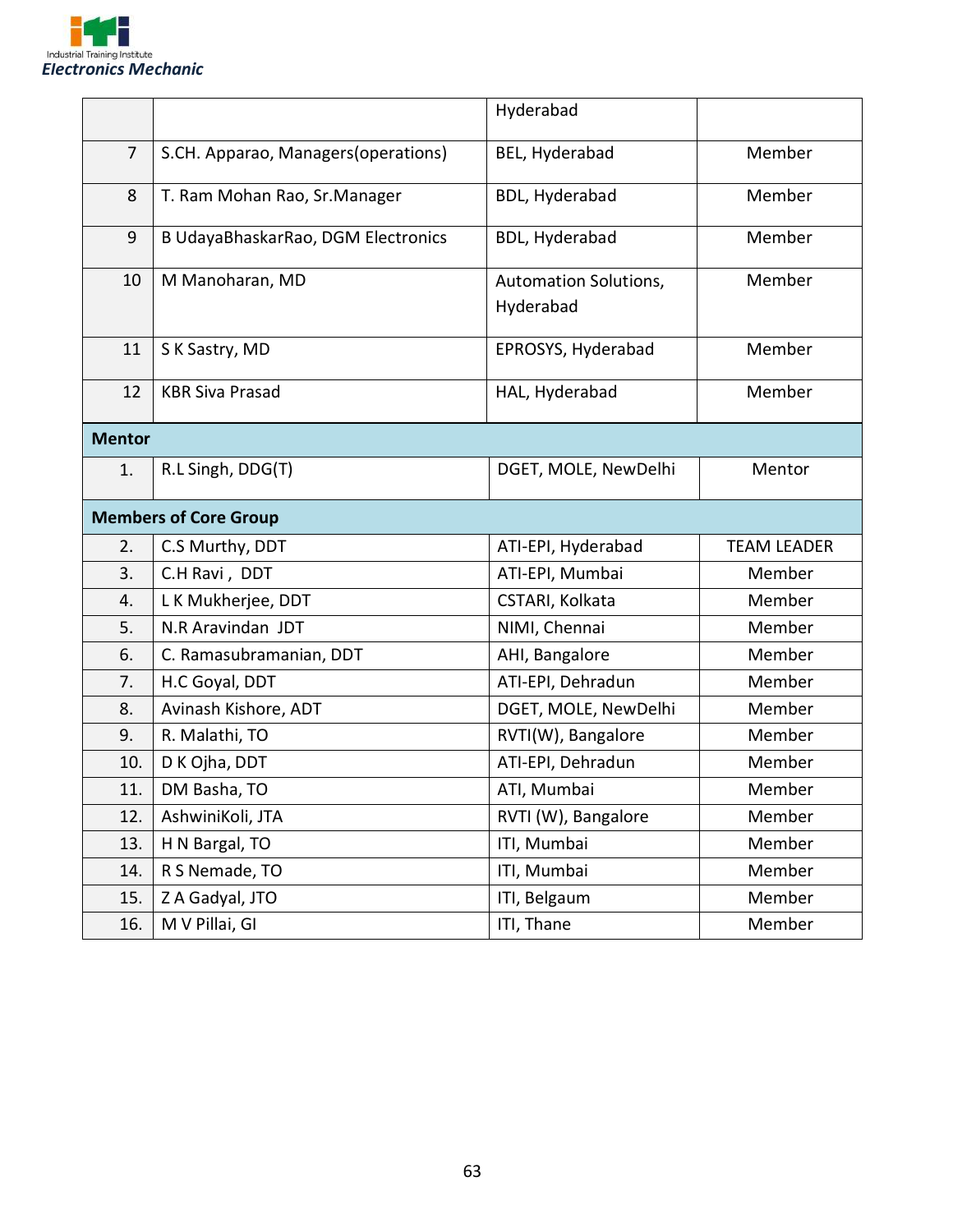

## **ABBREVIATIONS**

| <b>CTS</b>  | <b>Craftsmen Training Scheme</b>                   |
|-------------|----------------------------------------------------|
| <b>ATS</b>  | <b>Apprenticeship Training Scheme</b>              |
| <b>CITS</b> | <b>Craft Instructor Training Scheme</b>            |
| <b>DGT</b>  | <b>Directorate General of Training</b>             |
| <b>MSDE</b> | Ministry of Skill Development and Entrepreneurship |
| <b>NTC</b>  | <b>National Trade Certificate</b>                  |
| <b>NAC</b>  | National Apprenticeship Certificate                |
| <b>NCIC</b> | <b>National Craft Instructor Certificate</b>       |
| LD          | <b>Locomotor Disability</b>                        |
| <b>CP</b>   | <b>Cerebral Palsy</b>                              |
| <b>MD</b>   | <b>Multiple Disabilities</b>                       |
| LV          | <b>Low Vision</b>                                  |
| <b>HH</b>   | Hard of Hearing                                    |
| ID          | <b>Intellectual Disabilities</b>                   |
| <b>LC</b>   | Leprosy Cured                                      |
| <b>SLD</b>  | <b>Specific Learning Disabilities</b>              |
| <b>DW</b>   | Dwarfism                                           |
| MI          | <b>Mental Illness</b>                              |
| AA          | <b>Acid Attack</b>                                 |
| PwD         | Person with disabilities                           |